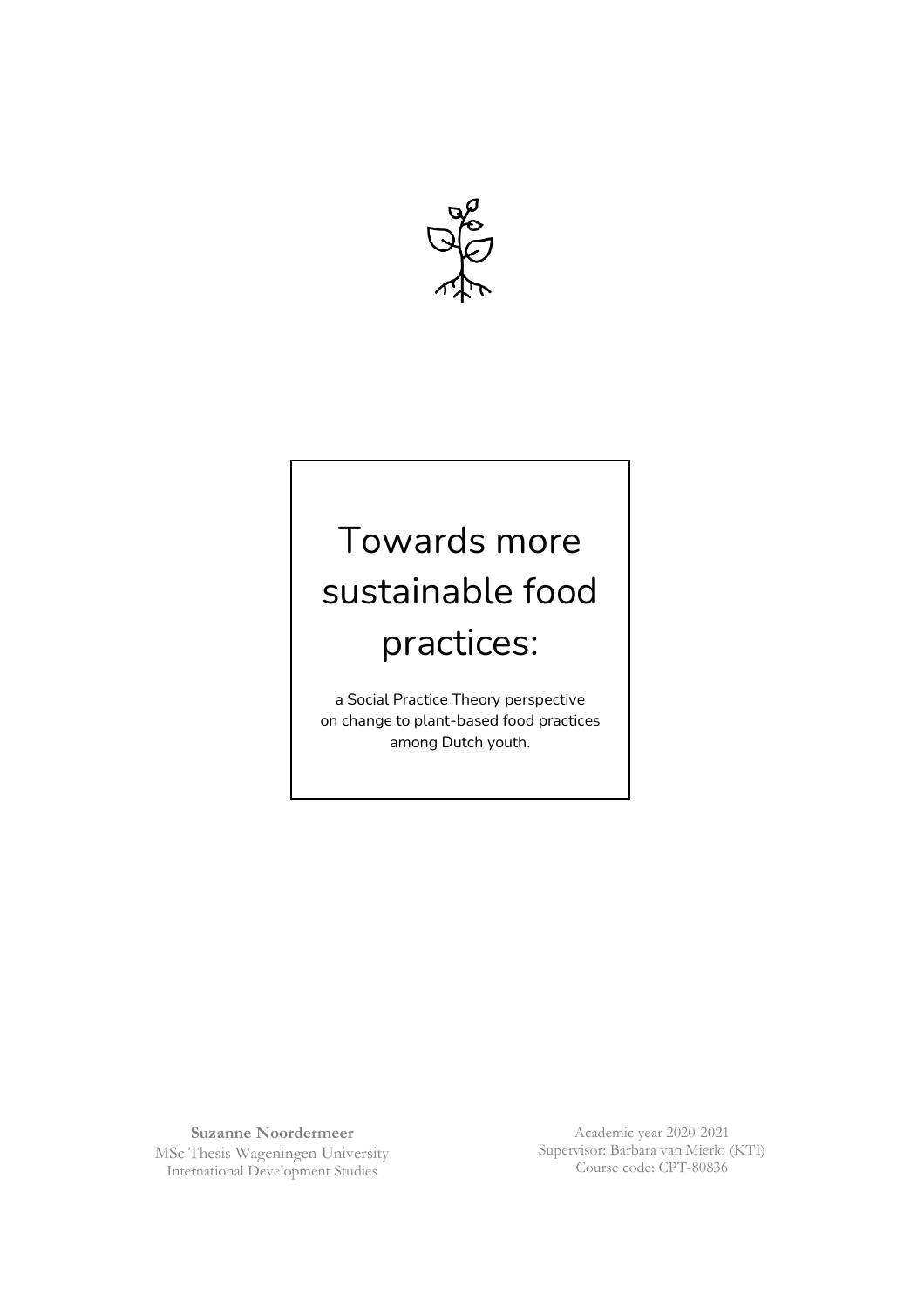## Foreword

While I was writing my thesis, the news broke that the Dutch government has removed 'limiting your meat consumption' from a list of recommendations that people can follow to combat climate change personally. Apparently, the suggestion by the government that eating less meat would be better for the planet caused too much of a negative reaction among people. As a result, government decided to ignore scientific research that shows eating less meat is more sustainable and removed the recommendation from the list. This news broke after part of Germany and Limburg had recently been flooded and I had heard from Italians how much hotter the summer had been than what they considered normal. To me this news indicates that problems are wicked in the Netherlands and require solutions. While my master International Development Studies would suggest that a thesis like this one would likely encompass cases in faraway places, I strongly disagree with this application of the notion of development. I am thus thrilled that I was given the opportunity to apply the skills that I have obtained during my master program to research a topic relevant in the Global North, in the Netherlands. Additionally, the collaboration with ProVeg Nederland, a Dutch NGO that encourages the consumption plant-based food, provided a clear societal relevance and practical application for this research that has motivated me throughout the process.

Since I am a food lover that never really understood the importance of meat in a meal, the topic of plant-based food practice is a topic close to my heart. What makes this especially fascinating for me is that food practices are central to daily life but in my opinion can be taken for granted. I feel fortunate that this research has not only provided insights on an academic level, but also many points for reflection on a personal level. Altogether, combining my fascination for food and the academic skills obtained during my masters have resulted in this final thesis.

## Acknowledgement

It has been a long process of hard work that was not possible without some amazing people. Naturally this thesis would not have been what it is now without the critical eye of my thesis supervisor Barbara van Mierlo. Large thanks to Leonie Cosijnse for giving me the opportunity to include this research as part of the DEI team at ProVeg. It has been such an experience to get to know the team and to present my results to them. A big thank you to my house mate and partner for letting me talk about my struggles, likely without fully understanding what I was saying. I would also like to thank my three thesis mates in the thesis ring for the feedback talks that we had in the past months that were really more about emotional rollercoasters and daily life philosophy. To all the people that warned me for emotional break down when I thought it would never occur and to all the friends that supported me when I was in the midst of the break downs: you were right. This is the finish line.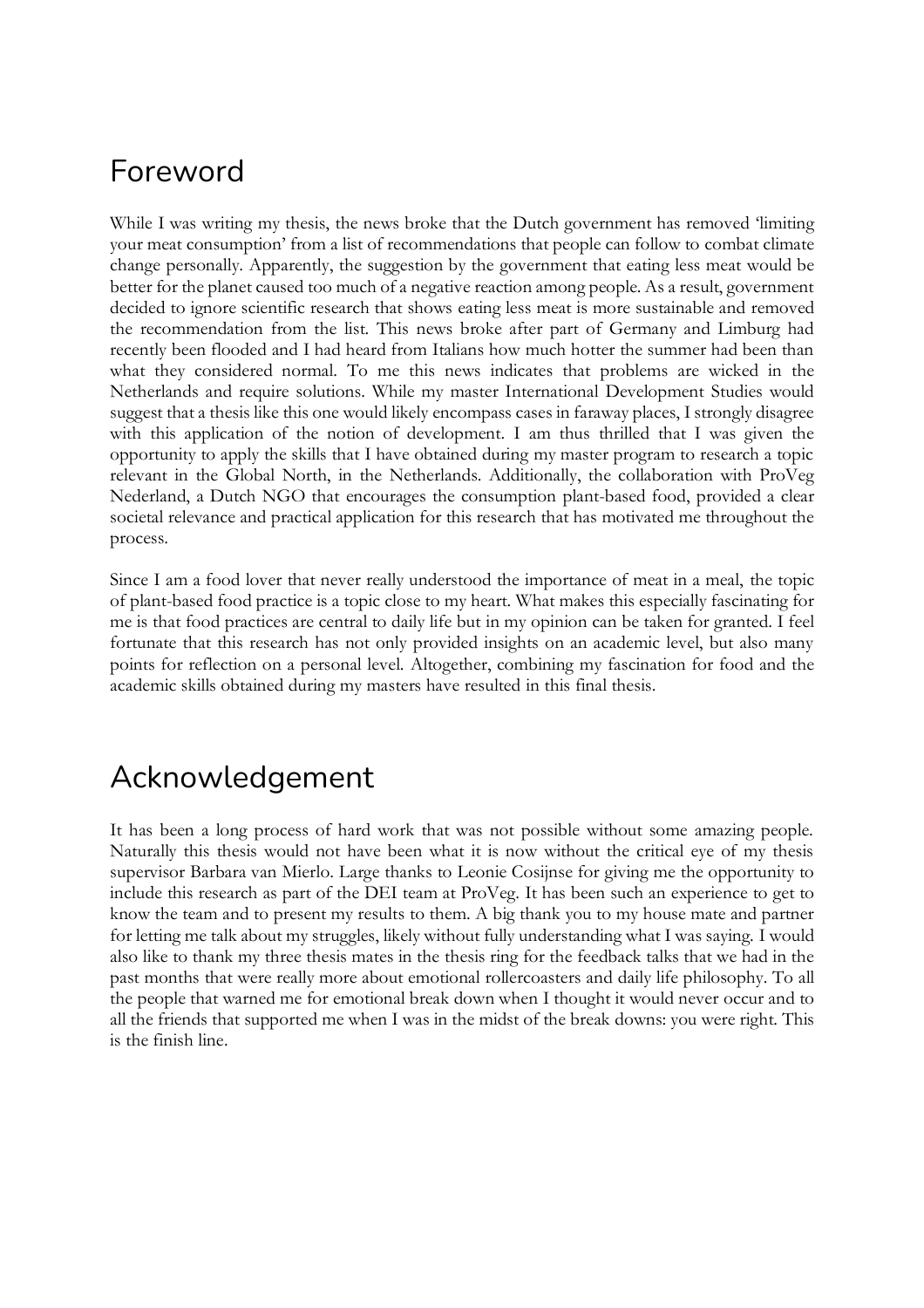## Abstract

A plant-based diet has been associated with sustainability because of the lower environmental footprint it has compared to the dominant Western diet. However, as is the case with many sustainable practices, questions remain about how practice change to a plant-based diet can be encouraged. This research studied plant-based food practices from a Social Practice Theory approach to create a broader understanding of how practices change and to provide further insight into how practice change can be encouraged. In this research I focus on interconnections between three elements of practice: meaning, material and competence. This research distinguishes itself from other Social Practice Theory research because of its study of the changing process of a practice. A distinction in the process of practice change is made between the phase of transition and the phase of continuance. Following Bourdieu's recognition of the university as a site for social and cultural reproduction, equity in practice change is approached by addressing differences between Dutch youth with different educational backgrounds. The consideration of differences between youth in the process of practice change towards more plant-based food practices incorporates a dimension of equity in the study of a sustainable practice.

Semi-structured interviews with twenty-two Dutch youth show that practice change to plant-based food practices is initiated by the repetitive incorporation of new plant-based ingredients. This incorporation is encouraged by shifts to plant-based values (meaning) as well as by knowledge and knowledgeability of plant-based products (competence) during transition. Furthermore, this research has suggested that youth with mbo and hbo backgrounds are more uncertain about their competences to change their food practices than youth with a wo education. This indicates that absence or insufficient presence of knowledge and knowledgeability of plant-based food products makes practice change to plant-based food practices more difficult. While during transition shifts in meaning were concerned with valuating plant-based food values, during continuance the element of meaning is concerned with reinforcing plant-based values with additional changes in material scripts. How often this occurs differs from person to person and from meal to meal. What does seem constant during continuation is the development of competence through interaction and a trial-and-error approach. All in all, while all elements play a vital role in practice change, this research shows that competences play a vital role in practice change and should be taken into consideration when encouraging sustainable practices.

*Keywords: practice change, sustainability, equity, behavioural change, plant-based diet, plantbased food, food practice.*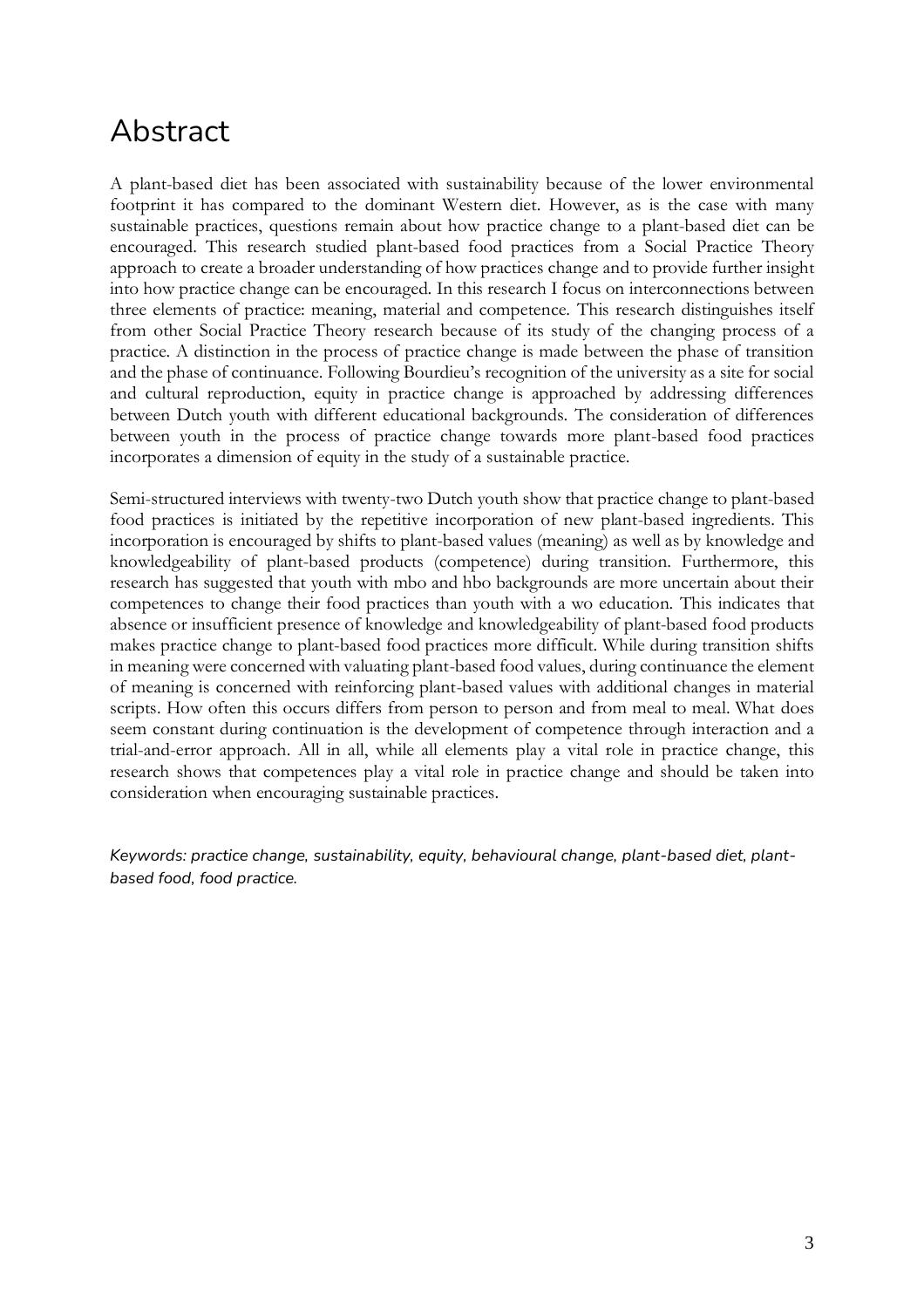## Content

| .18 |
|-----|
|     |
|     |
|     |
|     |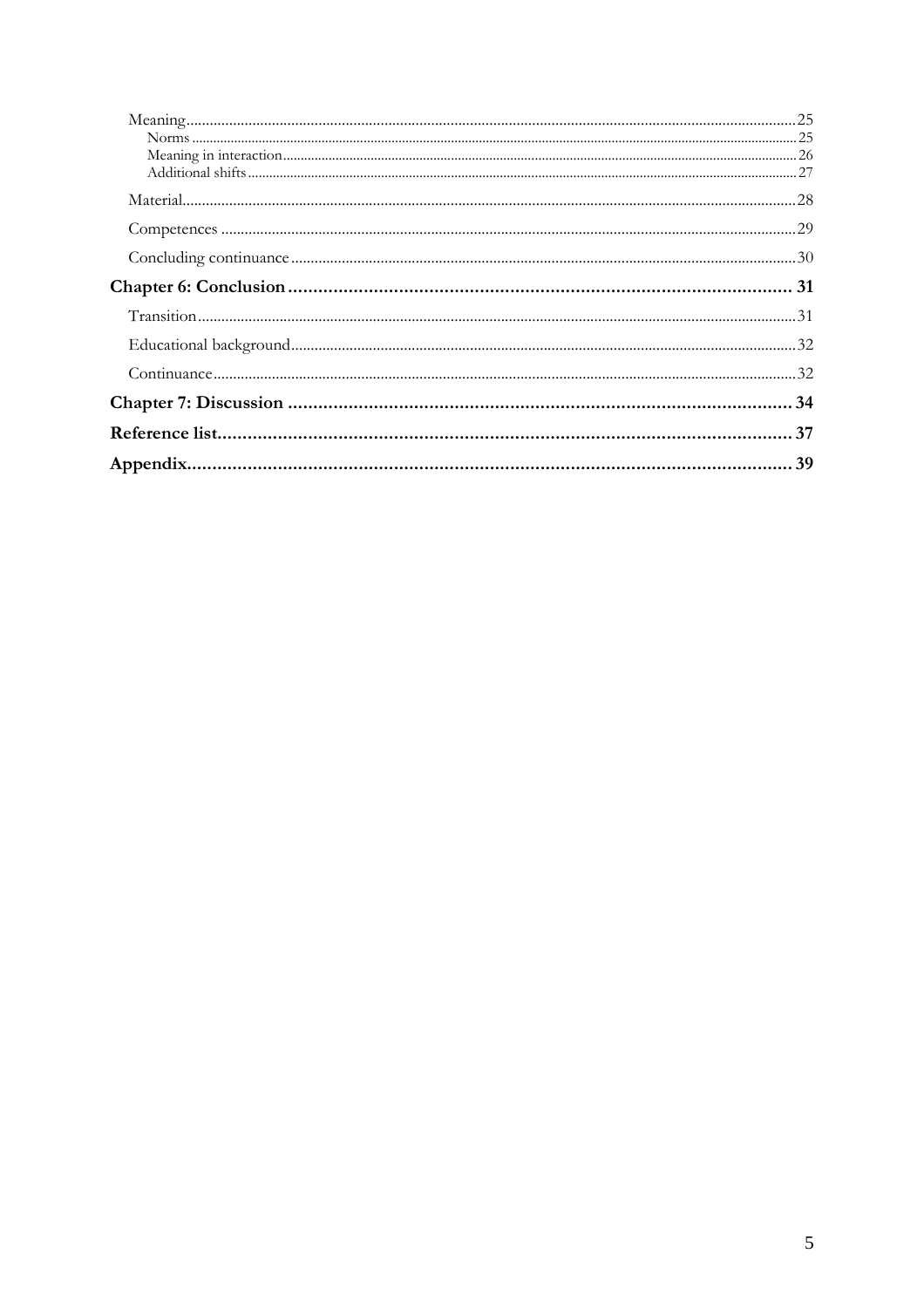## Chapter 1: Problem definition

## **Sustainability problems of change**

As a reaction to a multitude of environmental disasters and predictions such as climate change, droughts, heatwaves, loss of biodiversity, natural disasters and others, a growing number of social science scholars are calling for ways to understand and initiate social and environmental change (Strengers and Maller 2014). Much policy on sustainability has been influenced by studies that have taken a behavioural approach and assumed that behaviour is an outcome of a rational process (Hargreaves, 2011). However, to set these sustainability problems of change as a problem of human behaviour provides a one-sided approach (Shove, 2010). Shove (2010) remarks that the most dominant paradigm that has inspired policy has been the ABC paradigm. The ABC in this paradigm signifies attitude, behaviour and choice, thereby indicating that every individual has a certain attitude (A) that leads to a certain behaviour (B) based on a choice (C). The main problem seems to be that these studies do not account for the breach between values that individuals hold and the actual practices that they are engaged in; the otherwise called value-action gap (Garnett et al., 2015). This dominant behaviour-based approach to social change offers a limited understanding of the social world and how it changes.

## **Equity**

Simultaneously, another issue regarding research on sustainability issues and policy is equity. Some scholars argue that inequalities can cause greater environmental degradation and that a more equitable distribution of power and resources would improve environmental quality (Eizenberg & Jabareen, 2017; Zepharovich et al., 2021). While there has been some attention for challenges around sustainability and for challenges around equity, little systematic work can be found on the interlinkages between the two (Leach et al., 2018). To explain the role of equity within research on sustainability, it is useful to set out a distinction between inter- and intra-generational equity. Agyeman (2008) describes how inter-generational equity is concerned with building a sustainable future for all generations, including the generations to come. Emphasis is often on the future generation and ensuring a sustainable future for unborn children. This is different from intragenerational equity that is concerned with creating a sustainable future for all people of existing generations. Intra-generational equity emphasizes the different groups that exist within generations and how they are included in the sustainability discourse.

Inter-generational equity has been more prominent in the sustainability debate and is linked to the New Environmental paradigm. According to this paradigm a green agenda of environmental protection and biodiversity is required to ensure a healthy planet for future generations. Intragenerational equity is linked to the Environmental Justice paradigm in which a brown agenda of poverty alleviation, health and education are needed for generations now. The main difference between green and brown agendas are in terms of how issues of race and class, justice and equity play out in goods and services, not in terms of environmental protection (Agyeman, 2008). In other words, the New Environmental paradigm and the Environmental Justice paradigm are both apprehensive about the environmental boundaries of the planet. However, they differ in their concern with who has access to goods, skills and services that can facilitate a better-quality life.

In this research I follow the definition of sustainability as:

'The need to ensure a better quality of life for all, now and into the future, in a just and equitable manner, whilst living within the limits of supporting ecosystems' (Agyeman et al. 2003, 5).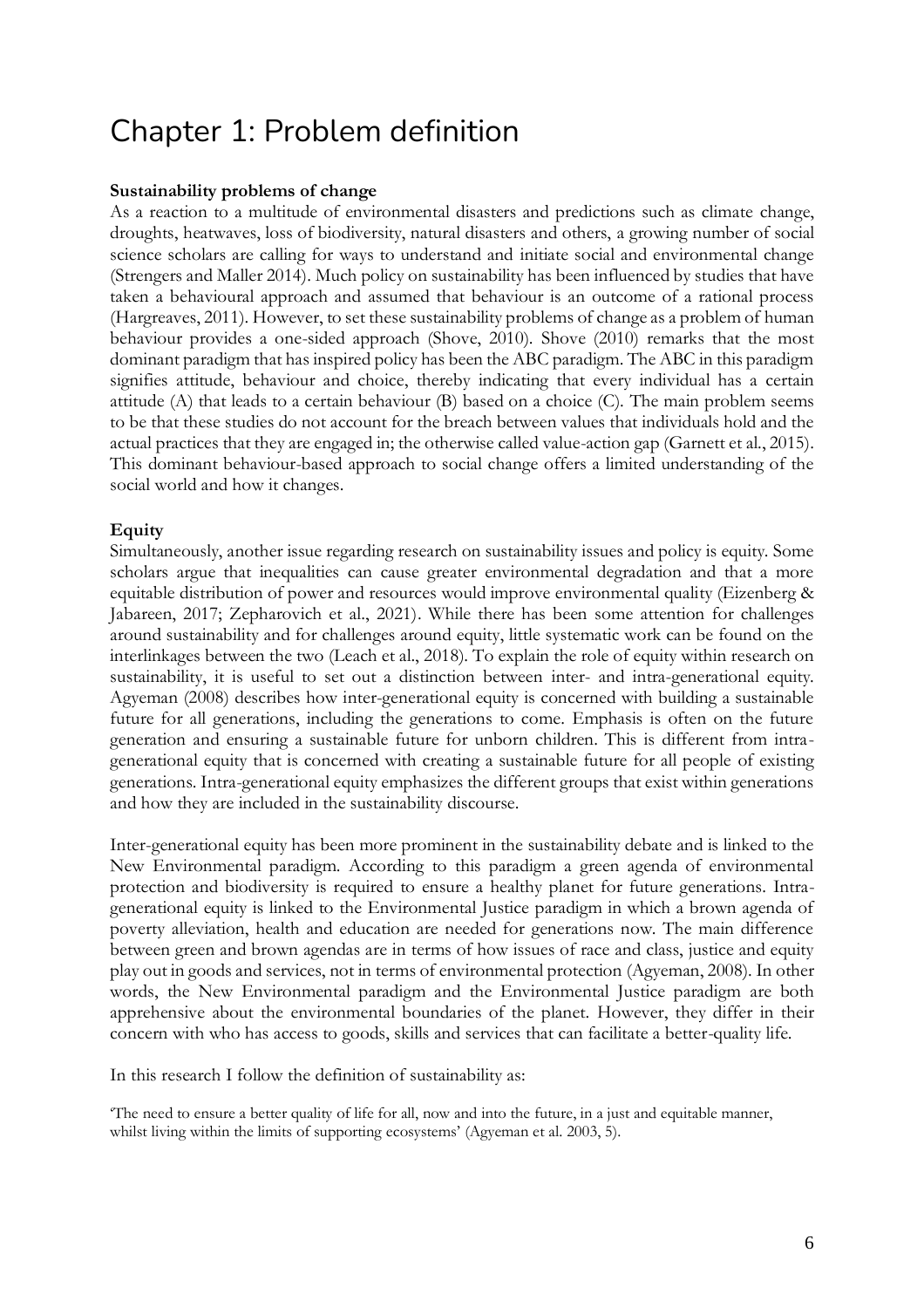This definition of sustainability originates from the field of "just sustainability" and was introduced by Agyeman, Bullard and Evans (2003). This definition aims to bridge the equity-deficit between inter- and intra-generational equity, by acknowledging both types of equity as important for building a sustainable future.

## **Plant-based food practice**

This research focusses specifically on plant-based food practices, since a plant-based diet has been associated with sustainability because of the lower environmental footprint it has compared to the dominant Western diet in which meat is prominent (Aleksandrowicz et al., 2016; Duchin, 2005). Furthermore, food practices are an essential part of daily life and have the daily potential to be made more sustainable. Most research on plant-based diets has been done on the environmental impacts on a macro scale and on motivations and barriers to adopting a plant-based diet from a sociopsychological perspective (de Boer et al., 2017; Lea et al., 2006).

The importance of equity within the study of plant-based food practices is confirmed by internal research by the Dutch branch of an international NGO (ProVeg, personal communication, December 2020) that encourages plant-based eating. As a result of this research, they too have realised that their audience is rather homogenous and similar to how Agyeman (2008) describes the general audience of the environmental sustainability movement: mainly white, educated, and middle-class. Research on equity in plant-based food practices can provide a better understanding of why some people are included in practice change to plant-based food practices and other may not.

## **Research focus**

In this research plant-based food practices are a central focus point because of its connotation as a sustainable practice. Furthermore, this research studies how plant-based food practices change among Dutch youth from different educational backgrounds. The specific attention for differences between youth from different educational backgrounds includes a dimension of equity in this research. Lastly, the focus of this research is on how food practices change to plant-based food practices, rather than studying how plant-based food practices work.

What makes youth a specifically interesting group to study within this research is that youth are at the crossroads of social reproduction in their transitions from childhood adult life (Shildrick et al., 2009). While other life phases also involve transitions, new cultural trends or significant social developments are arguably seen first or most obviously in youth as they transition to adulthood (Shildrick et al., 2009).

Within this research different people described their transformations to plant-based food practices. These descriptions were analysed with Social Practice Theory and focussed on how practices changed rather than how behaviour changed. In doing so, this research contributes to a growing body of literature as part of the 'practice turn' (Yolande and Maller 2014). Previous studies within Social Practice Theory have often studied practice change through historical documents to gain larger understanding of how practices change (Strengers and Mallers 2014; Shove and Walker 2010). What distinguishes this research within the body of literature of Social Practice Theory is that the focus of this research is on a practice that is changing, analysed through the accounts of carriers of practice.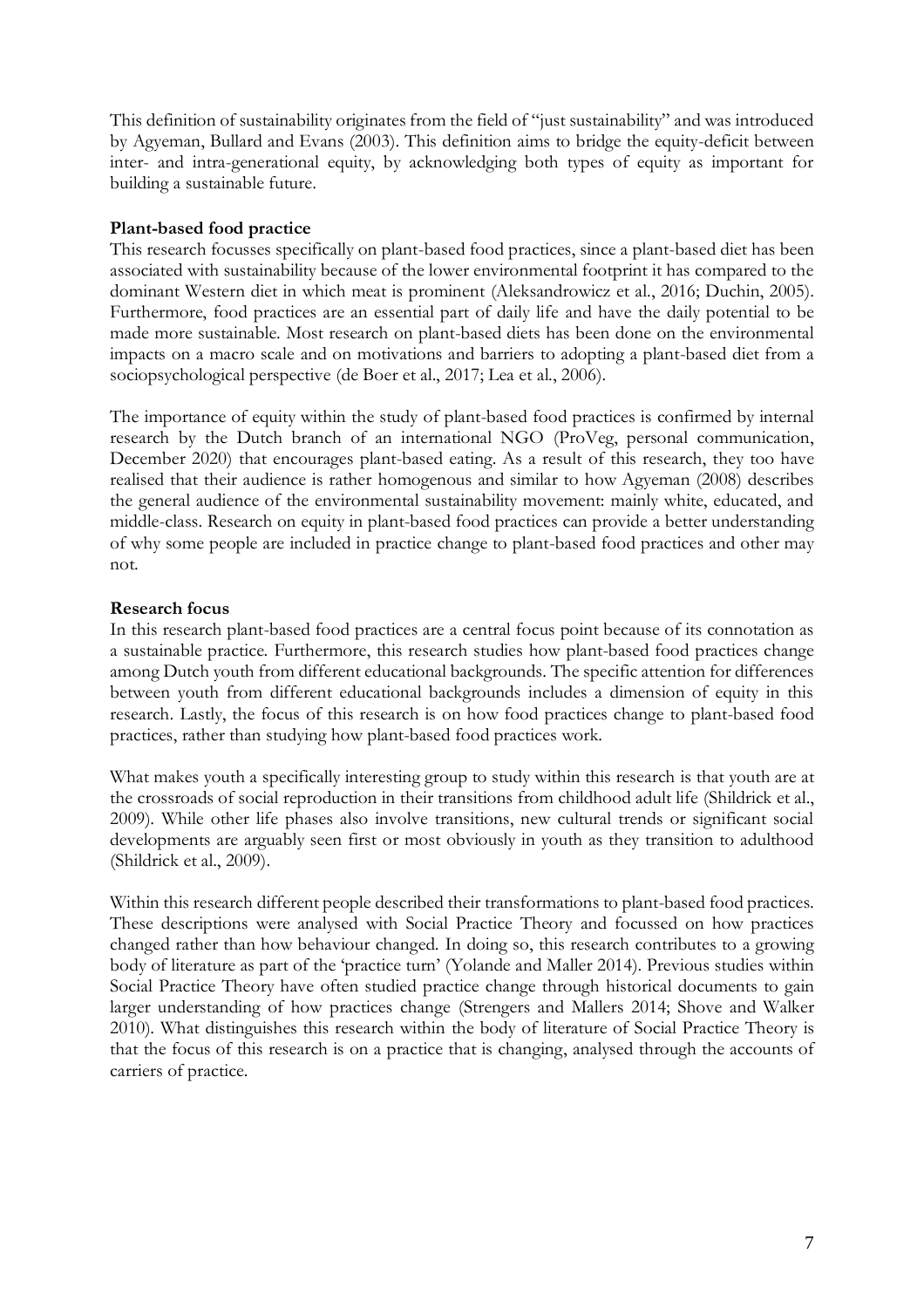## Research questions

This study revolves around the following research question: How do food practices change to plant-based food practices among Dutch youth?

The answer to this question is formulated with the help of the following sub-questions:

- 1. How do food practices change among Dutch youth during the transition to plant-based food practices?
- 2. How does practice change of plant-based food practices continue among Dutch youth after transition to plant-based food practices?
- 3. How does change in food practices differ among Dutch youth with different education backgrounds?

## Outline of the thesis

The following chapter will set out how equity is approached through the study of differences between youth of different educational backgrounds. I will elaborate on Social Practice Theory as used within this research and give a description of the three elements of practice used: meaning, material and competences.

This thesis has two chapters that describe the empirical results of this research. The two chapters are about the transition and continuation of plant-based food practices. Both chapters follow the structure of the elements of practice as described in the following chapter. Each chapter ends with concluding remarks on transition or continuance.

After the two chapters, a short comparison and description of practice change as analysed in the empirical chapters. This thesis concludes with a discussion section that addresses the findings as well as the relation between Social Practice Theory as Behavioural Theory.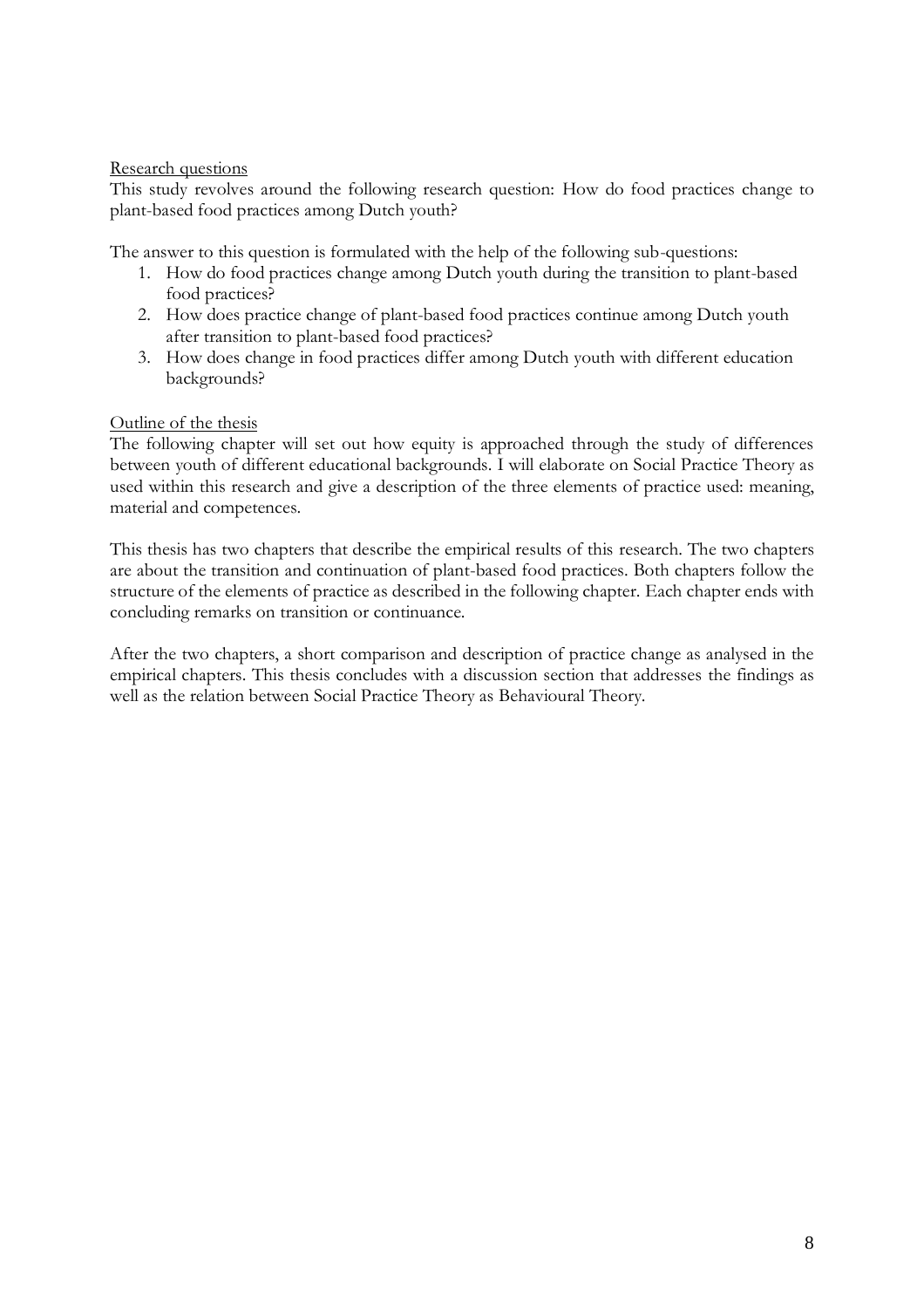## Chapter 2: Theoretical framework

In this chapter I will first set out how equity is defined within this research. Secondly, I will go into the Social Practice Theory used as in this research. Additionally, I will elaborate on how elements of practice are defined within this research.

## **Including equity**

Many sociologists argue that some kind of stratification principle exists and has existed in societies (Lawton, 1975). According to them, societies are divided into layers or ranks of some sort. Currently the most prominent social divisions are ethnicity, gender, and class (Anthias, 2013b). Social class is one of the structuring concepts offered. At its foundations this concept has economic characteristics i.e., capital influences social class (Lawton, 1975). However, the influence of capital does not create clear boundaries; the boundaries of social class are rather fuzzy. This leaves room for interpretation of what can be considered a social class. Additionally, the use of class as a concept has been limited since the 'death of class' was announced (Caínzos & Voces, 2010). This leaved gender and ethnicity as prominent social divisions. However, I question that differences between groups of people can be explained by the sole focus on characteristics such as the gender and ethnicity of a person.

Following Bourdieu's recognition of the university as a site for social and cultural reproduction through a cumulative logic and the inheritance of cultural capital (Gripsrud et al., 2011), I therefor focus on educational background as a stratification principle in this research. Through this focus, I will pay attention to the way enculturation processes at educational institutions can enforce cultural differences between different groups of people. To gain understanding of how differences in educational background affect change in practices, this research pays specific attention to differences in food practice change between Dutch youth from different educational backgrounds.

Additionally, intersectionality between educational background and other social categories should be addressed. Intersectionality suggests that different social divisions interrelate and affect the social relations in people's lives. These multiple social divisions simultaneously generate experiences and practices (Anthias, 2013a). While each person has their own assembly of social categorisations, some might be more prominent in particular contexts. Additionally, the way social boundaries are drawn differ. Gender boundaries tends to be more binary, while ethnicity is often considered more of a spectrum. In this research we take what McCall (2005) calls an intracategorical approach to intersectionality. That means the different social categories are recognised, but that the focus of this research will not be on the connection and relation between these categories. The emphasis of this research will be on class relations interpreted by educational background. The social category of gender is included in this research through a distribution of gender that is as equal as possible. The social category of race will not be specifically addressed in this research, because of its intersection with education as is evident from other research on racial inequality in education (Stevens et al., 2011).

Now that I have addressed how this research contributes to the study of equity within the field of sustainability, the following paragraph will go into what practices are and why they should be studied according to Social Practice Theory.

## **Social practice Theory**

The concept of practice is not new in social sciences, since a first generation of theorising can be traced back to the late 1800s and the first part of the last century (Miettinen et al., 2010; Sahakian and Wilhite, 2014). Strengers and Maller (2014) describe how attention for social practice theory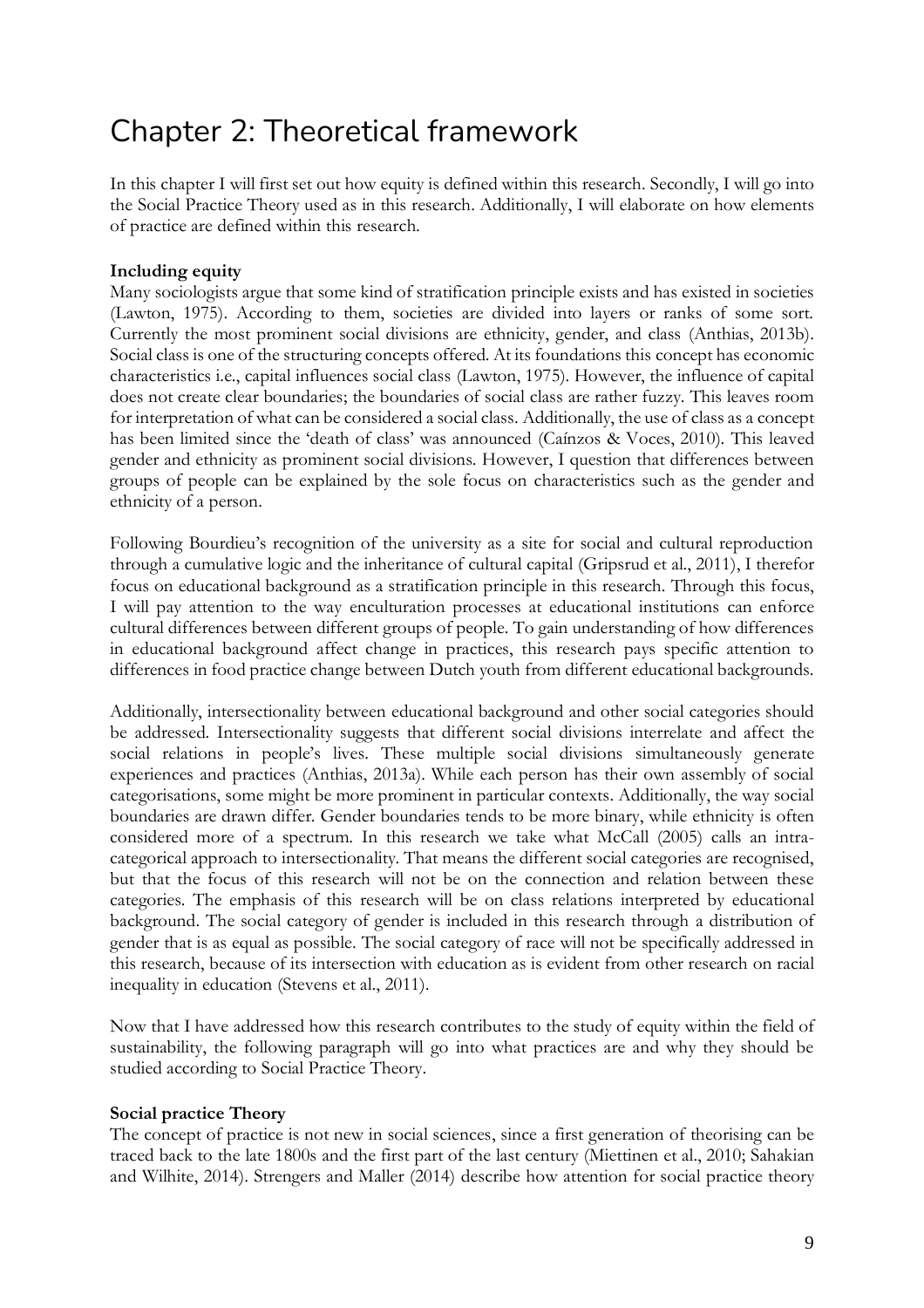has resurfaced because of dissatisfaction with theories of behaviour. They name this increase in attention a 'practice turn'. The focus by Social Practice Theory on daily practice moves the focus away from the individual, since Social Practice Theories study repetitive practices of daily life as a unit of analysis, instead of individuals, citizens, societies, social groups or even sociotechnical systems (Shove & Walker, 2010). However, practices are not sites around which consumers and systems interact (Shove, 2010), but dynamic entities of their own. A multitude of different Social Practice Theories exist, which is why they are often described through the aspects they have in common (Miettinen et al., 2010).

One of the aspects where social practice theorists find middle ground is in their shared desire to move beyond dualisms such as the structure-agency opposition (Hargreaves, 2011). Practices could be an interesting entity to study as the bridge between structure and agency, because practices are sustained and changed through repetitive performance. In other words, existing practices shape and restrict the actions of the people who carry out practices. At the same time practices are changed by the actions of the carriers; the driver and the driven are one (Jarvis, 2018; Shove, 2010). If we consider practice to be the basic unit of analysis of social inquiry, people and things are carriers of practices (Reckwitz, 2002).

Practices do not exist in isolation but are linked together in bundles of practice (Blue et al., 2016). Practices in bundles of practices are interlinked. Daly (2020) coins the term "mealing practices", which encompasses multiple interlinked practices that are concerned with eating food. Etiquette can be considered part of mealing practices because it is specifically concerned with how food should be eaten. In this research I use the term "food practices" for the bundle of practice that encompasses all practices needed to organise a meal. Buying groceries, ordering food and preparing food are examples of practices that are interlinked and part of food practices.

Studying how practices evolve, capture and loose carriers while at the same time studying how systems and complexities of practice itself form and splinter provides an opportunity to better understand social change (Reckwitz, 2002; Shove, 2010). Reckwitz (2002) refers to practice as depending upon the specific inter-connectedness of many elements – forms of bodily activities, mental activities, things and their use, background knowledge in the form of understanding, knowhow and notions of competence, states of emotion and motivational knowledge. In other words, the interconnection between different elements makes up a practice. While different categorisations of elements of practice exist, Røpke (2009) sets out how Social Practice Theories by Reckwitz, Schatzki, Shove and Pantzar materialized Social Practice Theory by introducing the element of material to Social Practice Theory. The added focus on material can provide insight into understanding of inequalities in access to goods, services, skills and understanding within groups of people in society (Blue et al. 2016).

In this research I will use the conceptual framework provided by Elisabeth Shove, Mika Pantzar and Matt Watson (2012). This framework argues that practices are formed through three interconnected elements: meaning, material and competence. I have chosen this framework specifically, because the work of Elizabeth Shove has illustrated that this Social Practice Theory can be particularly useful for gaining insight into environmental and sustainability issues (Halkier et al., 2011). The following section will elaborate on each of the three elements of practice.

## **Elements**

A practice cannot be reduced to one of its elements but consists of the multitude of them and their interconnections (Halkier et al., 2011). These elements can thus not to be confused with domains or fields of study, because they are quite literally the ingredients of practice (Shove & Walker, 2010). Shove et al. (2012) describe three layers of elements that constitute a social practice; meaning;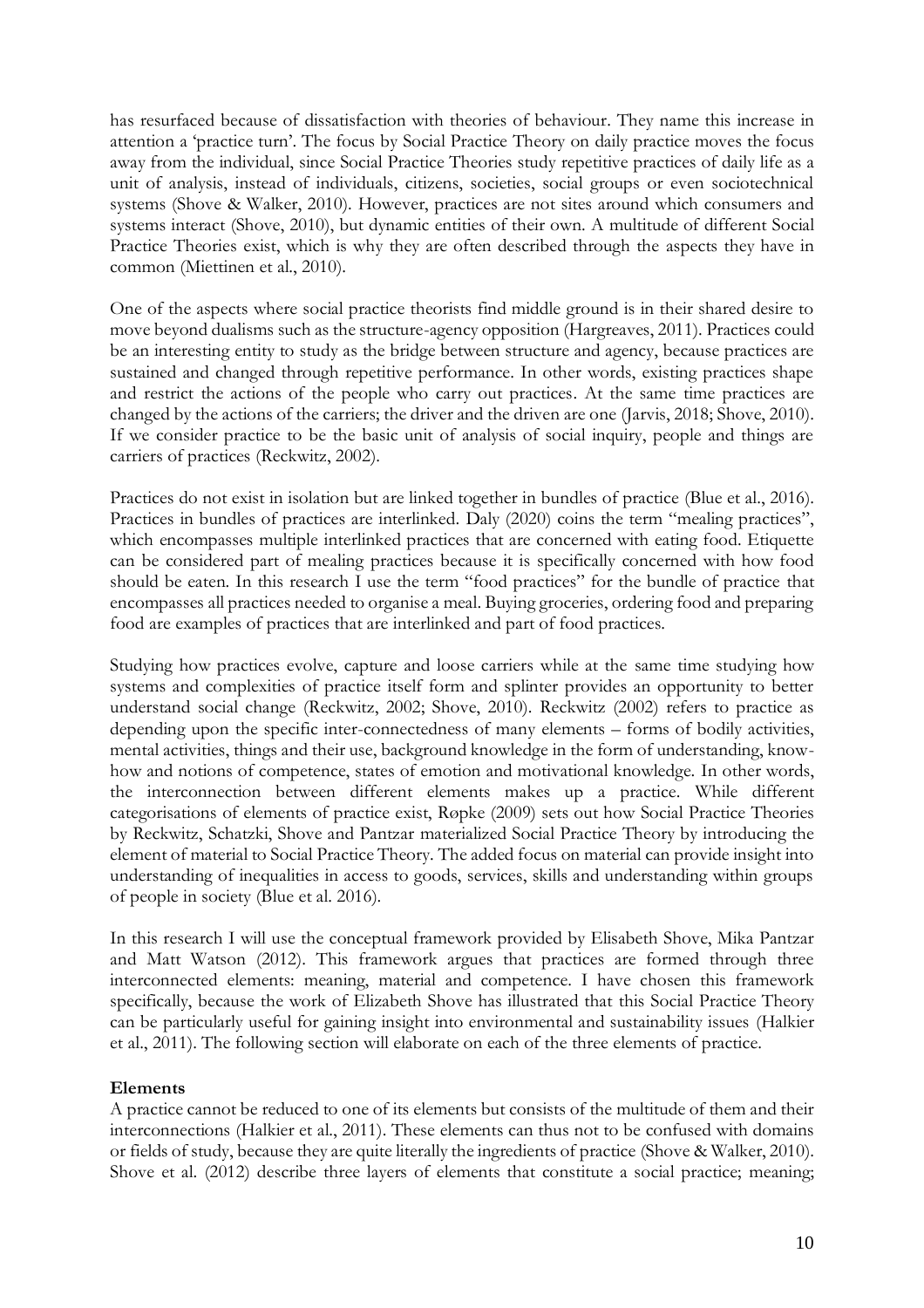materials, and competence. It should be noted that the elements mentioned are reproduced, eroded or carried through dynamic integration in repeated performance (Hargreaves, 2011). While practices are always in the process or formation, re-formation and de-formation, elements are relatively stable and can circulate across time and space (Shove et al., 2012). It is the different elements that make up practices (Meier et al., 2018), which means that modifications of practice are enabled by renewed links between elements used for a practice. The following section will address the three elements specifically.

### *Meanings*

According to Shove et al. (2012) ascriptions of meaning are unavoidably relative, situated and emergent. In other words, practices are adjusted to social norms and values, shared by other people in specific circumstances (Meier et al., 2018). These meanings of practices evolve, which makes it interesting to study their circulation and movement over time (Shove et al., 2012). An example concerning meaning about plant-based eating can for example be reflected in notions of what is a healthy meal and how these notions might change. Reckwitz (2002) describes meaning as mental activities, emotion and motivational knowledge. Shove (2010) elaborates on this by describing meaning as symbolic meaning, ethics, aspirations, norms, and values.

### *Materials*

Actions are materially scripted (Shove & Walker, 2014). One way to describe materials is by talking about resources, infrastructure, technology, or even as mere things (Reckwitz, 2002). The presence of things seems to be rarely questioned, mainly because some materials are essential for the performance of a practice. For example, to study the practice of gardening, one must assume the presence and access to soil that can be cultivated and gardening supplies to do so. The emphasis within social practice theory tends to be on what and how materials are used to facilitate a practice, rather than if, how and why they are present or changing (Shove & Walker, 2010). If the availability of materials is needed to perform a certain practice, availability and access to materials provide interesting angles to study how this influences practice change.

## *Competence*

Another important element to practices are competences or skills. Since actions are materially scripted, actors should know how to use the materials that are part of the action to be able to perform a practice. This specific knowledge has to do with how people do things and how materials work, if materials and situations can be accurately decoded (Shove et al., 2012). Brown and Duguid state that a capability is embedded and is thus shared though interactions (Orlikowski, 2002; Reckwitz, 2002). However, A distinction can be made in capabilities between knowledgeability of a practice (knowing) and knowledge (Orlikowski, 2002). Knowledge is concerned with what needs to be done. Knowing has to do with know-how, enacting knowledge in practice. In other words, knowledge is concerned with exercise of the mind, while knowing is concerned with bodily expression and experience. It is one thing to know what it is to take a ride on a sled. However, the experience of sledding down a hill and knowing what that constitutes, is a combination of knowledge, skills and emotions altogether. I argue that studying how knowledge and knowing travel and evolve through interactions over practices can provide interesting insight into how practice change occurs.

The three elements distinguished provide a theoretical framework of elements needed to constitute a practice. However, operationalising the focus on the action instead of the actor, even with the framework of elements, does meet challenges in practice (Halkier et al., 2011). To gain a better understanding of how carriers of practice are recruited to a certain practice and how this practice is sustained, this research pays attention to patterns in practices between interviewees, changes in elements of practice, and interaction between carriers of practice.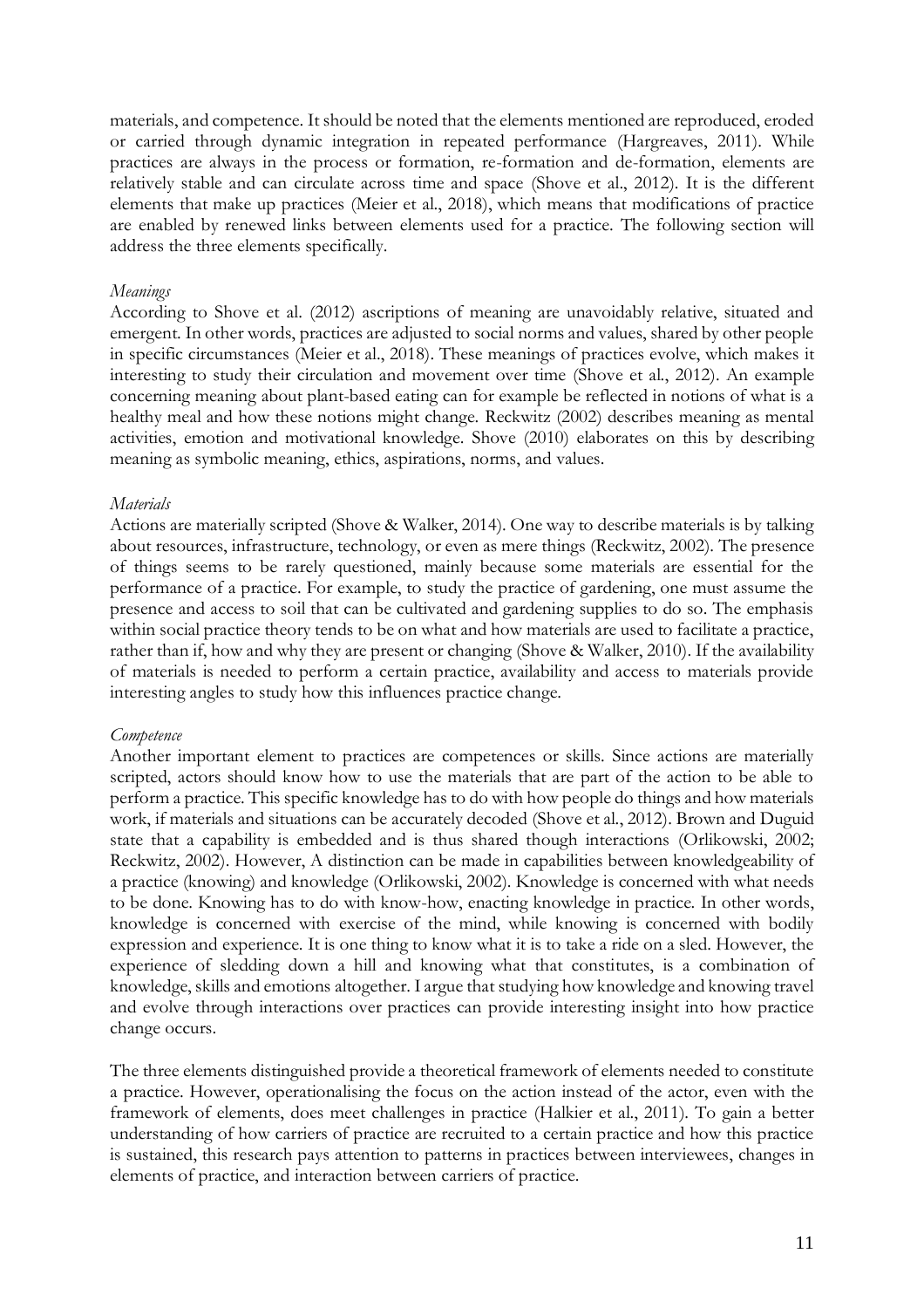## Chapter 3: Research methods

## **Data collection**

To collect data on the elements of plant-based food practices, twenty-two in-depth semi-structured interviews have been conducted. Before the interviews were scheduled, I have been in contact with all interviewees via telephone. The goal of these telephone conversations was to make sure expectations of the interviews were aligned, to gain some background knowledge about interviewees, to build trust between the researcher and the interviewees, and to schedule the interviews. Information gained was generally about study background, living situation, preferred way of eating, age and contact information. Some information provided during the telephone conversations was referred to in the interview of the interviewee to gain a deeper understanding of the practices of the interviewee.

After a successful phone conversation, interviews where scheduled. Interviewees received a confirmation of their scheduled interview via email, accompanied with the information discussed in the phone conversation. All interviews were conducted in Dutch and recorded. Interviewees were informed about the recording via phone conversation and email, to give them the opportunity to object when they preferred not to be recorded. Additionally, the recordings of the online interviews could also be downloaded by the interviewees at the end of the interview. None of the interviewees objected to the recording and many said that they would mind if their name was shared in this research. I have chosen to keep all interviewees anonymous within this research to maintain the focus on the practice rather than the individual.

Interviews were conducted between April 18<sup>th</sup>, 2021, and June 8<sup>th</sup>, 2021. Apart from two interviews, all interviews took place in an online setting via Microsoft Teams software due measurements taken considering the Corona pandemic. The choice for semi-structured interviews was made to be able to give interviewee the opportunity to elaborate on practices and experiences that they shared during the conversations.

The questionnaire initially followed different practices as part of the bundle of food practices as topics with the idea to ask questions close to the lived experience of interviewees. However, after testing it turned out that some practices were more prone to change than others. For example, the topic of doing groceries was not a topic that was elaborated on much,so it was not widely addressed in the final topics. Instead of following different practices in the interview, the final interview guide stayed closer to topics that could have a closer link to elements of practice. Example are asking reflective questions such as how interviewees regard meat/fish eaters, asking about how one decides what to eat, or asking what people look for in meals. Additionally, attention was paid to interaction between different groups of people. The distinction between transition and continuance in interview question was mainly made by asking about past changes in practice (transition) and more current changes in practice (continuation). The interview guide (Dutch) can be found in the appendix.

## **Target group**

In total, 22 people have participated in this research. The main requirement for people to participate in this research was that they are striving to eat as plant based as possible for them at that point in time. To gain more insight into how practice change takes place, various ways in which people approach plant-based food were included and a specific plant-based diet was not required for participation. Half of the research participants follow a vegan diet. A diverse variety of plantbased diets such as vegetarian, flexitarians or flexanists make up the other half of the research participants.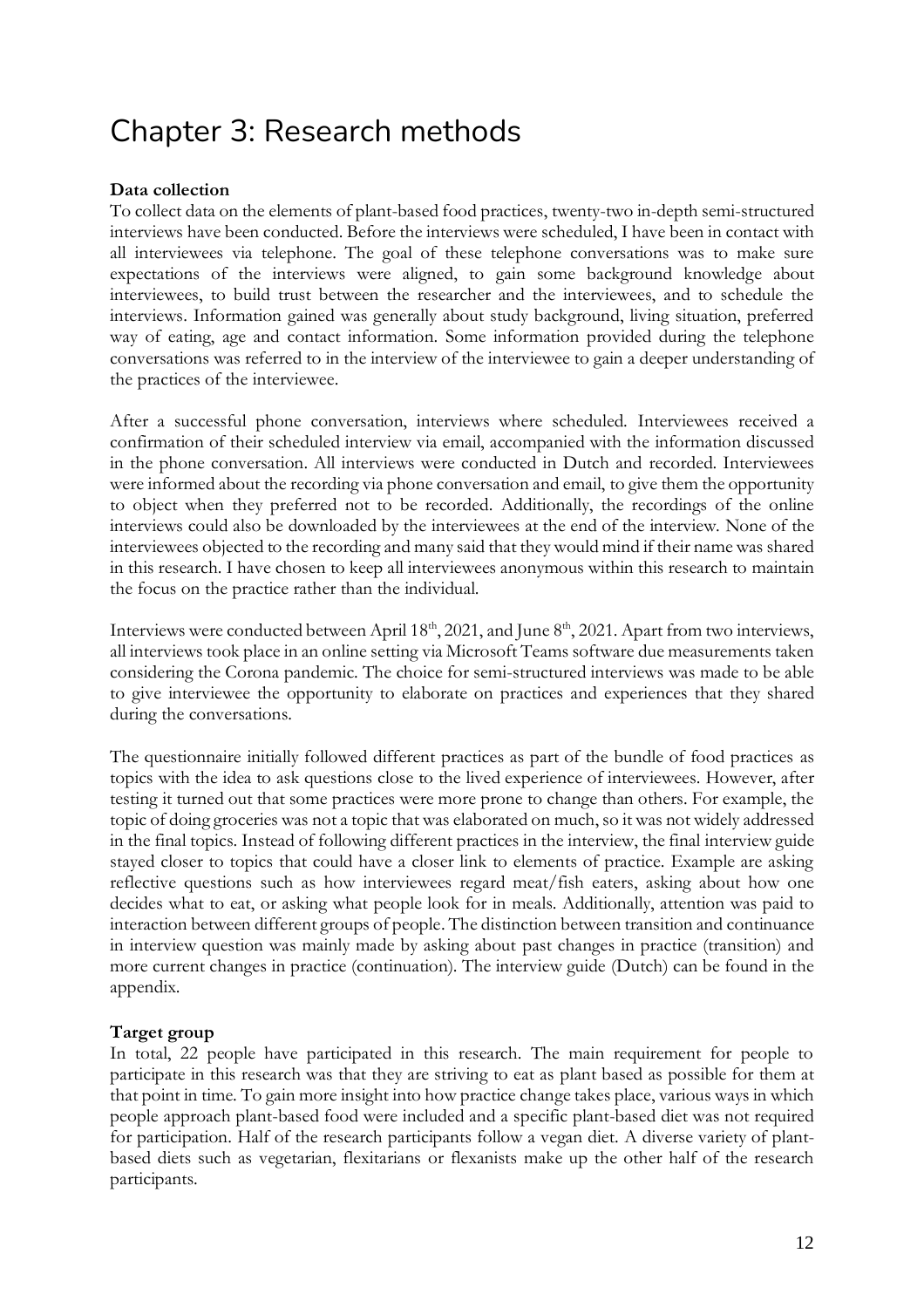Aside from eating more plant-based, all research participants are currently following an education. Because this research pays specific attention to differences among youth from different educational backgrounds, it is important to provide some context on what the Dutch educational system looks like and how these educational backgrounds differ from each other within the system. The Dutch educational system consists of different educational paths that have a different ratio of theory and practice present in a study direction. MBO is mainly practical and has 4 different levels of education that people can obtain. The fourth level is more theoretical than the first level. HBO is more theoretical than MBO, but still has a clear practical component that is part of the study path. In English, HBO would be translated to university of applied sciences. WO is university education and is the most theoretical orientation. While this distinction seems clear, educational background cannot always be as clearly differentiated. For example, an interviewee can have completed an HBO education and continued a WO education after that. This makes educational boundaries blurrier. These interviewees have been classified according to their current study direction except for one. This interviewee was finishing a high-school degree and plans to start a study on hbo-level this year. This person has been categorised in the group with an mbo education.

A variety of networks was used to approach students to participate in this research. Research participants were contacted through various youth organisations, schools, via the ProVeg network and through other research participants. As a result, the research group resides in different places throughout the Netherlands. The provinces where participants live are Friesland, Overijssel, Limburg, Noord-Brabant, Utrecht, Noord-Holland and Zuid-Holland.

In the research, specific attention was paid to the equal representation of educational background of the interviewees within the research. Eight people that are currently pursuing a wo-degree have been interviewed. Seven people enrolled at a hbo-study have been interviewed and the group of interviewees with a mbo-study background consists of seven people.

The youngest research participant was 17 years of age, and the oldest participant was 26 years of age. On average the research participants were 21 years old. The goal of this research was to approximate a 50/50 balance in gender participation. The final research population is comprised of 9 men, 11 women, 2 non-binary people.

Initially the idea was to interview students that no longer lived at home, but it soon became clear that too many students would be excluded if this condition would be maintained. In the end, 10 out of 22 research participants were still living at home. Most mbo-students still live at home with one or two parents. The majority of hbo and wo-students no longer live with their parents.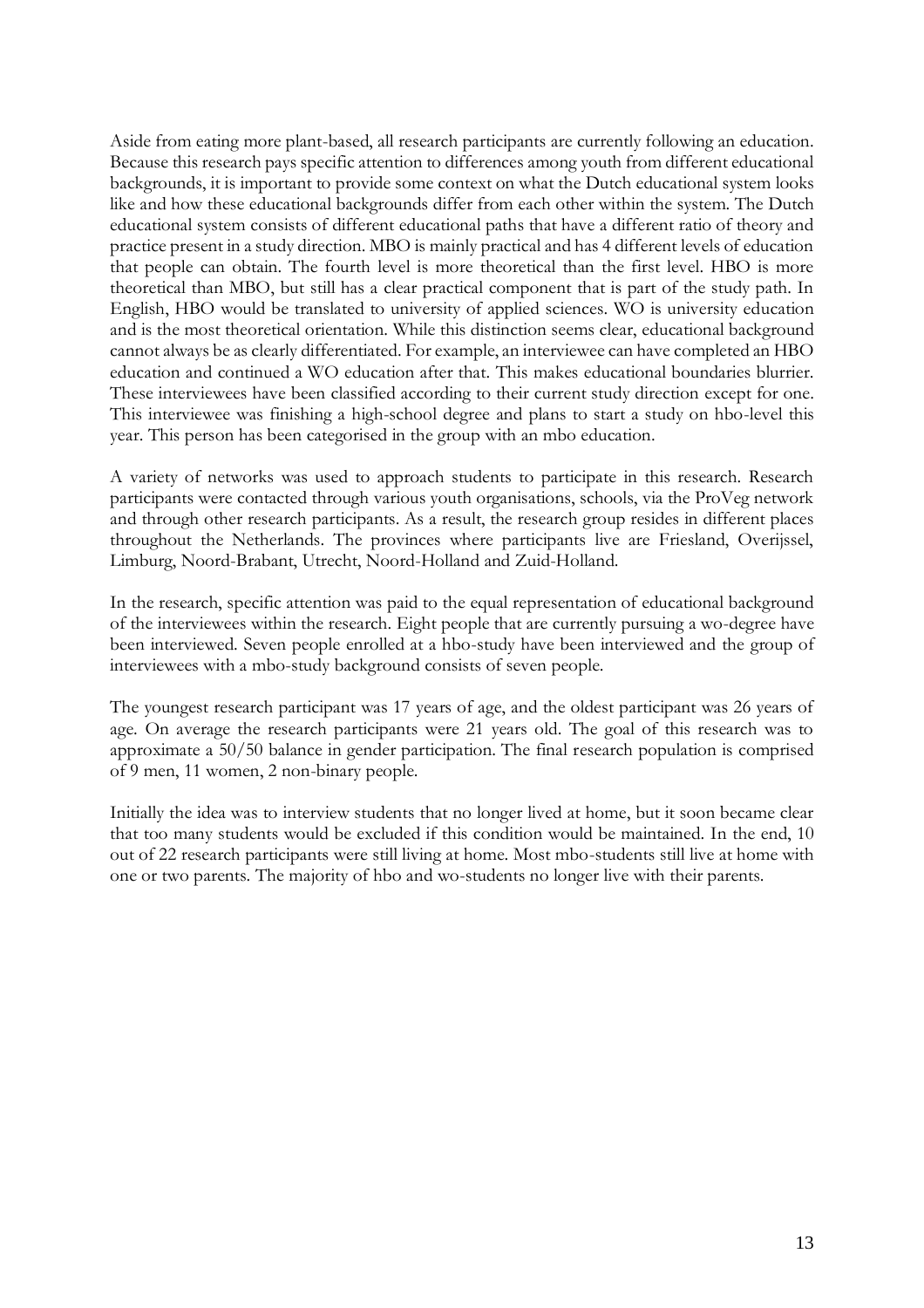| Indicators                    |                 |                |
|-------------------------------|-----------------|----------------|
| <b>Educational background</b> | Mbo             | 7              |
|                               | Hbo             | 7              |
|                               | Wo              | 8              |
| Gender                        | Women           | 110            |
|                               | Men             | 9              |
|                               | Non-binary      | $\overline{2}$ |
| Age                           | Youngest        | 17             |
|                               | Oldest          | 26             |
|                               | Average         | 21             |
| <b>Living situation</b>       | With parents    | 10             |
|                               | Without parents | 12             |

Table 2: Overview of characteristics of research participants

### **Analysis**

Analysis of the data took place in two-fold and was completed without the assistance of software. In a first run through of the interview transcripts several subjects that resurfaced most were coded: initiation of change, positive interaction, negative interaction, prejudice, expectations, gender, new information, meat replacements and farming. In addition, analysis was needed to identify the elements of practice in the experiences of interviewees.

Secondly, these identified subjects and their link to elements of practice have been positioned based on timing to be impacting during transition or continuance of plant-based food practices. Furthermore, the topic of equity was expected to resurface in different interactions, so analysis of interactions regarding educational background was conducted. However, when no clear results emerged, other repetitive subjects were analysed for differences between groups as well.

To make sure that results were not written as personal hypotheses based on unfounded data, specific attention was paid to quantifying reoccurring subjects and comments throughout the process of data analysis.

## **Limitations**

While this research aims to take multiple factors into account, naturally there are some limitations. The first limitation is concerned with how interviewees have been reached to participate in this research. Most research participants have links to organisations active within the field of sustainability. Others have friends that are active within these organisations. By making use of existing networks to find research participants, I have selected a specific type of research participant that may stand out among their peers for their extra-curricular activities. Therefore, questions can thus be raised about how representative interviewees are of youth with specific educational backgrounds.

Furthermore, this research is based on the experiences of 22 people, collected through interviews. While this provides some insight into practice change among Dutch youth, the sample size is not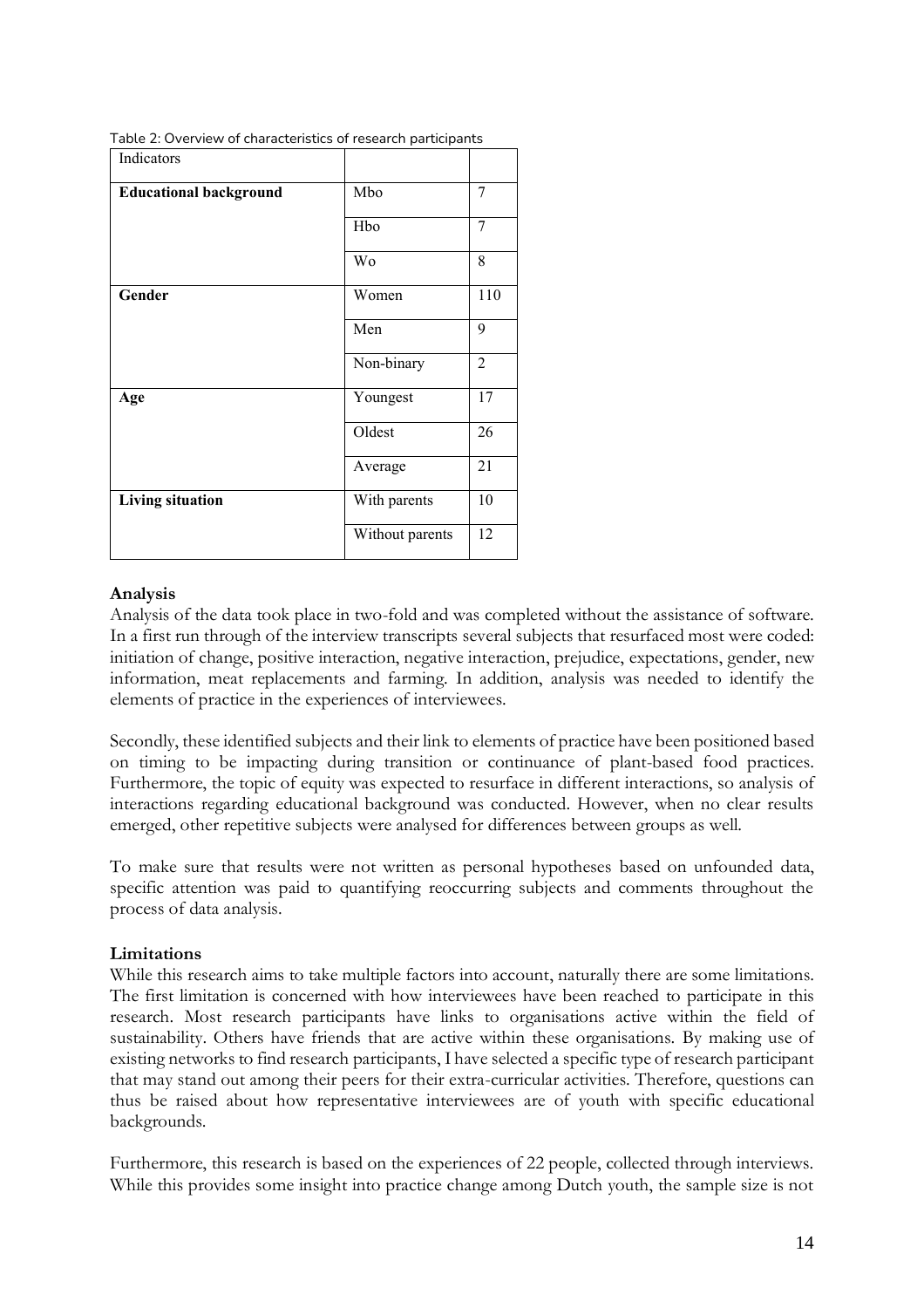large enough to provide results that can be generalised to a larger all research participants actively responded to my research to participate. Their views could be different from fellow youth and students that did not respond to my call for this research or were not part of the networks of youth organisations. Regardless, I believe that the experiences of these youth can provide new insights into how practice change to plant-based food practices occurs.

Thirdly, while this research paid attention to different educational levels, the type of education that interviewees follow was not taken into consideration. For example, interviewees studied chemistry and IT, while others studied journalism and communication. These differences in educational direction make it more difficult to compare students from different educational levels, because different study directions are not considered. Results about differences between youth from different educational backgrounds may have been clearer when all students would have followed an education in the same field (such as medicine or business), but on a different educational level.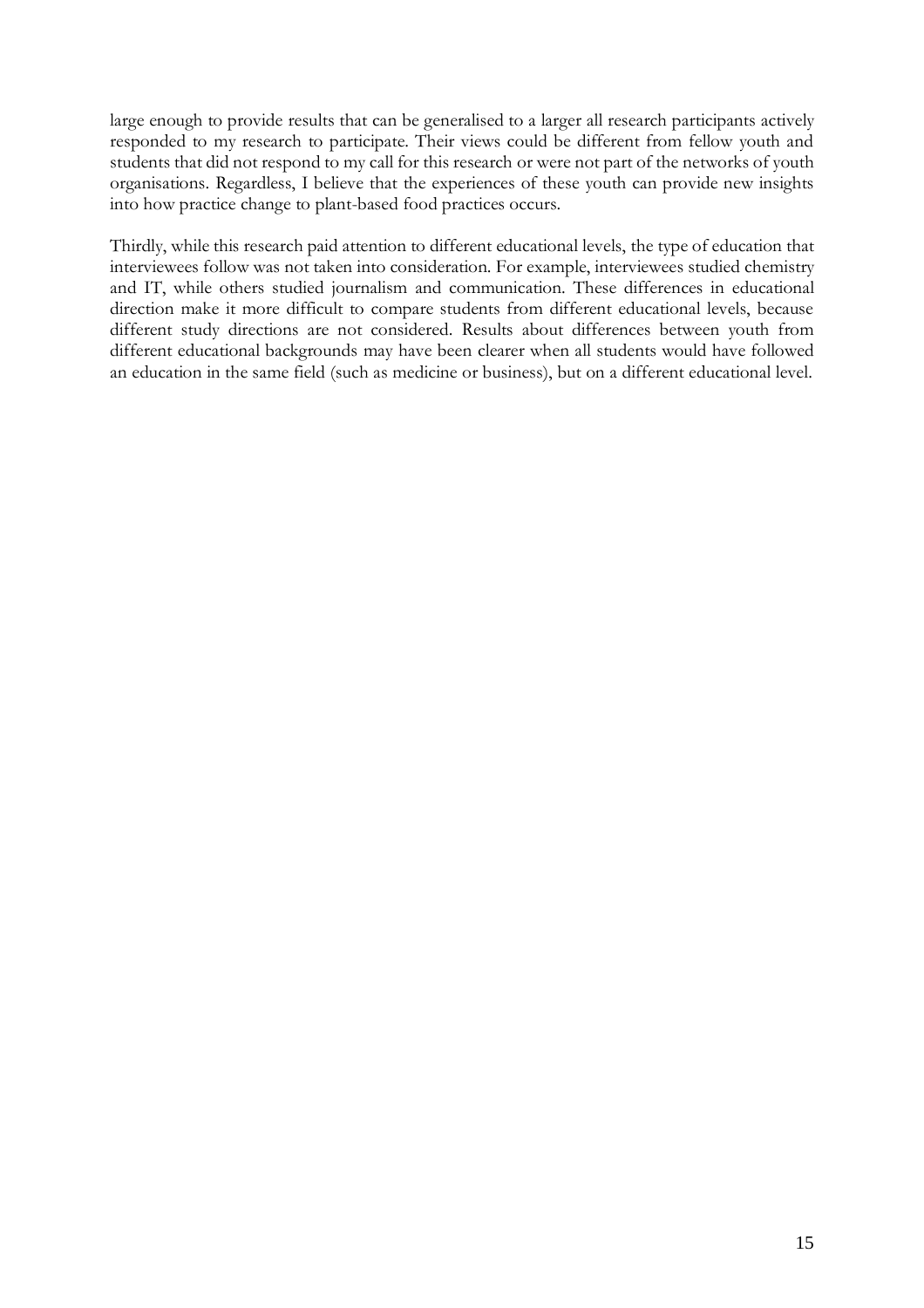## Chapter 4: Transition

The following two chapters will go into the empirical results based on the twenty-two interviews conducted for this research. The chapters are divided into two phases that can be recognised in change of food practices: transition and continuation. This first chapter is concerned with transition. Transition is the phase in which practice change is initiated, practices first start to change. In this chapter I will first shortly address how plant-based eating is defined by participants. Second, I will go further into the elements of practice that play a role in the transition towards plant-based food practices.

## **Varieties in plant-based diets**

During the first contact with interviewees, it became clear that many interviewees associate plantbased eating with a vegan diet. However, among the interviewees a variety of diets that limit the consumption of animal products can be recognized. While some research participants are just beginning to limit their consumption of animal products with occasional cheat days, others are newly discovering plant-based dairy products, yet others have been eating vegan for years. Some interviewees do follow a vegan diet, but it is important to note that there is variety among vegan diets as well. There are people on a vegan diet that eat a lot of processed food, there are people on a vegan diet that are more focussed on eating whole foods, and there are many varieties in between. How vegan choices are made in other areas of daily life, such as shoes, clothing and furniture, fall outside the scope of this research. To include all varieties in plant-based food practices, I will mostly refer to the diet varieties of participants as plant-based diets.

What all varieties of plant-based diets have in common is that the number of animal-based products is lower than in the previously adopted omnivore diet. The dominant way in which interviewees prepare their food is through home cooking practices. Both interviewees living at home and interviewees living independent from their parents mention cooking meals with friends as well as occasionally eating out or ordering in as activities. Eating out or ordering in is not mentioned as a consistent practice, but rather as an occasional activity. Nine of the twenty-two research participants have been living with one or two parents during the research. The interviewees that are living at home are not responsible for food provisions within the family and they participate to various degrees in food practices at home. All interviewees living at home consume evening meals together with the family members that they live with.

In the chapters, an occasional reference to vegan and vegetarian diets will be made when significant. While it is not always entirely clear what is considered a vegetarian or vegan diet, because opinions can differ between informants about specific ingredients such as additives, a general guideline on what a vegetarian and vegan diet is agreed upon. A vegetarian diet does not include the consumption of animals, while a vegan diet does not include animal-based products. Both diets are preceded by a grey area in which limitation of animal products and animal-based products is pursued. Consequently, a person can find themselves in one of the four stages in which practice change towards plant-based food practices takes place: flexitarian, vegetarian, flexanist, vegan. Someone on a vegan diet has more altered practices in comparison to someone on a diet in any of the other three stages. Therefore, one could say that a vegan diet is more radically different from an omnivore diet than the other stages. However, this does not mean that practice change towards a vegan diet is inevitably a radical change of food practices.

In this research, initiation of practice change is the first alteration of food practice towards plantbased food practices. How practice change is established can take multiple shapes. A first step in practice change for interviewees can be an introduction to any of the four stages. A change towards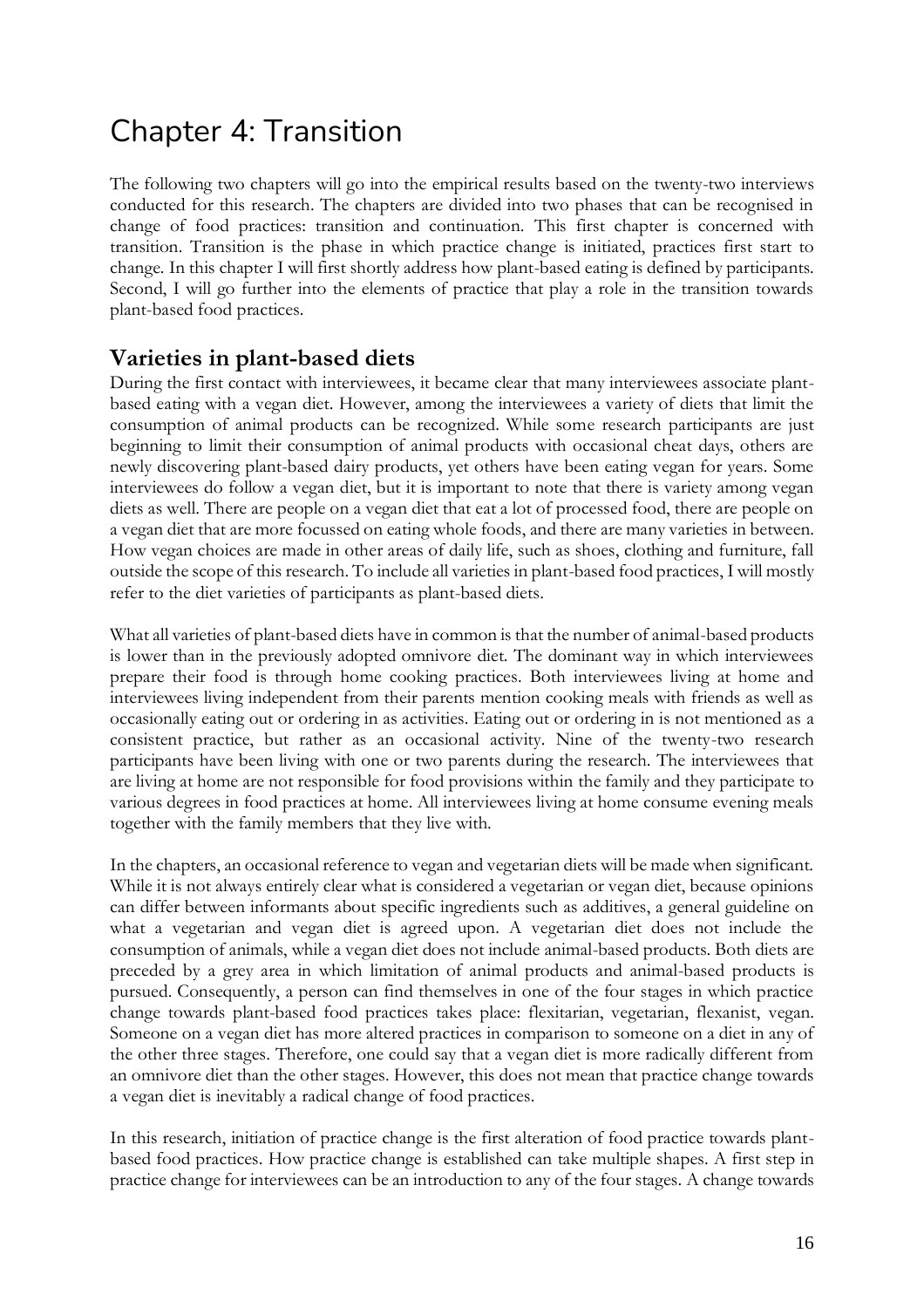plant-based food practices can mean that a person stops eating any animal-based products, but it can also mean that the amount of eating meat is reduced. Both examples illustrate practice change. However, limiting meat consumption if often considered a smaller change in food practices than when a person completely changes their diet from omnivore to vegan. In this research, all alterations from a previous diet are seen as a change in food practices and the start of transition phase.

Transition to plant-based food practices is concerned with making plant-based food practices a regular part of a diet as, not an occasional event. Continuation of plant-based food practices means that the food practices as part of a diet are increasingly becoming more plant-based, regardless of the initial point in any of the four stages towards which practice change started. The following part of this chapter will go into how practices change by discussing shifts that take place in elements of practice during transition to plant-based food practices.

## **Meaning**

In this section I will go into the meaning that interviewees give to plant-based food practices. First, I will address the values interviewees link to plant-based food practices. Secondly, I will go into shifts in meaning. Lastly, I will address influences that seem to impact meaning given to food practices.

Interviewees repetitively make diverse mentions of plant-based food practices. These topics can be separated into three groups: animal wellbeing, the environment and personal health. I will refer to these three topic groups as the main values of plant-based food practices. Personal health was the main value of a plant-based diet for only one participant<sup>1</sup> but a link between plant-based food and personal health is mentioned by eight interviewees<sup>2</sup>. All other participants were mainly drawn to the subjects of animal wellbeing and the environment. While the main values of plant-based food practices are also present during continuance, I address these values here because they become more established during transition. During continuance these plant-based values have become a norm.

The specific values mentioned by interviewees in relation to plant-based food practices are slightly different within the topic groups. Within the theme of animal wellbeing two interviewees<sup>3</sup> specifically mention that they are against the meat industry because of animal cruelty and don't want to contribute to the industry. In this case, interviewees are not necessarily against to eating meat, but are against practices in the meat industry to which they don't want to contribute. This is different from three other interviewees<sup>4</sup> who talk about the relationship that they have with animals. To them animals, and thus meat, cannot be considered food. Differences in values can also be regarded within the theme of environment. The value of a plant-based diet is most often mentioned in relation to the environment by emphasizing the harm that animal-based products have on the environment. Higher  $CO<sub>2</sub>$  emissions of the animal industry in comparison to the plantbased food industry is mentioned by four interviewees<sup>5</sup>. The high impact of animal-based products on the planet in relation to plant-based product is mentioned by six interviewees<sup>6</sup>. This shows that the value of plant-based food practices in terms of the environment is measured through comparison to animal-based practices. How plant-based food practices and animal-based food practices are compared can differ. Personal health was a main value for one participant that

<sup>&</sup>lt;sup>1</sup> Interview reference number: 0106c.

<sup>2</sup> Interview reference numbers: 1904, 2804, 2904, 0705, 1305, 2605, 3105a, 0106c.

<sup>3</sup> Interview reference numbers: 2304, 1205.

<sup>4</sup> Interview reference numbers: 1904, 0705, 0306

<sup>5</sup> Interview reference numbers: 1205, 2005, 2605, 3105b

<sup>6</sup> Interview reference numbers: 0505, 1305, 1706, 2605, 2805, 0306.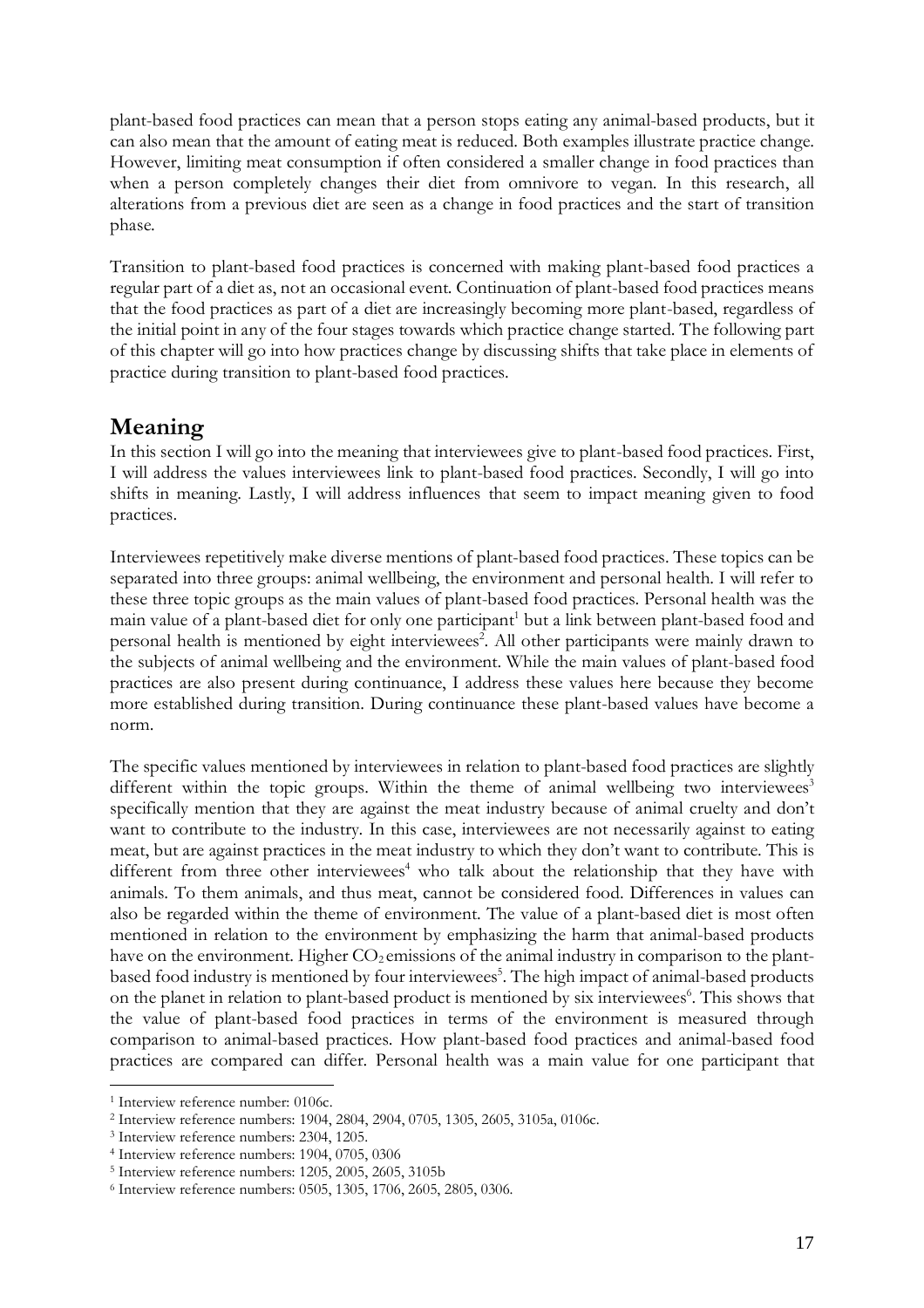experienced direct bodily effects when consuming animal-based food and thus tried to avoid these products. Animals and the environment were taken into consideration to a limited degree. Other interviewees mention personal health benefits as an additional advantage but value the groups of animal wellbeing and the environment more. Additionally, meaning given to food practices can continue to shift for each person and multiple values can overlap.

The meaning given to food practices influences how actors practice food practices. This became clear when interviewees talked about situations in which a plant-based food practice was not performed accordingly. Multiple interviewees mention that the last time they were served an animal-based product was unintentionally. When it was discovered that a dish was not plant-based, some interviewees decided to eat the animal-based products, because they did not want the food to go to waste. Other interviewees did not eat the animal-based products, because they did not want to eat animals. This shows that while all four interviewees practice plant-based food practices, they are recruited to these practices based on different values and these values influence how interviewees act.

Another way in which differences in values surfaced was through the expression of emotion. Feelings of guilt have been mentioned six times throughout the research. Three interviewees<sup>7</sup> mention a lack of guilt because they no longer ate any meat, or feelings of guilt over accidentally eating meat. All three interviewees highly value animals and their relationship to them. Three others<sup>8</sup> highly value the environment and compared their plant-based food practices to animalbased food practices to legitimize their occasional consumption of animal-based products. These interviewees specifically express the absence of feelings of guilt for consuming animal-based products. This shows not only interviewees that hold different values, but also that interviewees recognize values that other people may give to plant-based food practices. Even when they do not hold these values themselves. Additionally, interviewees report how friends and family prepare and consume plant-based meals on a regular basis, but do not subscribe to the same plant-based values that they do. In other words, plant-based food practices carry meanings that can be recognised by actors, but recognition it does not guarantee that all actors share all values that a practice holds. The next section goes into how shifts in meaning among interviewees took place.

#### *Shifts*

"It was so hot, and I saw a video about pigs that had to wait at the slaughterhouse. I remember thinking: "I really don't support this". I find it awful, but why do I eat that? So, I became a vegetarian."<sup>9</sup>

Two shifts in meaning can be recognised in empirical data. Looking at how meaning about food practices changes initially does not seem to concern food practices. Instead, meaning about food practices shift because information flows in society encourage questioning of food practices and their values. Podcasts, news, books, social media, and people are mentioned as sources for information on plant-based food practices and its values. Four interviewees<sup>10</sup> mention that interaction with other people on a plant-based diet have been influential in the transition to plantbased food practices. Additionally, video is mentioned as a source in the previous quote. However,

<sup>7</sup> Interview reference numbers: 0106b, 0706a, 0706b.

<sup>8</sup> Interview reference numbers: 2304, 1705, 2005.

<sup>9</sup> Dutch: "Het was zo warm en ik zag een filmpje van varkens die moesten wachten bij het slachthuis en toen dacht ik: daar sta ik gewoon echt niet achter. Ik vind het zo erg, waarom ga ik dat dan eten? Dus toen ben ik vegetariër geworden."

<sup>&</sup>lt;sup>10</sup> Interview reference numbers: 2304, 1205, 2005, 0706b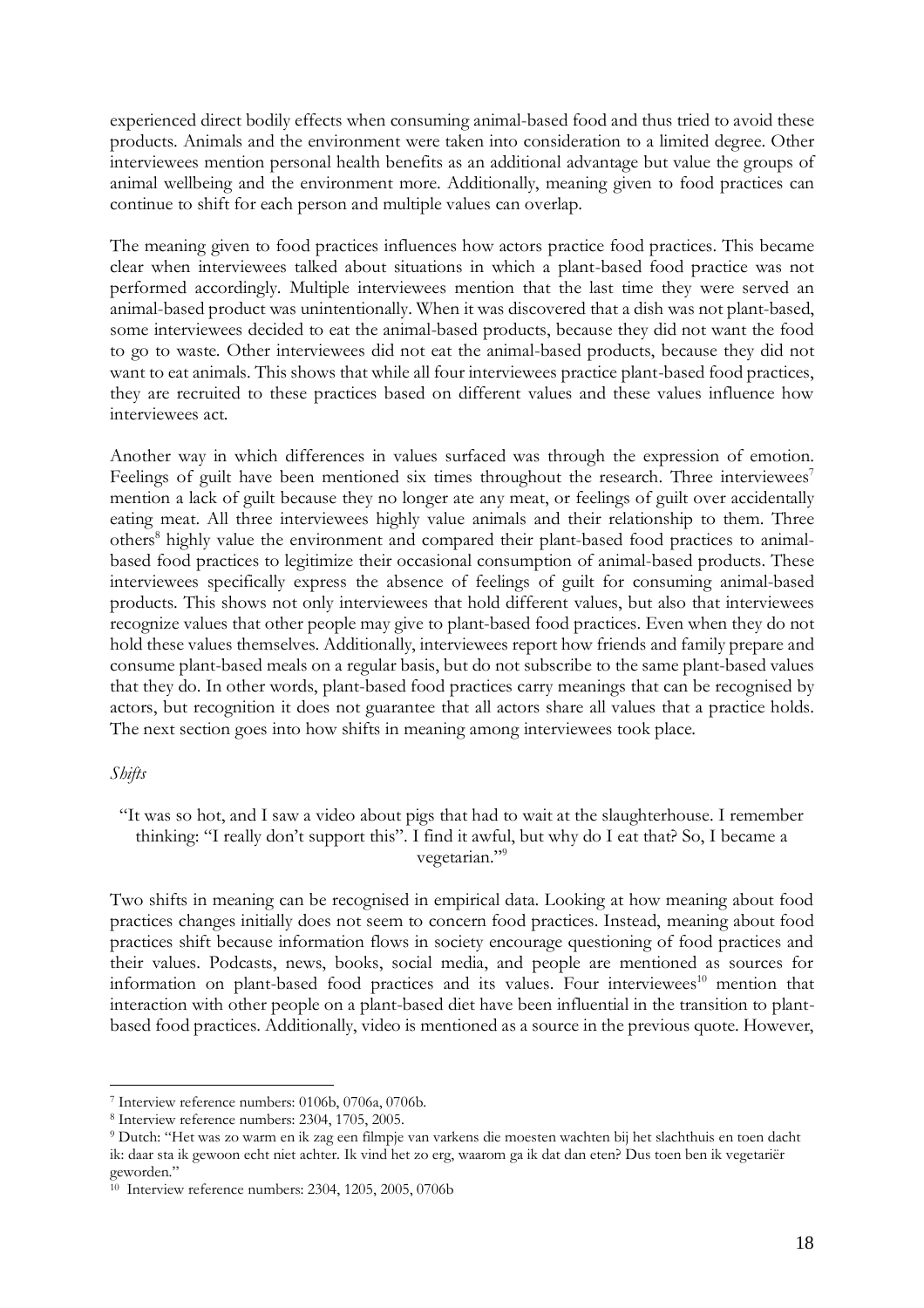one influence stands out. A total of nine interviewees<sup>11</sup> mention documentaries as source of new information on plant-based food practices. While documentaries are rarely viewed more than once, they seem to provide a relatively easy way to consume a lot of new information. In other words, the first shift in meaning is concerned with questioning food practices, encouraged by information flows in society. This results in an appreciation of plant-based food values.

In the second shift, plant-based food values are integrated in food practice through changes in food practice. In other words, food practices are aligned with plant-based food values. Alignment of values and practices can go together with rejection of values of previous food practices but that does not have to be the case. Practices with plant-based values and practices without plant-based values can be performed interchangeably by the same actor. Where the first shift in meaning is still a passive shift in meaning, the second shift in meaning is an active shift in meaning that initiates practice change. Both shifts are illustrated in the previous quote that is a recollection of earlier events by an interviewee.

All interviewees adopted plant-based food practices, but none of the interviewees can consciously recall how and when they started to question their food practices. Nevertheless, some interviewees have mentioned factors that could have contributed to their shifts in meaning. The following two sections will shortly address two influences that affect meaning given to food practices according to this research.

#### *Gender*

While this research did not start out with specific questions on gender expectations around plantbased eating, gender dimensions did stand out. Throughout the research, I have asked all participants what they consider to be healthy. In six interviews<sup>12</sup> weight loss became a topic of conversation. For three participants weight loss was welcomed, while three others were cautious of weight loss, likely due to earlier experiences. This was striking because five of the participants identified as women, while in total eleven participants in this research identified as women. The sixth person that also talked about weight loss identifies as non-binary. So, within this research, almost one in two women is consciously dealing with concerns around weight, while none of the people identifying as man have in any way referred to their weight in this research. The connection between concerns around weight and change of food practices remains to be studied, but this research gives some indication that beauty ideals for women's weight can unconsciously have an influence on change in food practices.

While men may not be dealing with issues around weight, they did stand out as a group for a different reason. Four participants<sup>13</sup> brought up meat as something that is considered masculine. When asked how the link between meat and masculinity can be noticed in practice, the main response was through jokes that were made. There was also mention of prejudice regarding appearance and being made fun of in moderation when you are a man that eats plant based. This suggests that being a male vegetarian or vegan is valued differently and can mean that as a man that eats plant-based you are taken less seriously. However, more research is needed to better understand the relation between meat and masculinity and its connection to practice change in food practices.

Furthermore, what stood out most is the numerous times that interviewees mention that men of a nuclear family where the only ones that insisted on eating meat. Five interviewees<sup>14</sup> set out how

<sup>11</sup> Interview reference numbers: 0505, 0705, 2505b, 1705, 3105b, 2805, 3105a, 0706b, 2904.

<sup>12</sup> Interview reference numbers: 2505a, 2805, 0106c, 1904, 0706a, 0106a.

<sup>13</sup> Interview reference numbers: 1205, 2605, 2805, 1305.

<sup>14</sup> Interview reference numbers: 2505a, 1705, 2605, 2805, 0106b.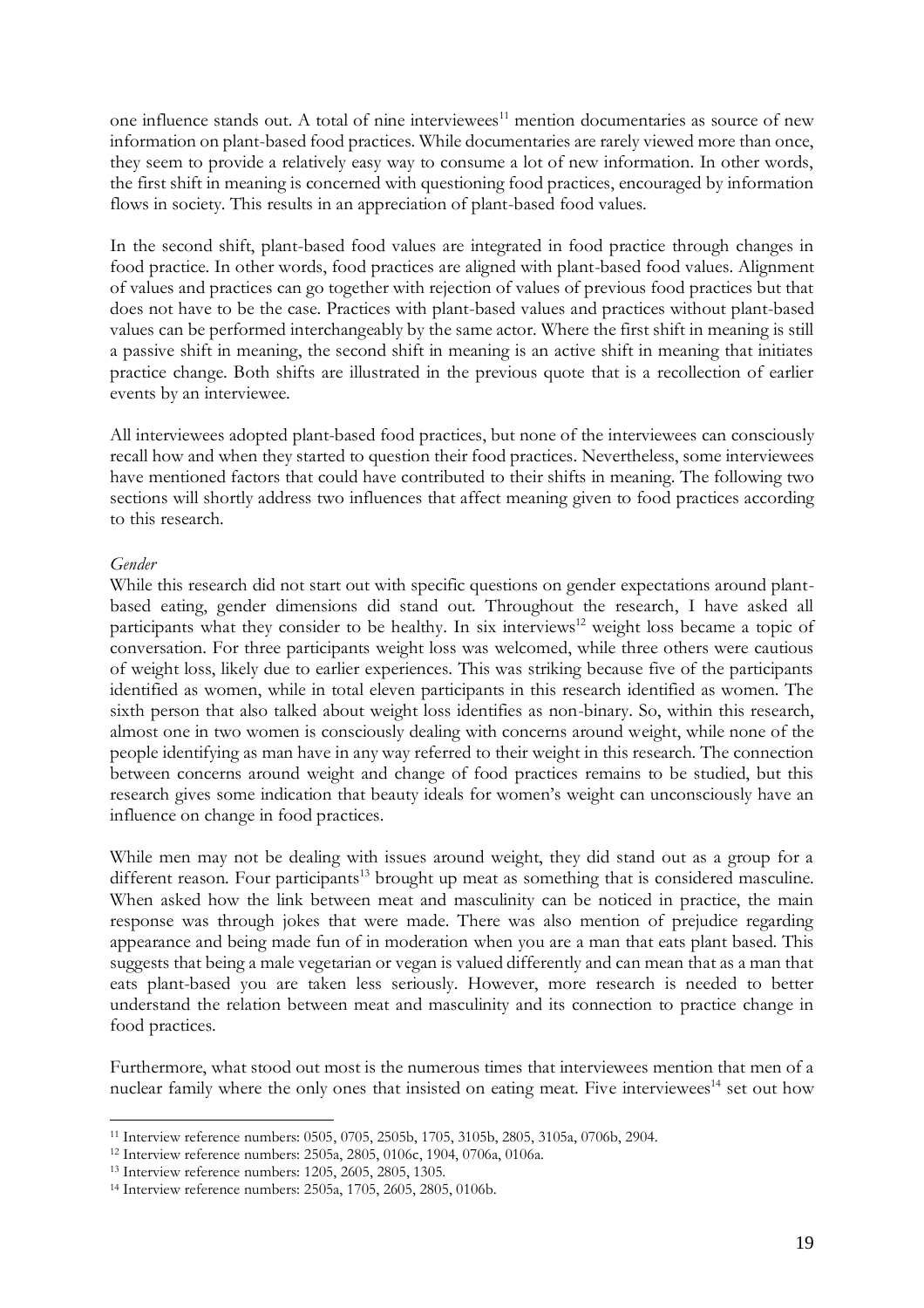their brothers and fathers insist on eating meat. The arguments that these men provided valued the taste of meat and marked plant-based food practices as radical. Additionally, male friends have been mentioned five times<sup>15</sup> in the context that they are less open to plant-based food and would rather eat meat. In total, ten interviewees<sup>16</sup> mention a link between eating meat and the male gender. This acknowledges that expectations around what it means to be a man can influence change in food practices. Taking both the stories about men and women into account, expectations around gender roles in society are influential to change in food practices.

#### *Profession*

Aside from the role of gender as influential on practice change, another aspect stood out during this research. Five interviewees<sup>17</sup> mention a different mentality in people that live in farmers communities or work as farmers. According to interviewees, a strong appreciation of meat and dairy in food practices can be linked the profession of animal farming for human consumption. Because meat and dairy are central products in the livelihoods of these families and communities, these products are highly values in farmers communities. As a result, plant-based food practices are experienced as a threat to the income of the farmer and its community. The profession of animal-farming thus influences the meaning given to food practices. Inevitably, this meaning influences the potential for practice change to plant-based food practices.

## **Material**

This section goes into how the element of material contributed to the interviewees' transition to plant-based food practices. Material can be described within social practice theory as the objects used in practice. This can concern both materials that are used in practice, such as kitchen tools as well as ingredients for food practices. I address materials in the context of ingredients for food practices. I will first discuss materials in terms of availability. Secondly, I will address how the use of materials is affected by influences in daily life. Lastly, meat replacements are discussed.

#### *Available food options*

All interviewees shop their groceries at supermarkets and have access to supermarkets. There was a single mention of the market and an occasional mention of other shops such as toko's, which are Asian food stores in the Netherlands. Interviewees mention that supermarkets are fairly uniform throughout the country. In other words, all interviewees have access to a similar infrastructure of plant-based products. The infrastructure is slightly different when looking at options to order in and eat out. Five interviewees<sup>18</sup> mention the degree of urbanization of an area as influential for plant-based food options for eating out and ordering in. Depending on where interviewees live themselves, they would mention seeing the area of Randstad as more open to plant-based food practices or they would mention large cities within Randstad as being more open to plant-based food practices than smaller cities and villages. So, while supermarkets everywhere have materials available for plant-based home cooking, options available for eating out can differ depending on geographical location.

<sup>15</sup> Interview reference numbers: 2304, 1705, 0106b, 2605, 0106a.

<sup>16</sup> Interview reference numbers: 2304, 1705, 0106b, 2605, 0106a, 1205, 1305, 2505a, 2805, 0106b.

<sup>17</sup> Interview reference numbers: 2605, 2805, 0706b, 1904, 3105b.

<sup>18</sup> Interview reference numbers: 3105a, 2904, 2505b, 2304, 1904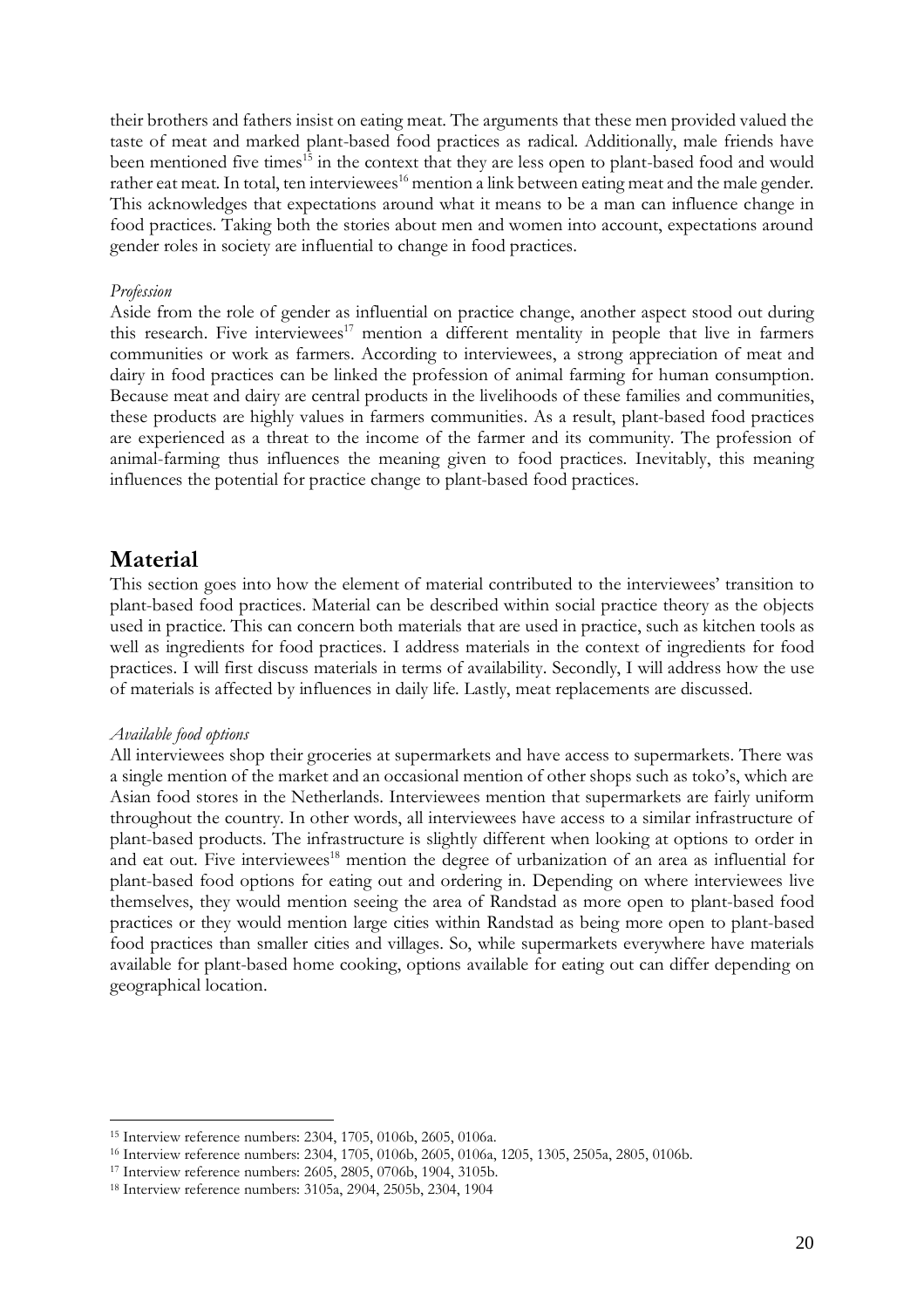"I think I would be okay with eating the plant-based version of many dairy products. I do eat yoghurt every morning, but I would not mind if that would be plant-based yoghurt. The only problem is that I think plant-based dairy is quite expensive." <sup>19</sup>

Practices are materially scripted. The challenge in transitioning to plant-based ingredients lies not only in locating plant-based products that an actor can use in the material script of a food practice, but also in finding ingredients that simultaneously tackle other influences in daily life. The previous quote mentions one factor that can be influential in daily life: budget. Interviewees mention several other factors that have an influence on the practice that will be performed and the materials that will be selected for that food practice: time available, difficulty level, social expectations around occasions, how filling a meal is and taste. The following section will address the use of a product that is frequently mentioned to play a role in transition to plant-based food practices.

### *Steppingstones*

"The first three months I only ate meat replacements, because I did not know what else to eat. [After those three months] I started taking more initiative and looking for recipes, then you realise that a lot is possible. I also started cooking more and finding out more things."<sup>20</sup>

Meat replacements were mentioned in one way or another by eighteen research participants<sup>21</sup>. Four participants<sup>22</sup> mention that they used to eat a lot of meat replacements when they were just starting to eat plant-based, because it was an easy way to substitute meat. Four other interviewees<sup>23</sup> mention that meat replacements are currently central to their diet. These interviewees are currently eating according to a vegetarian and pescatarian diet. According to interviewees, meat replacements make the step towards a plant-based diet easier, because meat substitutes can replace meat in meals without the need for much new knowledge or competences to be acquired. It was mentioned that cooking with meat replacements is easier because they only have to be heated up instead of cooked through, as is the case with meat. As a result, meat replacements are included in food practices because they require similar skills and knowledge to existing food practices, while at the same time carrying different values than food practices with meat.

The convenience of meat replacements is especially evident in interaction, as mentioned by four participants<sup>24</sup>. Meat replacements make it possible to share a meal with people that want to eat meat, without having to make multiple dishes. Either the meat is substituted by a plant-based meat replacement, or both meat and a meat replacement are prepared and added to a dish according to preference. This make using meat replacements an easy way for people that are not on a plant-based diet to cook for people that do follow a more plant-based diet. Because meat replacements require little extra knowledge or skills and are an easy substitute for meat, meat replacements can function as a steppingstone towards plant-based food practices.

<sup>19</sup> Dutch: "Van veel zuivelproducten zou ik het denk ik prima vinden om die plantaardig te eten. Ik eet wel gewoon elke ochtend yoghurt, ik zou het prima vinden als het plantaardige yoghurt zou zijn. Maar dan is het probleem denk ik dat het nu toch best wel duur is. […]"

<sup>20</sup> Dutch: "Ik weet wel dat ik de eerste drie maanden alleen maar vleesvervangers had gegeten, omdat ik niet wist wat ik anders moest eten. … [Na die drie maanden] ben ik zelf meer initiatief gaan nemen en recepten gaan bekijken, dan kom je er toch wel achter dat het gewoon wel kan. Ik ging ook steeds meer koken en komt achter meer dingen. <sup>21</sup> Interview reference numbers: 2304, 2804, 2904, 1205, 1305, 1705, 2005, 2505a, 2505b, 2605, 2805, 3105a, 3105b, 0106a, 0106b, 0106c, 0306.

<sup>22</sup> Interview reference numbers: 2605, 3105b, 1305, 1205

<sup>23</sup> Interview reference numbers: 2904, 2005, 1705, 0106b

<sup>24</sup> Interview reference numbers: 3105a, 2605, 0106a, 2805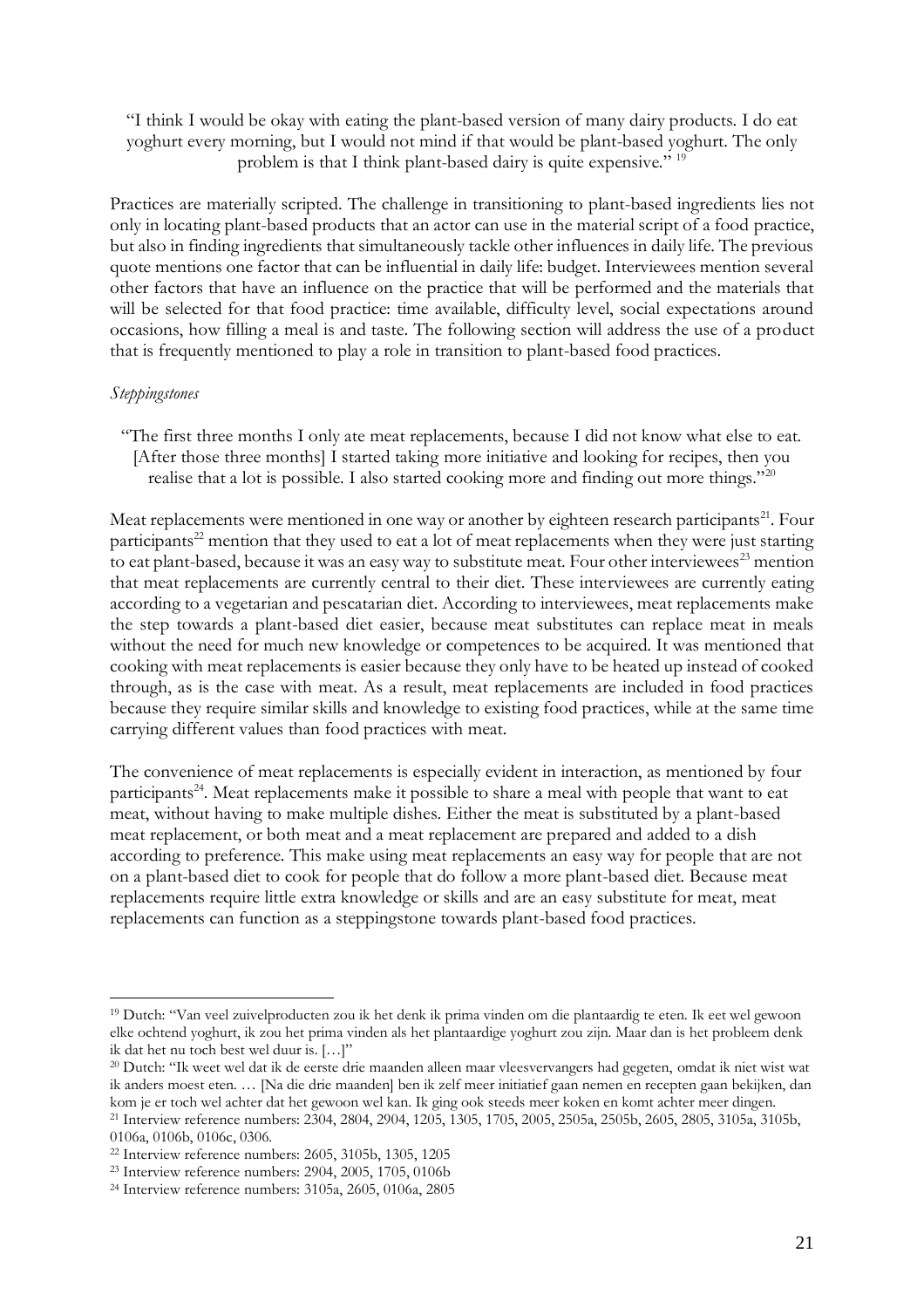## **Competences**

Where the previous section already touched upon the role of competences in relation to the element of material in plant-based food practices, this section will further address competences in transition. I will first address competences by discussing how interviewees become knowledgeable of plant-based food practices through recognising and engaging with materials. Secondly, I will address how material scripts are altered to become plant based. Furthermore, cooking skills are addressed and finally I will go into how a lack of competences can be an obstacle to practice change.

### *Knowledgeability*

"In the beginning I didn't always know what to eat. I should probably have prepared myself better beforehand. Sometimes we are sitting on the sofa, and we are looking online for vegan and vegetarian recipes. We are searching for a long time, but we could not find what we were looking for $"$ <sup>25</sup>

Six interviewees<sup>26</sup> mention becoming knowledgeable of plant-based ingredients as a skill that develops during transition to plant-based food practices. Becoming knowledgeable of plant-based food products is two-fold. To be knowledgeable means that an actor has knowledge of what a plant-based product is; to recognise a product. Additionally, this actor would know how to use plant-based products as part of a practice; to engage with a product. Knowledgeability of plantbased products is important because this is required to alter material scripts of practices, and to read material scripts of new food practices. If knowledge and knowledgeability are limited, practice change can be challenging. The previous quote illustrates how it can be a challenge to find new plant-based material scripts.

### *Changing materials*

To perform plant-based food practices, an actor can adopt completely new food practices with new material scripts, or the material script of a previous food practice can be altered to be made plant based. Alteration of material scripts changes the meaning of the practice, but many other aspects remain similar, such as the competences needed for the practice and the time needed to perform a food practice. However, to change a material script, competences are needed. One way in which the material script of a practice can be made plant-based is through what interviewees call veganising. Veganising a dish to make that dish more plant-based is mentioned by five interviewees<sup>27</sup>. To veganise a practice is to replace the animal-based products in a practice by plant-based products. In other words, knowledge and knowledgeability of plant-based products is needed to be able to veganise a recipe. Veganising is mostly applied in the context of making a meal suitable for a vegan diet but replacing products can be applied in various ways in various diets. Through veganising, a previous practice is not discarded but adjusted by replacing animalbased ingredients with plant-based ingredients in the material script.

"I often see recipes that are not vegan and then I look at the instructions. If they add something that I usually do not use, like a bit of mustard, then I take that step from the recipe and apply it to my own food."28

<sup>25</sup> Dutch: "In het begin was het wel echt nog zo van "hè, ik weet niet wat ik moet eten". Daar had ik me beter op moeten voorbereiden van tevoren eigenlijk. Maar soms dan zitten we ook op de bank en dan gaan we op internet zoeken naar vegetarische en veganistische gerechten. Dan zitten we super lang te zoeken en komen we er niet uit." <sup>26</sup> Interview reference numbers: 1305, 0106a, 0106b, 1904, 0505, 0706b.

<sup>27</sup> Interview reference numbers: 0705, 0706a, 0106c, 3105b, 1904

<sup>28</sup> Dutch: "Ik zie ook vaak recepten die niet veganistisch zijn en dan kijk ik hoe ze dat doen. Dit doe ik er normaal niet in, bijvoorbeeld een beetje mosterd erbij. Dan pak ik dat beetje mosterd uit dat recept voor bij mijn eigen eten."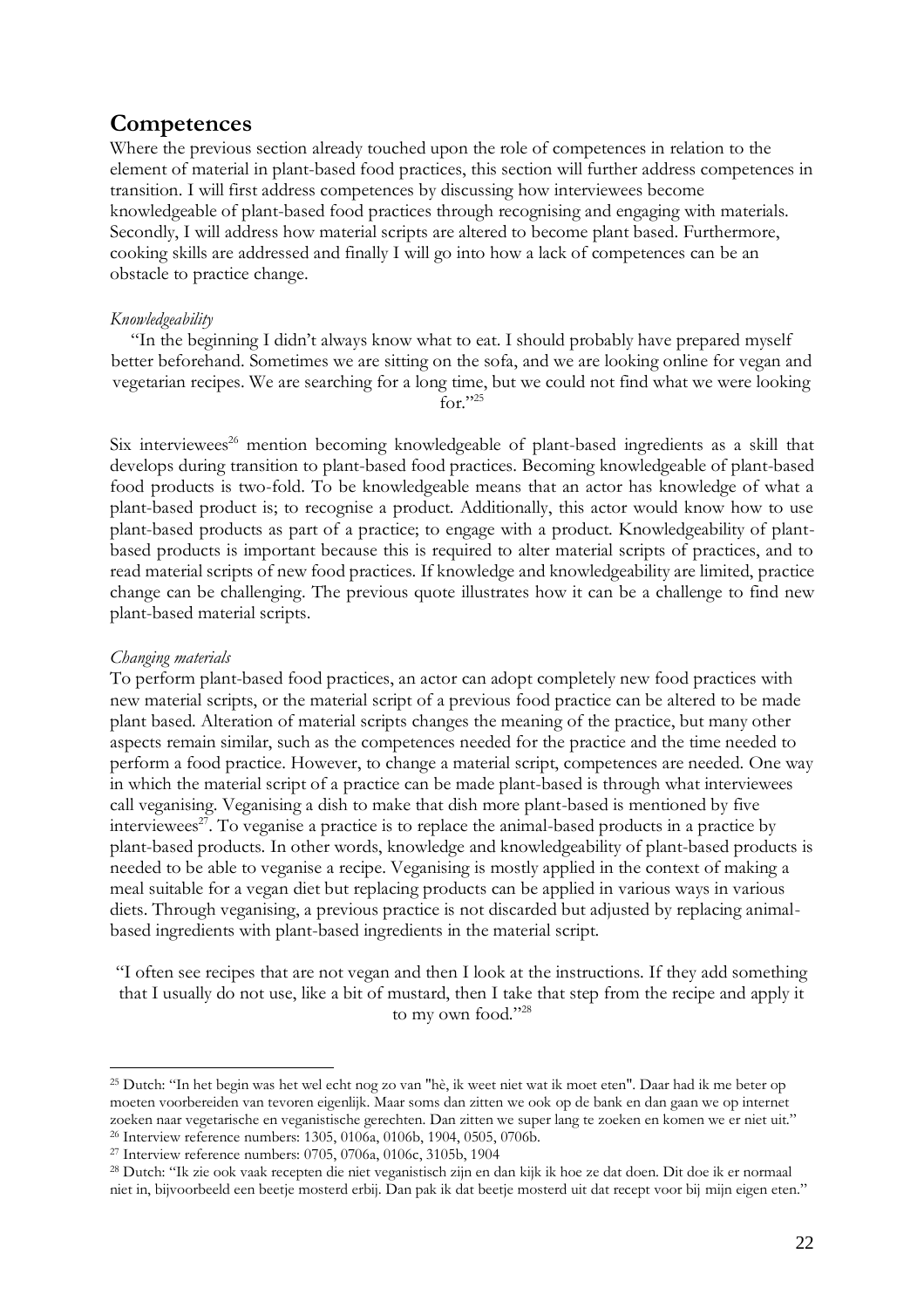Knowing how to use plant-based ingredients can generally be described as having cooking skills. Both participating and observing other people perform food practices are mentioned as beneficial to gaining cooking skills. However, interviewees don't distinguish between plant-based cooking skills and animal-based cooking skills, but merely discuss knowing and learning how to cook. Additionally, the previous quote illustrates that not all cooking competences require alteration when a person transitions to a more plant-based food practice. Rather a selective set of competences that are used to prepare animal-based products are no longer used. As a result, other competences are applied more often.

### *Achievability*

Throughout the research a total of thirteen participants<sup>29</sup> mentioned ways in which they used to perceive plant-based eaters, how they currently perceive people that eat more plant-based than they do, or how they have noticed other people perceive vegetarians and vegans. The remarks mentioned by interviewees about plant-based food practitioners can generally be split into two groups. One group of remarks is targeted at competences around plant-based food practice. This type of repetitive remark highlights a plant-based diet as very strict. Adopting a plan-based food diet would limit food options and force others to adjust to your food demands. The main tendency of these remarks is that plant-based food practices are too difficult and cannot be done. This type of remark challenges competences around plant-based food practices by assessing them as impossible. Additionally, seven interviewees<sup>30</sup> mention confusion by others about what vegan food is and if it can taste good. This shows a limited knowledge of what plant-based food is. As a result, lack of knowledge and skills call the achievability of plant-based food practices into question. If plant-based food practices are perceived as unachievable, this is an obstacle to practice change to plant-based food practices.

What is most striking about the remarks shared on plant-based food practices is that concerns about competence originated from hbo-students and mbo-students and were not expressed by wostudents. This could indicate an influence of educational level on transition and continuance of plant-based food practices. However, this research does not have sufficient data to provide insights into how this difference emerges. No additional differences emerged from the data.

The second type of repetitive remark will be addressed in the meaning section of the next chapter.

## **Concluding transition**

The findings have shown that multiple shifts in elements of practice have taken place during interviewees' transition to more plant-based food practices. The study of the element of meaning revealed that plant-based food values can be divided into three groups that constitute the meaning of plant-based food practices. While interviewees recognise these values, sharing values is not necessarily needed to perform plant-based food practices. An initial shift is signified by the appreciation of plant-based food values influenced by information flows in society. A second shift in meaning is where practices start to change in alignment with newly appreciated plant-based food values. Meaning given to food practices among the interviewees are also influenced by societal beliefs around gender and practices such as the profession of animal-farming.

The study of the element of material shows that ingredients for plant-based home cooking practices are widely available to interviewees. What ingredients are used in plant-based food practices is affected by influences in daily life such as budget and time available. Meat replacements are

<sup>29</sup> Interview reference numbers: 0106b, 2805, 1305, 0106c, 2505a, 0705, 1505c, 3105a, 0505, 1205, 2605, 2304, 1904

<sup>30</sup> Interview reference numbers: 0306, 0106b, 0106c, 2804, 2505b, 3105b, 1904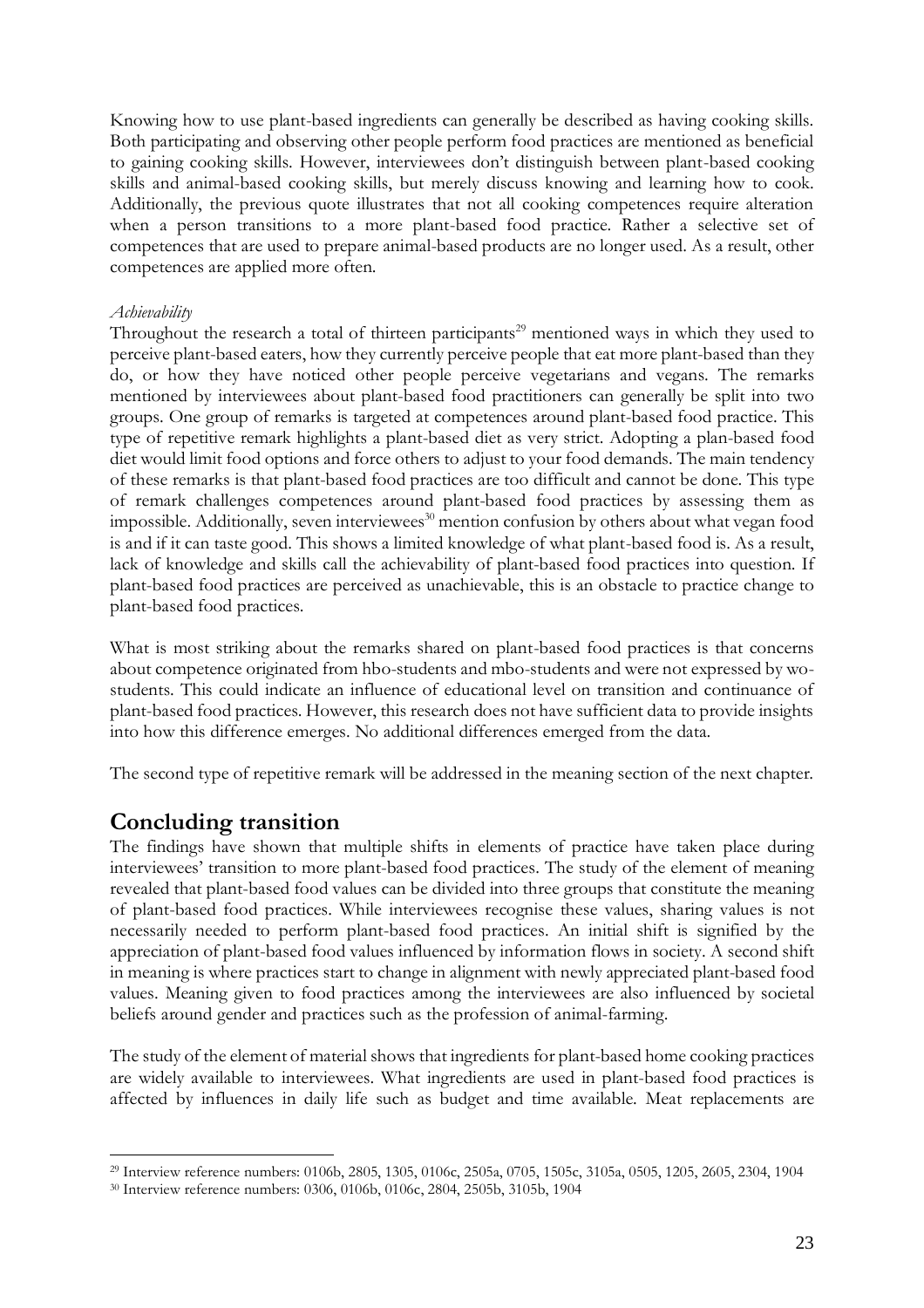mentioned as ingredients that are often used because little extra knowledge or skills are required to use these substitutes.

The study of the element of competence demonstrates that skills for plant-based food practices develop during transition. Two types of skills to perform plant-based food practices are mentioned. The first skill is concerned with recognising plant-based ingredients. The second skill is concerned with incorporating plant-based ingredients accordingly in material scripts. Both skills are required to read material scripts of plant-based food practices and to alter material scripts of food practices to be more plant-based. Furthermore, no difference is made between cooking skills for plant-based food practices and for animal-based food practices. Lastly, the only differentiating aspect that emerged from this research between youth with different educational backgrounds is concerned with how competences are perceived in relation to changing food practices. Youth with a mbo or hbo educational background mentioned being less convinced of their abilities to change their food practices than youth with a wo educational background.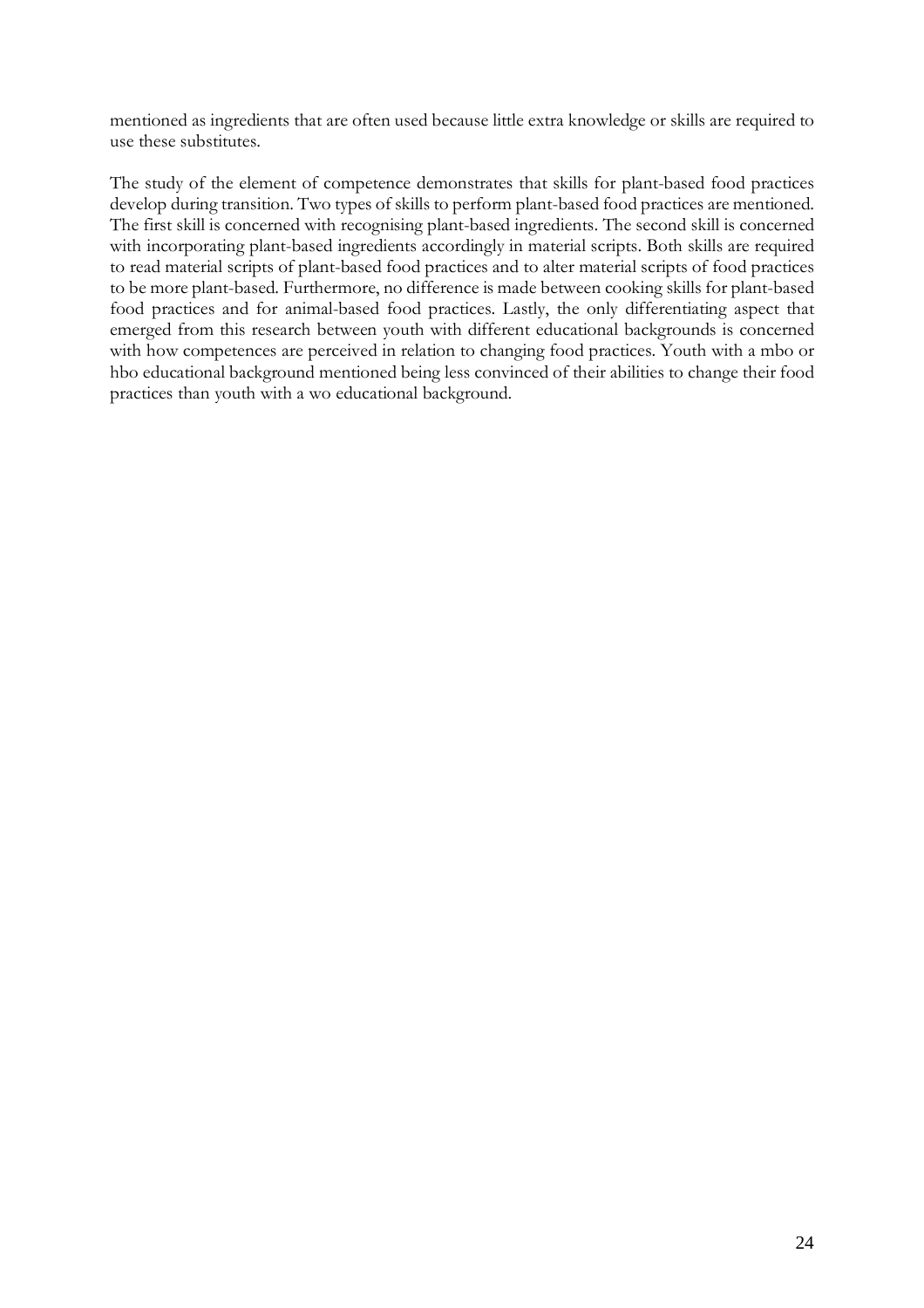## Chapter 5: Continuance

"I always thought that it would be very difficult [not to eat meat] in the beginning, but that it would eventually just become part of your system. On the one hand that is the case, but I have noticed that […] I consider my options every time and consciously make a choice. That also makes me happy with my choice every time. Because of that, it remains something that keeps you occupied all the time." <sup>31</sup>

The previous chapter discussed different shifts in elements of practice that contribute to interviewees' transition towards plant-based food practices. This chapter focusses on how shifts in elements of practice contribute to the continuance of plant-based food practices because change is not a single action, but it is continuously shaped in daily practice. The term continuance is chosen here specifically, because throughout the research it became clear that when people started to change food practices, they remained continuously open to debating and reorganising the ways in which they perform their food practices. Practices are not static or maintained, rather they are continuously questioned. The questioning of food practices was different among interviewees and could me more unconscious or conscious as is evident from the quote displayed.

The transition to a plant-based diet ensures that food practices are becoming more plant-based. Continuance of plant-based food practices is about the way plant-based food practices are plant based, rather than being concerned with if they are plant based or not. This chapter will go into how elements of practice continue to shift after transition to a more plant-based diet is initiated.

## **Meaning**

This section will go address meaning in two different ways. I will first address how meaning and norms around food are discussed in interaction and what challenges can arise here. Secondly, I will address how meaning continues to shift in interviewees during continuation of plant-based food practices.

#### *Norms*

"To me [plant-based food] is just normal food. Regardless, it does define who I am. A lot of people know that I am a vegan, and they don't know a whole lot more about me. I find it unfortunate that being vegan is something that defines you. But naturally it is also an important part of my life."32

In the transition phase, interviewees were becoming carriers of plant-based food practices. In this chapter on continuance, interviewees have become carriers of practice. In other words, interviewees have changed what is normative to them around plant-based food practices. However, as the previous quote shows, while plant-based food practices can be normative to a carrier of practice, these food practices do stand out as being different and diverge from a general norm. In the previous quote it is made clear that to eat meat is the norm and is considered a neutral position that needs no mentioning, while to eat plant-based is different and is stated.

<sup>31</sup> Dutch: "Ik dacht altijd dat het in het begin heel moeilijk zou zijn [om geen vlees te eten] en dat het erna gewoon in je systeem zit. Enerzijds is dat ook wel het geval, maar toch merk ik wel dat ik toch wel vaak bewust die beslissing maak om niet die bitterbal te pakken of om niet een (vlees)kroket te bestellen, maar te gaan voor die kaassoufflé. Het blijft toch elke keer weer een overweging die je maakt en een bewuste keuze. Daardoor ben ik ook altijd weer achteraf blij dat ik die keuze heb gemaakt. Daardoor blijft het de hele tijd wel iets waar je je mee bezig houdt." <sup>32</sup> Dutch: "Voor mij is het gewoon normaal eten. Ondanks dat definieert het mij wel weer tot wie ik ben. Heel veel mensen weten ook wel dat ik veganistisch ben en meer weten ze niet heel veel van mij. Dus ik vind het juist wel jammer dat dat iets is dat je moet definiëren. Maar natuurlijk is het wel een belangrijk deel van mijn leven."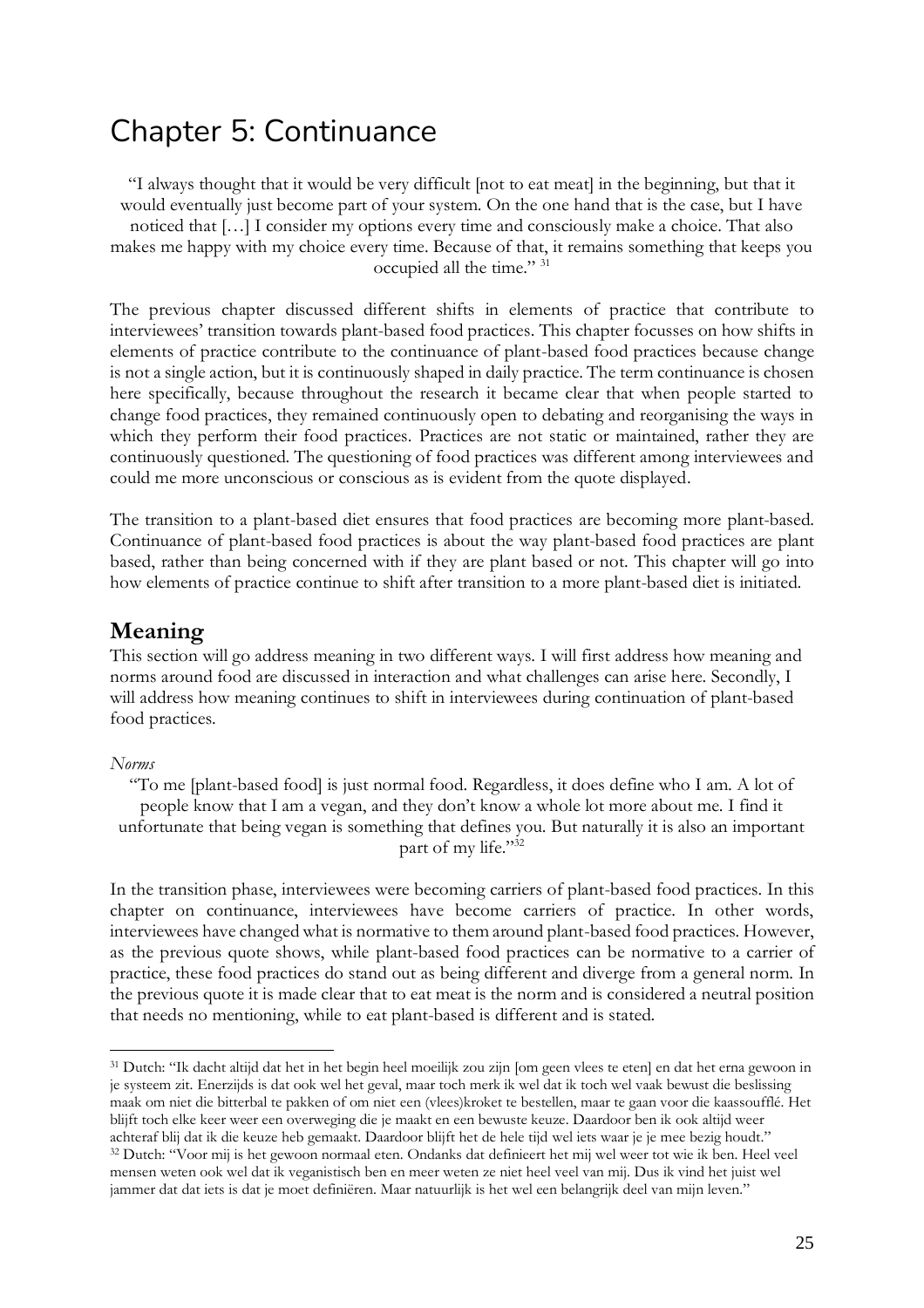At the end of the previous chapter, I address repetitive remarks mentioned by thirteen interviewees about plant-based food practitioners. These remarks have been made by interviewees or by people known by the interviewees and are always about people that eat plant based. This could implicate themselves or others that eat plant-based in a different way. The first type of repetitive remark is concerned with competences and has been addressed previously. The second type of repetitive remark labels of people on a plant-based diet as activist and thus challenges meaning of plant-based food practices. People on a plant-based diet have been described as naggers, intrusive and toxic, because they allegedly portray eating plant-based as the only 'good' option without leaving room for other perspectives. People that eat plant-based are considered weird, because their practices diverge from the dominant norm in food. This framing of plant-based food practices portrays plant-based food practices as a threat to normative food practices that contain meat and other animal-based products. In doing so, the values that plant-based food practices hold are framed as undesirable and incompatible to values that normative, daily food practices with animal-based products hold. While interviewees mention that these remarks are incorrect, it does not prevent the framing and challenging of that plant-based food practices. How plant-based food values are challenged in interaction and the role that this interaction plays in continuance of plant-based food practices will be addressed in the next section.

#### *Meaning in interaction*

What stands out when looking at the conversations mentioned during this research is that the values carriers of plant-based food practices hold are rarely brought up in conversation. When meaning does come up in conversation, that conversation is not always pleasant. Seven interviewees<sup>33</sup> mention that during conversations with other people, their efforts, and arguments for adopting plant-based food practices have been disregarded by others. Disregard can differ from casual comments about how the one changed diet is not going to change the world, to hijacking a conversation by disregarding arguments given for a plant-based diet and drowning them in counter arguments. Additionally, when values of plant-based food practices are disregarded in conversation, the efforts that carriers of practice have put into their practice change are disregarded at the same time. To avoid confrontation in interaction, nine respondents<sup>34</sup> mention that they avoid the topic of plant-based eating all together. Avoidance of plant-based food values as topic in conversation is mentioned most as a strategy in family settings.

Interviewees show that when disagreement in conversations occurs, this does not lead to shifts in their own plant-based food practices. This is illustrated by two interviewees<sup>35</sup> that independently from each other experienced a similar conversation. During the conversation, someone in their circles had said consuming soy is bad, because rainforest is burned down for soy production. Both interviewees dismissed the argument against soy as untrue but were unaware that the soy planted on former rainforest territory is planted for the meat industry at the time of the interview. Furthermore, both interviewees mentioned that the opposing person in the conversation still believes that consuming soy is bad for the rainforest. In short, when norms around food are challenged, this challenge is resisted rather than questioned by interviewees. As a result, food values remain unaltered.

Constructive conversations on plant-based food practices do take place, but less frequently. Four interviewees<sup>36</sup> mentioned that they had conversations with people that listened to and agreed with the arguments given for plant-based food practices. Moreover, agreement on values does not

<sup>33</sup> Interview reference numbers: 0706a, 0106b, 0706b, 2505a, 2904, 0705, 0505.

<sup>34</sup> Interview reference numbers: 2904, 2605, 2304, 3105a, 1305, 2805, 1705, 1205, 0706b.

<sup>35</sup> Interview reference numbers: 0106b, 0505.

<sup>36</sup> Interview reference numbers: 2605, 3105b, 3105a, 2804.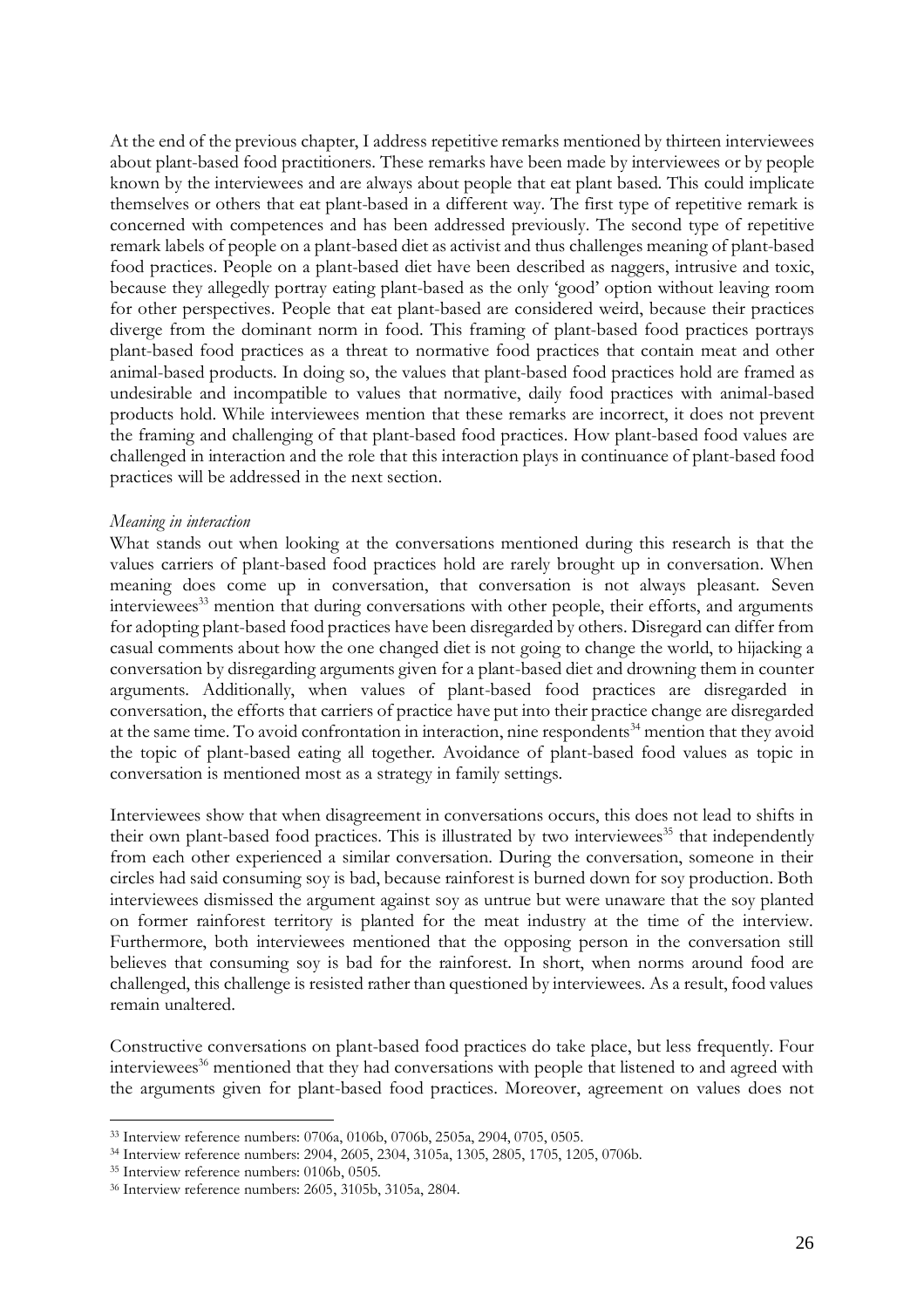guarantee practices will change, since none of the people that agreed with the arguments as mentioned by the interviewees had taken practical steps to change their food practices.

### *Additional shifts*

Information flows in society about plant-based food practices remain present during continuation of plant-based food practices. Four interviewees<sup>37</sup> mention that new information on plant-based food values plays a decisive role in the continuation of plant-based food practice. Other influences mentioned by interviewees that contribute to their continuance are to have more time and encouragement or joined continuation by others. Additionally, four interviewees<sup>38</sup> mention that their continuance to plant-based food practices was taken in small steps that eventually led to a point where they were eating according to a specific plant-based diet.

"For a long time, I have avoided the confrontation [with specific information]. I would not watch a video, because I knew I could not eat certain products afterwards. But eventually I would watch that video and realise that I would have to change what I ate, because it didn't agree with consuming those products. So, then I did change what I ate".<sup>39</sup>  $\sim$  interviewee on excluding egg from their diet

What stands out in the additional shifts during continuance is that the two shifts of questioning and alignment that can be more clearly distinguished in the transition phase, are morphed together in the continuance phase. In other words, where during transition questioning of food values was needed before food practices were altered, during continuance new information on plant-based food values influences practice change more directly. This is reflected in the previous quote where an interviewee sets out how they avoided information on plant-based food values, because they anticipated that it would influence their food practices. At the same time this quote also proposes that interviewees time the continuance of their practice change in accordance with other influence in daily life. Being mentally ready and having sufficient time available for practice change are two influences out of daily life that are mentioned to affect the moment in which continuance of practice change is pursued. In short, additional shifts in meaning reinforce plant-based food values rather than altering values and are coordinated with circumstances.

One way in which new information is spread is through social media. A total of ten people<sup>40</sup> mentioned to follow specific social media accounts online related to plant-based eating. Social media accounts reportedly provide educational information, information on competences, and information that confirms a plant-based norm around food practices. Strikingly, nine of the ten people that have mentioned to actively follow social media accounts about plant-based food are currently following a vegan diet. This raises questions on the role of information flows on social media. Information flows on social media could work confirming by attracting plant-based food practitioners that already agree with the values portrayed. Alternatively, information flows on social media could attract practitioners that will inevitably grow to agree with the new information provided when they follow certain social media. In short, the question that remains regarding social media is concerned with what was first. Did the followers already have plant-based food values before they started following social media or did they gain them through social media? The question remains unanswered in this research.

<sup>37</sup> Interview reference numbers: 3105b, 0106b, 0505, 2805.

<sup>38</sup> Interview reference numbers: 2505a, 2005, 2304, 1904.

<sup>39</sup> Dutch: "ik ben heel lang de confrontatie uit de weg gegaan. Ik keek iets niet, omdat ik wist dat ik het dan niet meer kon eten. Maar uiteindelijk heb ik het wel gekeken en dacht ik "nee, dit kan gewoon echt niet. Dit is gewoon zo raar". Dus toen ben ik daar ook wel mee gestopt.

<sup>40</sup> Interview reference numbers: 1904, 0505, 0705, 1305, 1705, 2805, 3105b, 0306, 0706a, 0706b.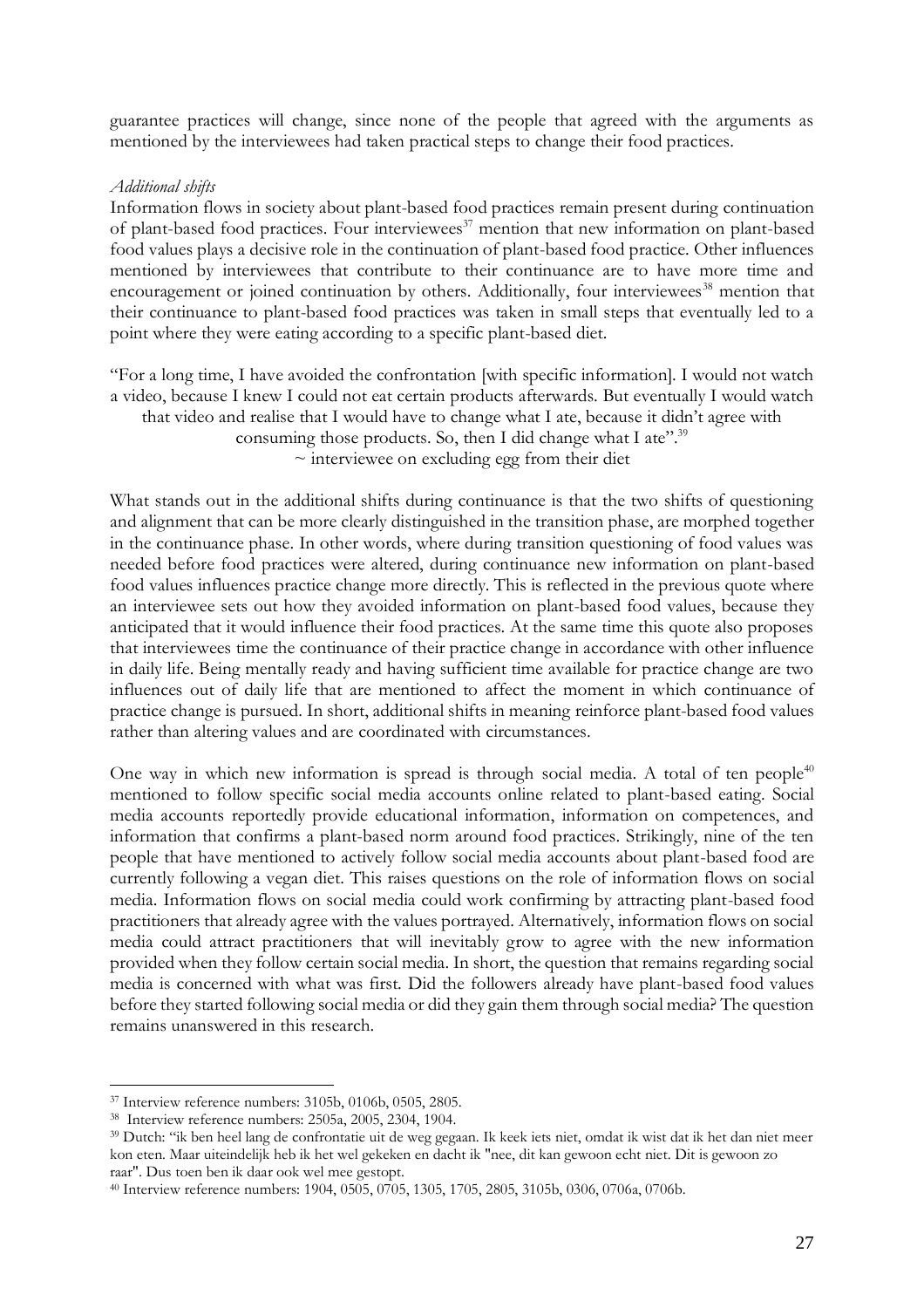## **Material**

In this section I will go into how shifts in materials take place during continuance of plant-based food practices. I will first shortly address infrastructure of plant-based food materials. Secondly, I will go into when new ingredients are welcomed more into food practices during continuance. Thirdly, I will discuss how ideas about how plant-based food practices should be performed can lead to the introduction of products to a diet.

For most interviewees supermarkets and their plant-based assortment are a central part of their infrastructure before and during practice change. As a result, few changes in infrastructure were mentioned. The extended assortment in supermarkets in comparison to previous years has been mentioned as influential to making materials more easily accessible, but interviewees did not have personal experience with this change in assortment of supermarkets.

"Groceries are done more on autopilot. I only read the ingredients when I don't know a product really. Most things I know, and I buy them regularly."<sup>41</sup>

During transition material scripts of food practices are adjusted to be made plant-based and new plant-based material scripts are introduced. This adjustment requires new plant-based materials for food practices. However, during continuance daily practices are more established and less new products are acquired because less adjustment of food practices takes place. This is reflected in the previous quote that illustrates how doing groceries is a regular and repetitive activity. However, different aspects can play a role in the introduction of new materials during continuance. A demand for new materials can differ from meal to meal. Most interviewees mention to have a similar breakfast routine each morning. Regarding lunch, there were more differences in terms of how regularly a food practice was performed. Evening meals are most prone to change with only three interviewees<sup>42</sup> mentioning that their meals are picked from a steady selection of dishes that are only occasionally altered or supplemented. The majority interviewees look for new recipes on a reoccurring and sometimes even daily basis. Most searching for recipes is reportedly done online, via websites more than via social media. Cookbooks are also mentioned as an occasional source. The frequent use of new recipes increases the possibility for including new ingredients and products, but this is not a guarantee since new recipes can entail of a new assembly of known materials rather than new materials. Being open to the use of new materials can differ from person to person. Interviewees that expressed a joy in cooking, were more open to the use of new ingredients in new dishes.

"I started taking multivitamin when I started to look at how I can eat well as opposed to only looking at how I can eat plant-based. Because off course I am taking in things differently on a vegan diet."<sup>43</sup>

One type of material that is introduced during continuance of plant-based food practices stood out during this research. Seven interviewees<sup>44</sup> mention that they started taking supplements to make sure that they would include all the vitamins needed as part of their diet. The introduction of this material was the result of the additional shifts concerning how a practice should be performed, in this case in a healthier manner. Additionally, changes in daily life can influence the materials used

<sup>41</sup> Dutch: "[Boodschappen doen] gaat meer op de automatische piloot en eigenlijk doe ik het labels omdraaien alleen nog als ik een product niet ken. De meeste dingen weet ik wel en koop ik regelmatig."

<sup>42</sup> Interview reference numbers: 2605, 2505a, 2904.

<sup>43</sup> Dutch: "[Ik ben multivitaminen gaan bijslikken] Toen ik wel een beetje meer begon te kijken naar oké, hoe eet ik goed? In plaats van puur en alleen, hoe eet ik veganistisch. Omdat je natuurlijk wel op een hele andere manier dingen moet gaan binnenkrijgen."

<sup>44</sup> Interview reference numbers: 1205, 0705, 2605, 1305, 3105b, 2805, 0706b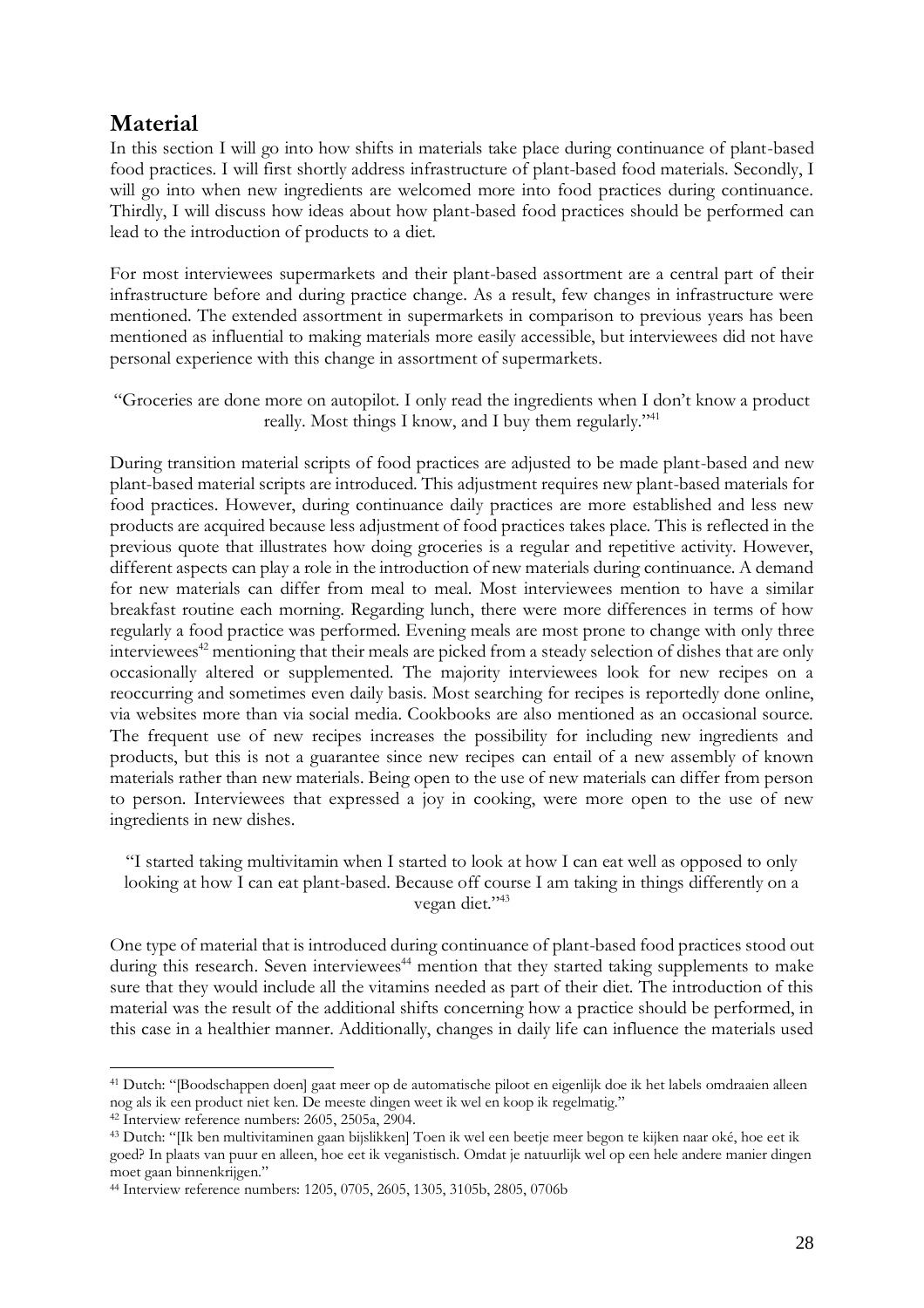and the practices performed. Increased exercise, a tighter budget, time available and different living situations are mentioned as influential to material circumstances and facilitate a change in plantbased food practices.

## **Competences**

In this last section about competences, I will go into when a need for competences arises and how interviewees gain competences. Lasty I will shortly address how becoming competent in one food practice influences how other food practices are regarded.

Interviewees also mention that change in circumstances can influence how plant-based food practices are performed. One example is moving out of the house. For some interviewees moving out of the house meant that they could start to eat more plant based. Other interviewees encountered challenges to continue their plant-based food practices when they moved out of the house, because they now had to perform food practices that they didn't have to do before. In both cases skills must be gained to perform plant-based food practices. This raises questions about how competences are gained.

> "I had heard from people that jackfruit would have a meaty structure, but it did not turn out like that when I made it. So, maybe I should try again."<sup>45</sup>

Seven interviewees<sup>46</sup> mention a close relative that started to eat more plant-based before them. Six of these interviewees express how they used to think that plant-based food practices of these relatives were nonsense. In most cases, these relatives had changed their food practices several years ahead of the interviewees before interviewees started questioning values around food practices themselves. This suggest that the presence of other people on a plant-based food diet does have an influence on practice change but does not necessarily inspire practice change to plantbased food practices. The previous quote illustrates how other actors provide suggestions for food practices. Interviewees mention suggestions for food practices by others such as parents, family, friends, and roommates. These suggestions can concern plant-based products as well as how food practices can be performed. For example, parents were mentioned to demonstrate specific cooking skills such as ways to cut and cook vegetables. Other actors were mentioned to introduce dishes from other cuisines or introduce new plant-based products. Altogether, carriers of plant-based food practices tend have little influence on shifts in meaning but have a larger impact on the development of competences for plant-based food practices by others.

Where knowledge and some knowledgeabilities are shared through interaction, it is frequently mentioned that cooking skills are gained by putting knowledge in practice. New knowledge can include new knowledge on products, techniques, and dishes. Eleven interviewees<sup>47</sup> mention becoming knowledgeable by 'doing' a practice. The mantra here is 'if it doesn't work, try again', as displayed in the previous quote. The previous quote demonstrates that becoming knowledgeable by doing is not always a success but is a process of learning from the things that go wrong and trying again. This trial-and-error approach is applied to various degrees by interviewees. Some interviewees enjoy experimenting with food practices and becoming more knowledgeable. Others prefer food practices that they are familiar with. Additionally, the following quote illustrates how becoming more knowledgeable about certain food practices influences how other food practices

<sup>45</sup> Dutch: "Nou, ik had van mensen gehoord dat [jackfruit] echt een vleesstructuur zou zijn, maar dat was het niet helemaal geworden op de manier waarop ik het had gedaan. Dus misschien nog maar een keer proberen."

<sup>46</sup> Interview reference numbers: 2804, 1904, 0706b, 2505b, 2505a, 0705, 2605.

<sup>47</sup> Interview reference numbers: 0106a, 1205, 2304, 0306, 0106b, 1705, 2505b, 2605, 0106c, 2505a.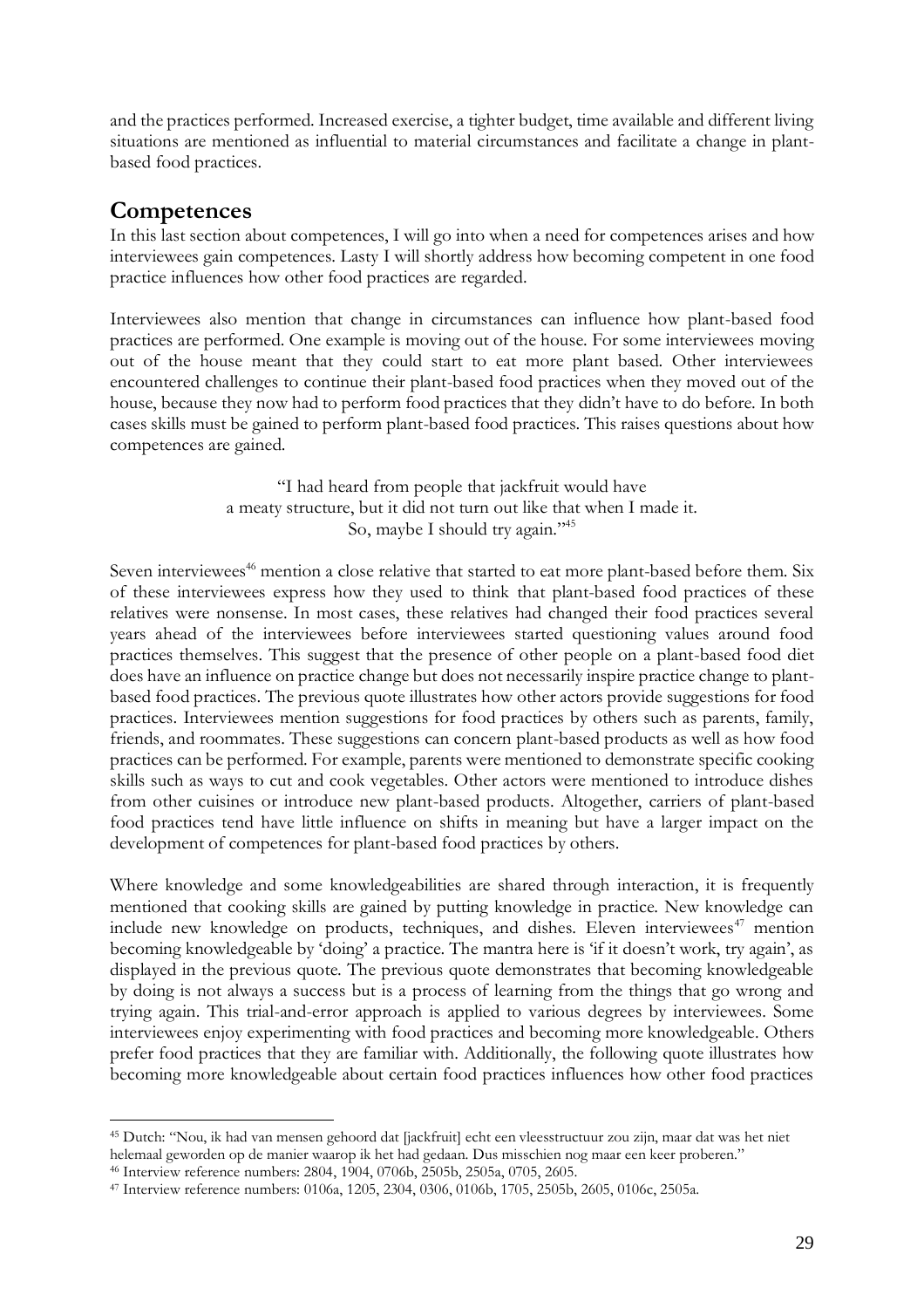are regarded. Here, the consumption of cheese used to be considered too tasty to be challenged, until this interviewee became more knowledgeable about other food practices that are also tasty.

"One teacher in high-school told me that it is easy to stop eating cheese for the planet. At that point I thought I would never be able to give up cheese, because I think it is so tasty. Now I see that there are many things you can eat on your bread. That is kind of funny, how that did change. Back then I thought I wouldn't want to give up cheese, now I think that maybe I can give it up." <sup>48</sup>

## **Concluding continuance**

Empirical data has given insights into the continued alteration of plant-based food practices after initiation of practice change towards plant-based food practices. Data on the element of meaning show that plant-based food practices provide a challenge to dominant food norms. However, confrontation of values with people that hold different values does not lead to shifts in meaning on the interviewees' food practices, but rather endorses existing values. Furthermore, new information can lead to additional shifts in meaning that interviewees hold. These additional shifts in meaning reinforce plant-based food values rather than altering values.

Empirical data on materials show that there is no clear difference in availability of material between transition and continuance of plant-based food practices. During continuance, new materials are incorporated in material scripts differing from meal to meal and from person to person. Furthermore, additional ideas about how plant-based food practices should be performed can influence the products and ingredients that are included as part of a plant-based diet.

Lastly, empirical data on competence address how new competences are continuously gained during continuance by acquiring new knowledge and putting knowledge in practice. Interaction plays a role in transferring knowledge and knowledgeability. Trial-and-error plays a role in increasing knowledgeability. During continuance, knowledge and knowledgeability continue to increase because of daily practice.

<sup>48</sup> Dutch: "Op de middelbare school was een docent die tegen mij zei dat het makkelijk is om voor de planeet geen kaas te eten. Toen dacht ik echt dat ik kaas nooit op zou kunnen geven, want ik vind het zo lekker. Nu denk ik, er zijn genoeg mogelijkheden aan dingen die je op je brood kan doen. […] Dat is wel grappig, dat het wel is veranderd. Toen dacht ik zelf dat ik het niet zou willen, maar nu denk ik dat het wel kan misschien."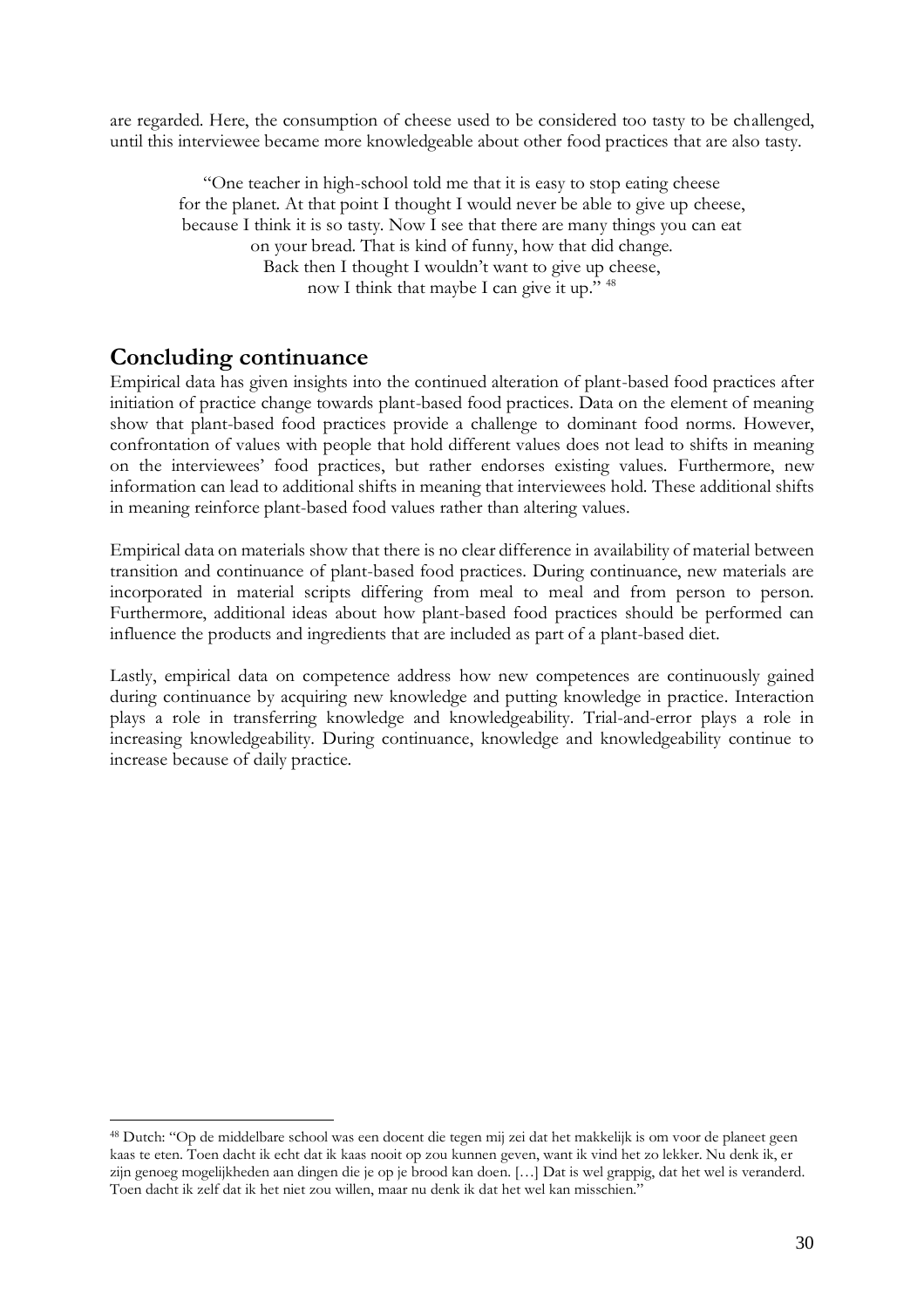## Chapter 6: Conclusion

The aim of this research has been to increase the understanding of how food practices change to plant-based food practices and to provide insight into how sustainable practices can be encouraged. With a Social Practice Theory approach this research has studied how elements of plant-based food practice alter among Dutch youth to increase understanding of practice change. To address differences in practice change over time, a distinction is made between the transition and continuance phase. This resulted in the following two sub questions; 1. How do plant-based food practices change among Dutch youth during the transition to plant-based food practices? 2. How does practice change of plant-based food practices continue among Dutch youth after transition to plant-based food practices? In this section I will discuss the answers to these two questions by discussing the main findings for each element and the interconnections between the elements of practice, since according to Halkier et al. (2011) a practice cannot be reduced to its elements but consists of a multitude of them and their interconnections. Additional attention is paid to the third sub-question about differences in practice change among Dutch youth of different educational backgrounds to address equity in practice change. Conclusively, answers to the sub questions are descriptions of the main shifts in elements of practice that provide insight how food practices change to plant-based food practices among Dutch youth. I will follow the structure by discussing the three elements in this section but will address how each element links to the other two.

#### *Transition*

Firstly, I will address the element of meaning during transition. Shove et al. (2010) state that meaning of practices evolve, which is what makes the element of meaning an interesting element to study. Empirical data gives insight into how meaning evolves. During the phase of transition, questioning values of animal-based food practices does not result in immediate change in practices of interviewees. Instead, a period in which questions are raised about values of animal-based food practices tends to proceed change in practice that is being made. Information flows on plant-based food values, gender expectations and occupation in the meat industry are influential to this first shift in meaning that I have previously called 'questioning'. It is during this questioning phase that norms animal-based food practices are shifting to plant-based food values. However, this first shift in meaning seems to happen quite separately from the other elements. When the second shift in meaning occurs and practice change is initiated, links with material and competence become clearer. Data has shown how meaning influences the ingredients consumed or avoided because of the appreciation of a plant-based food value. As a result, the use of some ingredients over others influences which competences are used in practice by performing some practices rather than others.

Secondly, the element of material. Shove and Walker (2014) state that actions are materially scripted. In other words, when a material script changes, a practice changes. When food practices change to plant-based food practices during transition, more plant-based materials are included in the material scripts of practices than before transition. What is remarking is that changes in material scripts during transition have little influence on the infrastructure used by interviewees. The main source for materials mentioned before and after food practice change is the supermarket. However, new material scripts do affect the element of competence since competences are concerned with how materials work (Shove et al. 2012). Material scripts in food practice change by adopting new plant-based material scripts or by adjusting previous material scripts. When a food practice is adjusted to be more plant-based, animal-based products are exchanged for plant-based products. To adopt and adjust material scripts knowledge and knowledgeability about plant-based food products is required during transition to plant-based food practices. Knowledge is concerned with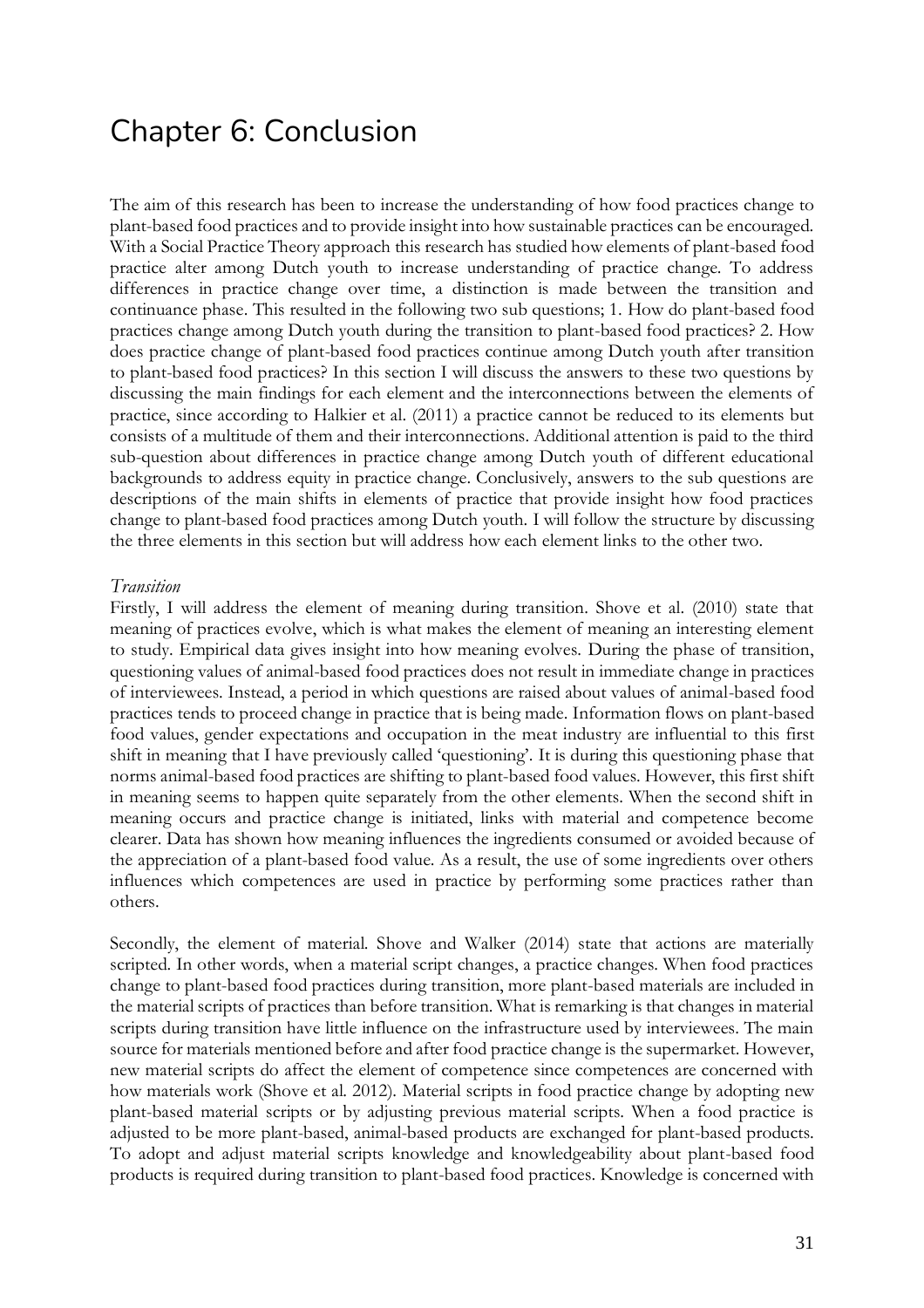being aware of plant-based products that can be used in material scripts. Knowledgeability is concerned with how to use these plant-based products can be included material scripts. In other words, competences are needed to change material scripts. Without competences, new materials cannot be incorporated in plant-based food practices.

Thirdly, this research provided data on how actors become more knowledgeable during transition. One way to describe knowledgeability of plant-based food practices is as cooking skills. Strikingly, no distinction is made by interviewees between cooking skills regarding plant-based food practices and cooking skills used in animal-based food practices. During practice change animal-based cooking skills are not replaced by plant-based cooking skills. Rather, cooking skills are repurposed to different ingredients. In other words, the competences present during transition are re-applied to new plant-based ingredients. However, competences need to be present for re-appliance to be possible. The following section will go into the sub-question on how change in food practices differ among Dutch youth with different education backgrounds. This section will also go into how competence is linked to the elements of meaning and material.

## *Educational background*

I paid specific attention to educational background as a stratification principle in this research. However, little repetitive differences between groups with different educational backgrounds could be distinguished. There was only one difference that could be noticed. Empirical data shows that mbo-students and hbo-students express doubts about being able to perform plant-based food practices. Wo-students do not express these concerns. This indicates a difference between students of different educational backgrounds that can be traced back to the element of competence. However, it is not certain how doubt of confidence plays a role in practice change since all interviewees did transition to more plant-based food practices. Still, it provides some indication about why plant-based food practices tend to appeal to a selective group of theoretically educated people. Additionally, this finding provides some insight into how competences are linked to the elements of meaning and material. Because when competences are not present or perceived as insufficiently present, they cannot be re-applied to plant-based food practices. Consequently, when questioning of food practices is present, but competences to include plant-based materials in material scripts are not present, alignment of values and practice is more difficult.

## *Continuance*

In this last section I address shifts in elements of practice that describe how food practices change during continuance of plant-based food practices. Firstly, empirical data on the element of meaning during continuance show that shifts in meaning resume, but they are more concerned with what a plant-based food practice looks like. For example, should eggs be excluded from a diet? Should cheese? In other words, plant-based food practices are the norm during continuation. This is different in transition when this norm is still being established. While interviewees are aware that their plant-based food norm is different from many others, no situation is mentioned in which they willingly deviate from their more plant-based diet. The links between other elements of practice are not different during transition and continuance. During continuance shifts in meaning continue to influence the material included or excluded in material scripts of food practices. To be able to include new materials, competences are needed.

Secondly, empirical data on the element of material show that during continuance new materials are less frequently applied in food practices than during transition. How often new products are included in material scripts can differ from person to person and from meal to meal. Additionally, new shifts in meaning on what plant-based food practices should encompass can encourage the inclusion or exclusion of new materials in food practices. Again, no change in infrastructure or issues about availability of materials are raised by interviewees regarding continuation.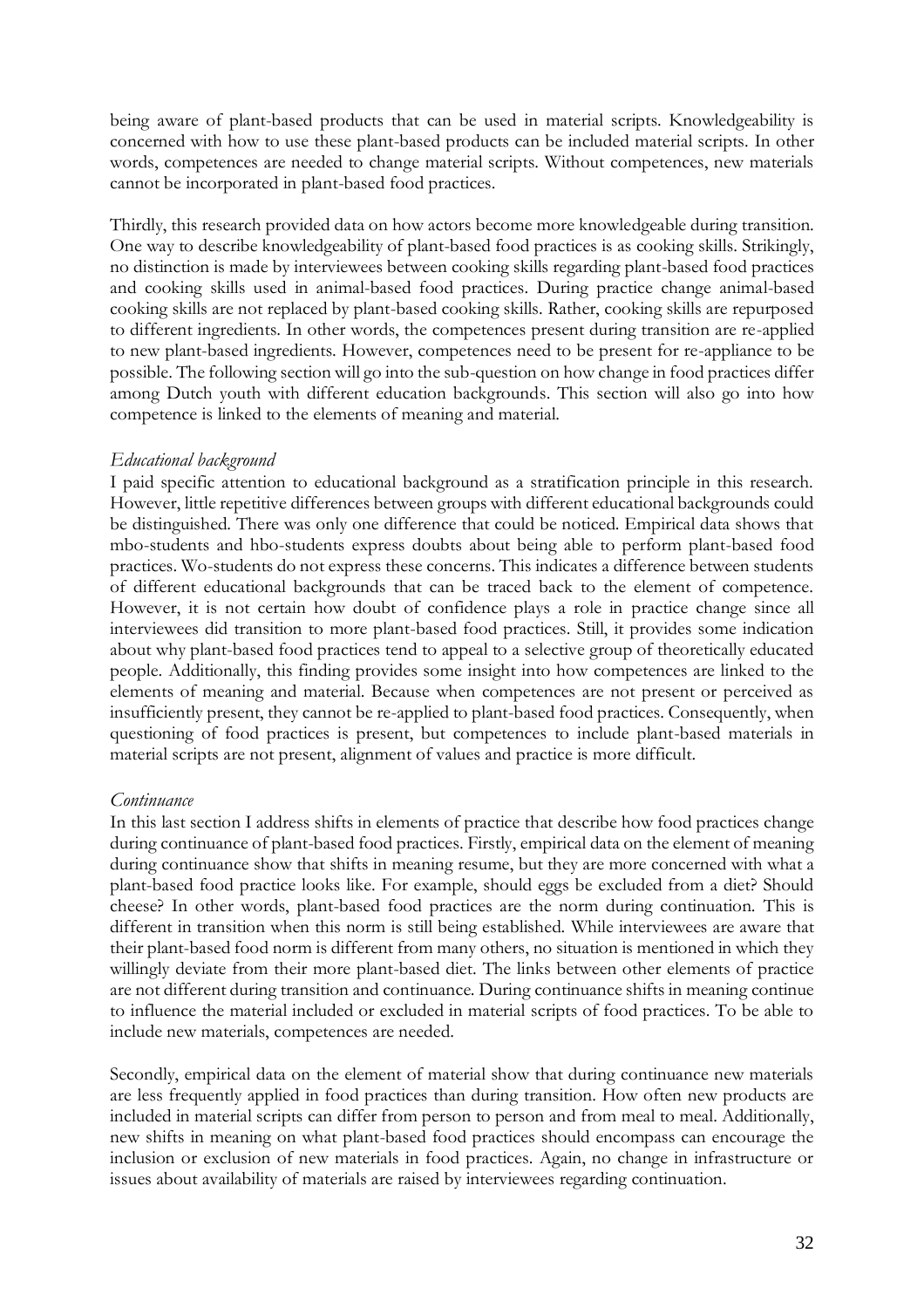Lastly, empirical data on the element of competence during continuance shows how interviewees gain knowledge and become more knowledgeable. Knowledge and knowledgeability of plant-based food practices is shared through interaction with other carriers of plant-based food practices. Additionally, interviewees also repeatedly mention becoming more knowledgeable through 'doing', putting knowledge into practice via a trial-and-error approach. The difference between competence during transition and competence during continuance is that during transition re-appliance is central. While re-appliance still takes place during continuance, competences of plant-based food practices are more often applied to other plant-based food practices, rather than originating from animal-based food practices.

Conclusively, the element of competences has shown to be an integral part of practice change that cannot be overlooked. While practice change may be initiated by material change of scripts and supported by shifts in meaning, practice change is difficult when knowledge and knowledgeability to change material scripts or adopt new material scripts with plant-based products is not present or restricted. Furthermore, data on continuance addressed how new material is incorporated less than during transition and plant-based food values are endorsed rather than continue to shift. Competences on the other hand continue to develop in daily practice.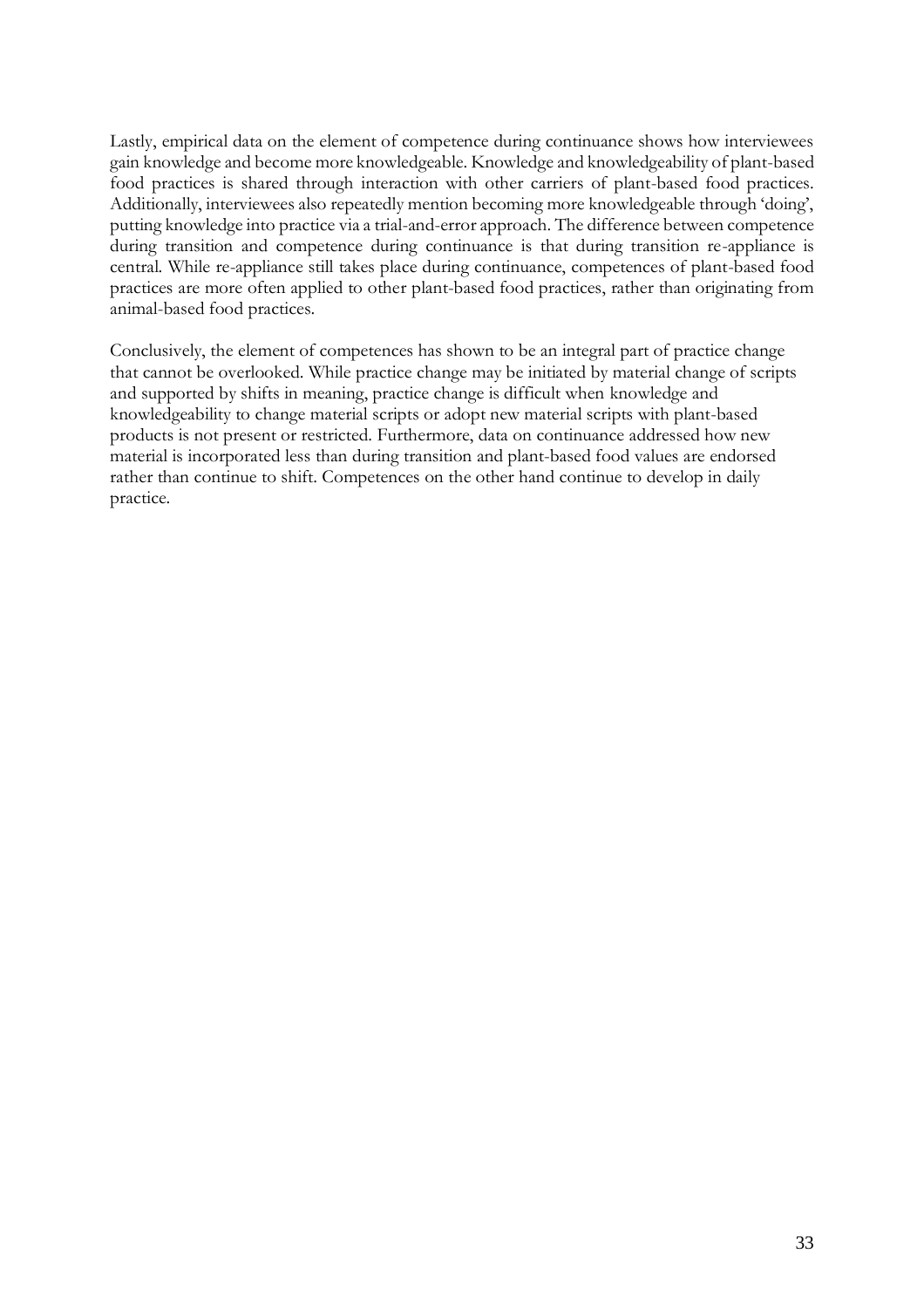## Chapter 7: Discussion

As a carrier of plant-based food practices myself, a short reflection on my own positioning during this research seems fitting. During the interviews, I was mostly cooking vegan food at home, I ate vegetarian when I went out and I ate meat and fish when I was with family. The conversations that I had with the research participants have impacted how I look at my own process of food practice change, so I can only imagine that I have had some impact on the continued process of some interviewees as well. My positioning during the interviews translated to interviewees in different ways. To some interviewees I came across as more experienced than them, while others recognised my family dilemma, yet others were uninterested or unbothered by my way of eating. While reactions of interviewees were interesting to observe, I don't think it has significantly impacted the way interviewees shared their experiences as part of this research. Especially since a large part of the conversations were about things they had already experienced. I would even argue that this research was harder for myself because I often eat plant based. This research would likely have been easier if I had not recognised anything, and I would have questioned everything. In the remainder of this section, I will address five other points of discussion as reflection on this research.

Firstly, what distinguishes this research from other studies that used Social Practice Theory by Shove et al. (2012) is that this research did not study a single practice, rather is studied a changing practice. I believe that studying a changing practice with Social Practice Theory provided new perspectives on practice change. At the same time the study of elements of practice proved to be challenging. Reckwitz (2002) remarks how the presence of things seems to be rarely questioned. Knowing that the presence of material is rarely questioned by scholars, it makes sense that interviewees also rarely question the presence of material. Due to circumstances, it was not possible to observe interviewees perform plant-based food practices. Instead, this research is built on the statements of interviewees about their food practices. While interviews gave some insight into the use of ingredients in plant-based food practices, questions remain about the use of materials and their role in practice change, specifically because interviewees had a hard time recalling the influence of different materials on their food practice change. Therefore, I would advise any other scholars that seek to study changing practices and apply this Social Practice Theory by Shove et al. (2002) to use additional methods such as participant observation. That way it is easier for a researcher to question what research participants may take for granted.

Secondly, the findings of this research were different from what I thought they would be. I have been in contact with many organisations that in one way or another are working on sustainability themes, and a lot of members tend to be university students or theoretically educated. Because of these experiences I had assumed that during this research multiple differences between Dutch youth with different educational differences would emerge. However, a multitude of differences did not emerge at all. What I can conclude from the findings in this research is that how food practice change to plant-based food practices among Dutch youth occurs in similar ways. That is not to say that no differences between Dutch youth from different educational backgrounds (other than the one that emerged from this research) influence practice change. Questions remain about equity in practice change, such as when is practice change withheld or unsuccessful? This research has provided some insight on equity in practice change, many more directions for research on the interlinkage of equity and practice change are possible.

Thirdly, the data in this research concerns past experiences of interviewees. That means that this data can be sensitive to recall bias. Many interviewees follow their diet for several years now. For them, some experiences may not be recalled or that experiences happened differently from how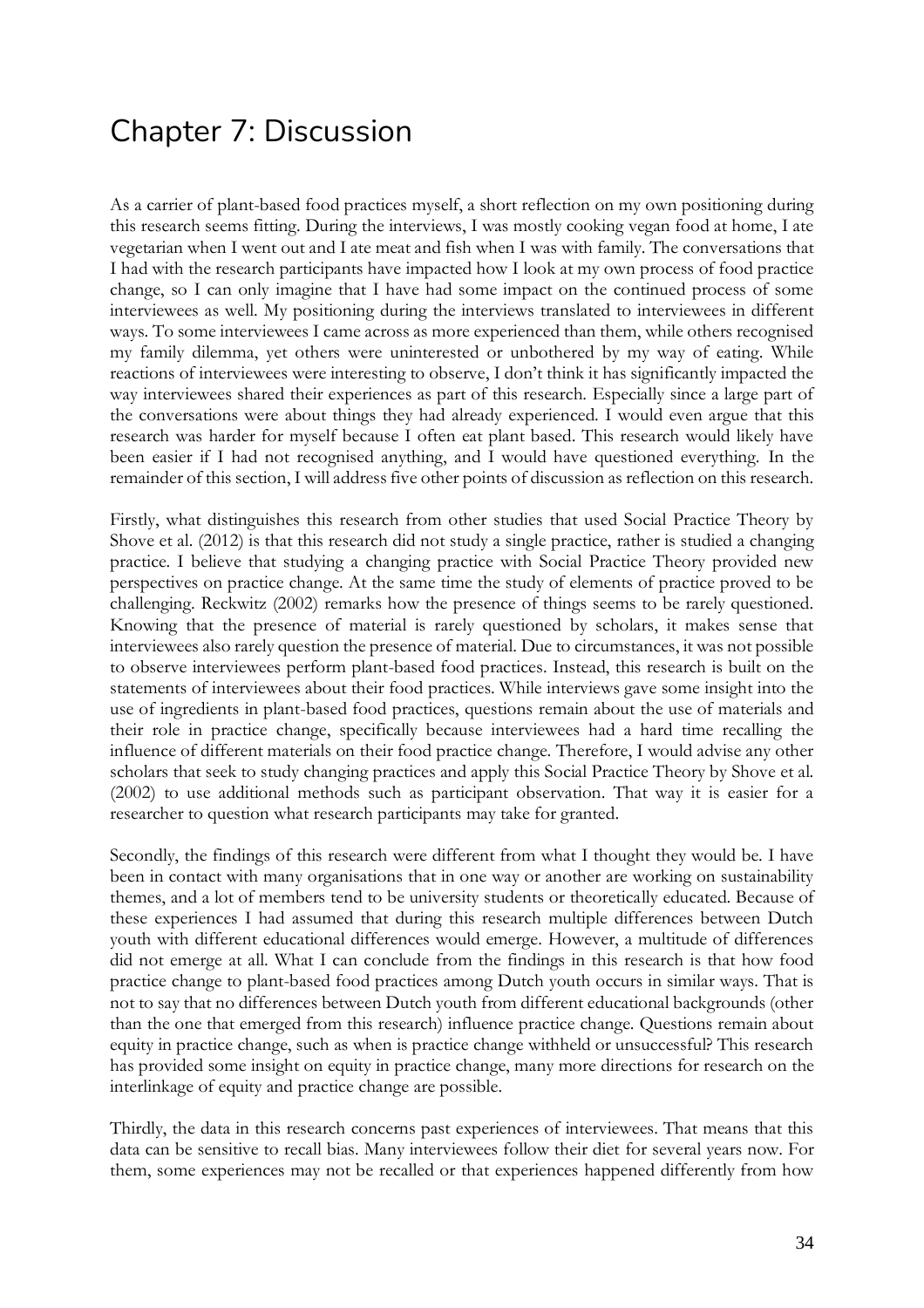they are remembered. Additionally, for some interviewees it might be hard to recall that they once used to eat meat, because now they no longer see animals as appropriate for consumption. This moral judgement can also have an impact on the stories they have told me. The extent to which recall bias and moral judgement of personal experiences have had an effect on this research is difficult to measure or reflect on but should be taken into consideration.

Fourthly, this research specifically looked at youth, which raises the question which outcomes of this research apply to youth explicitly and which outcomes can be generalised more. I find this as difficult question, since I my age doesn't differ much from the age of the oldest few research participants. However, some reflection did lead to an interesting point for discussion. The influence of a change in living situation on practice change has not been widely addressed during this research, simply because for most of the interviewees it was not applicable. These interviewees were still living at home. Additionally, most of the interviewees that had already moved out of their parents' house started eating more plant-based when they lived on their own, so their living situation had not changed much since they were eating more plant-based. Some interviewees did mention effects of a change in living situations on the way they ate, but after analysis this data did not provide significant insights to practice change. However, changes in living situations such as living together with a partner or providing for a family could have a larger influence on practice change for people whose age disqualified them for participation in this research. In short, people older than the youth that were part of this research have experiences, such as change in a living situation, that could have an influence on practice change. Further research would be needed to provide insights on the influence of changes throughout the lifetime of a person.

Fifthly, Shove (2010) sets out how models of behavioural change use a language of barriers and motivators, but that this language makes models of behavioural change blurry. Social Practice Theory was used in this research as alternative theory to Behavioural Theory, partly due to the suggestion by Shove (2010). Therefore, I will reflect on how Social Practice Theory can surpass a language of barriers and behaviours. In this research, analysis of data via the three elements of practice showed influences that did not fall within the scope of these elements. Aspects such as gender and profession were thus marked as 'influential', which sounds strikingly like 'barrier' or 'motivator'. Consequently, I would argue that the Social Practice Theory is susceptible to develop a language of barriers and motivators of its own. In my opinion, at the core of this limitation is the fact that understanding practice change is suggested to be concerned with understanding horizontal circulation of elements of practice (Shove and Walker, 2010). Shove and Walker (2010) describe horizontal circulation as the way elements of practice travel between practices. While this may seem logical for a theory that focusses on practices and the elements it constitutes, this theory seems to overlook the influence of context in which a practice is embedded. In other words, I suspect that the focus on practices and the disregard of circumstances provides potential for a list of influential factors in Social Practice Theory that is similar to the language of barriers and motivators in behavioural theory. To overcome this 'trap', I believe Social Practice Theory should address how time and space are an integrated component of practices and practice change. With regard to this research, time has received some attention, but the concept of space has been unsatisfactorily addressed.

Lastly, Social Practice Theory provides an alternative to dominant behavioural theories (Shove, 2010). Behavioural theories strongly focus on the opinion and choice by individuals, influenced by other factors and others. This process mainly takes place in the mind, approaching practice change as a socio-psychological process. The dominance of behavioural theories is also evident in the field of diet change. Research on plant-based food diets tend to be concerned with health aspects of diets and with how to motivate people to change their diets. With this research I broaden the perspective on dietary change to plant-based food practices by looking beyond behavioural theories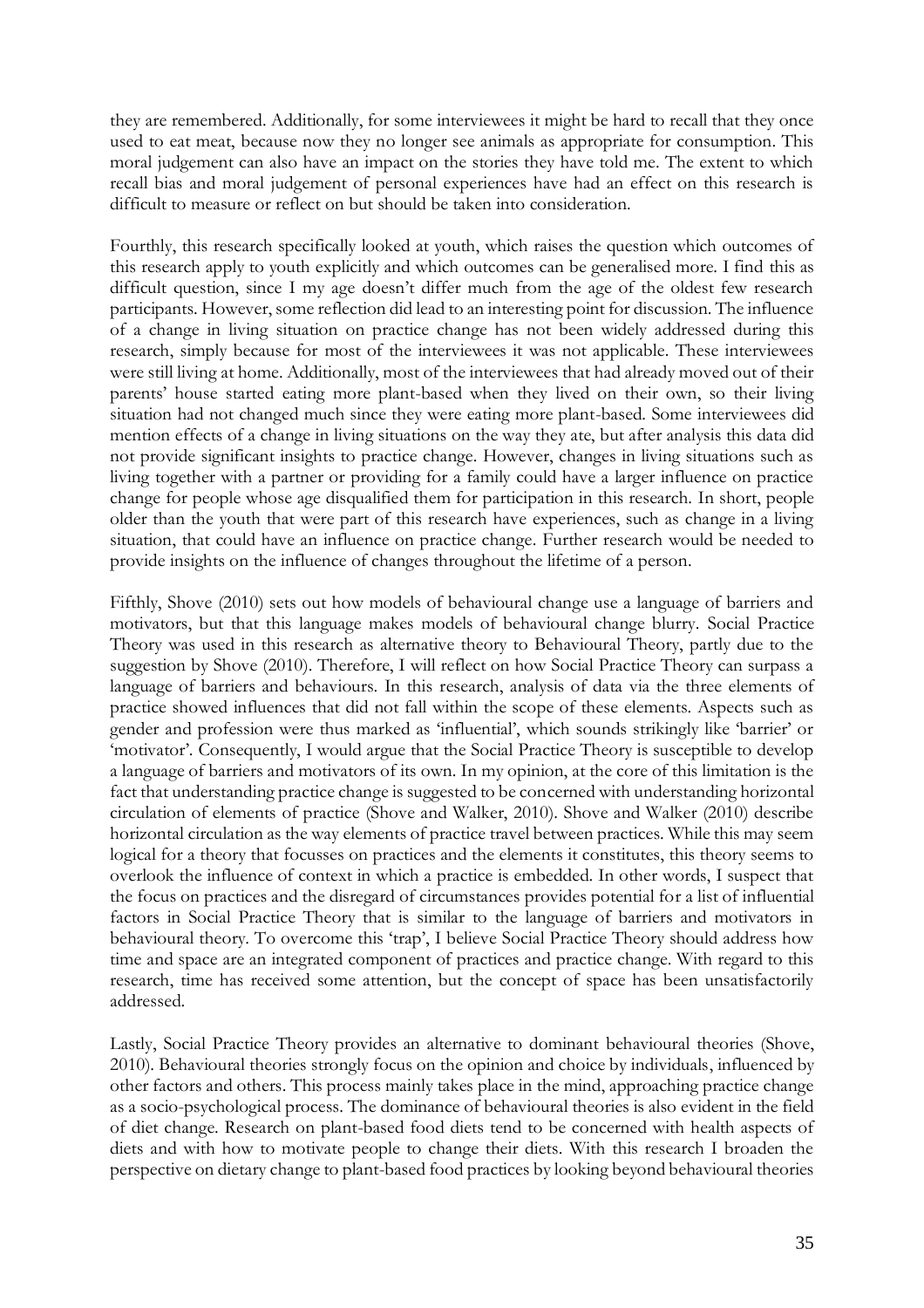to better understand practice change to plant-based food practices. While Social Practice Theory also includes processes of the mind, this is not the main focus. In comparing theories, one could even say that Social Practice Theories look at how cognitive processes are influenced, changed, interact with other aspects of a practice and study multiple cognitive processes of individuals interact. Therefore, I would not dismiss socio-psychological theories. Rather I would approach these theories as partial studies of practice change. Social Practice Theories could provide a more holistic approach. In other words, with a behavioural approach this study would have looked at how a practice such as plant-based eating can appeal to people. The use of Social Practice Theory has provided a framework to study how people can be encouraged to 'do' plant-based eating.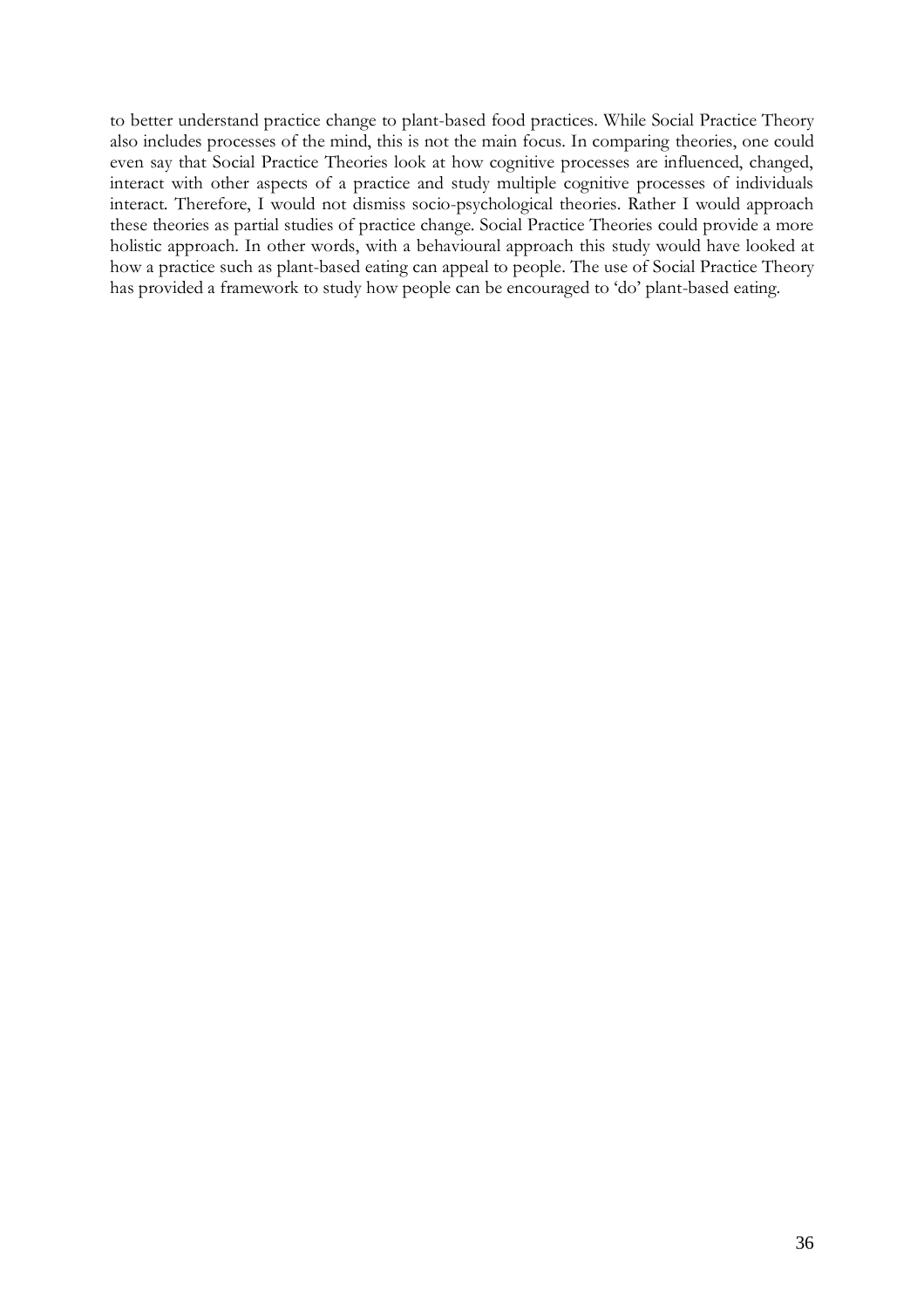## Reference list

- Agyeman, J. (2008). Toward a "just" sustainability? *Continuum*, *22*(6), 751–756. https://doi.org/10.1080/10304310802452487
- Agyeman, J., Bullard, R. D., & Evans, B. (2003). *Just sustainabilities: Development in an unequal world* (1st ed.). the MIT press.
- Aleksandrowicz, L., Green, R., Joy, E. J. M., Smith, P., & Haines, A. (2016). The impacts of dietary change on greenhouse gas emissions, land use, water use, and health: A systematic review. In *PLoS ONE* (Vol. 11, Issue 11). Public Library of Science. https://doi.org/10.1371/journal.pone.0165797
- Anthias, F. (2013a). Hierarchies of social location, class and intersectionality: Towards a translocational frame. *International Sociology*, *28*(1), 121–138. https://doi.org/10.1177/0268580912463155
- Anthias, F. (2013b). Intersectional what? Social divisions, intersectionality and levels of analysis. *Ethnicities*, *13*(1), 3–19. https://doi.org/10.1177/1468796812463547
- Blue, S., Shove, E., Carmona, C., & Kelly, M. P. (2016). Theories of practice and public health: understanding (un)healthy practices. *Critical Public Health*, *26*(1), 36–50. https://doi.org/10.1080/09581596.2014.980396
- Caínzos, M., & Voces, C. (2010). Class inequalities in political participation and the "death of class" debate. *International Sociology*, *25*(3), 383–418. https://doi.org/10.1177/0268580909360298
- Daly, J. (2020). A social practice perspective on meat reduction in Australian households: Rethinking intervention strategies. *Geographical Research*, *58*(3), 240–251. https://doi.org/10.1111/1745-5871.12399
- de Boer, J., Schösler, H., & Aiking, H. (2017). Towards a reduced meat diet: Mindset and motivation of young vegetarians, low, medium and high meat-eaters. *Appetite*, *113*, 387–397. https://doi.org/10.1016/j.appet.2017.03.007
- Duchin, F. (2005). *Sustainable Consumption of Food A Framework for Analyzing Scenarios about Changes in Diets*. http://mitpress.mit.edu/jie
- Eizenberg, E., & Jabareen, Y. (2017). Social sustainability: A new conceptual framework. *Sustainability (Switzerland)*, *9*(1). https://doi.org/10.3390/su9010068
- Garnett, T., Mathewson, S., Angelides, P., Borthwick, F., & House, C. (2015). *Policies and actions to shift eating patterns: What works?* http://africacsa.org/#proposed-
- Gripsrud, J., Hovden, J. F., & Moe, H. (2011). Changing relations: Class, education and cultural capital. *Poetics*, *39*(6), 507–529. https://doi.org/10.1016/j.poetic.2011.09.007
- Halkier, B., Katz-Gerro, T., & Martens, L. (2011). Applying practice theory to the study of consumption: Theoretical and methodological considerations. *Journal of Consumer Culture*, *11*(1), 3–13. https://doi.org/10.1177/1469540510391765
- Hargreaves, T. (2011). Practice-ing behaviour change: Applying social practice theory to proenvironmental behaviour change. *Journal of Consumer Culture*, *11*(1), 79–99. https://doi.org/10.1177/1469540510390500
- Jarvis, S. (2018). *Practice-focused, Constructivist Grounded Theory Methodology in Higher Education Leadership Research* (pp. 189–207). https://doi.org/10.1108/s2056-375220180000004012
- Lawton, D. (1975). *Class, Culture and the Curriculum* (2012th ed., Vol. 21). Routledge.
- Lea, E. J., Crawford, D., & Worsley, A. (2006). Public views of the benefits and barriers to the consumption of a plant-based diet. *European Journal of Clinical Nutrition*, *60*(7), 828–837. https://doi.org/10.1038/sj.ejcn.1602387
- Leach, M., Reyers, B., Bai, X., Brondizio, E. S., Cook, C., Díaz, S., Espindola, G., Scobie, M., Stafford-Smith, M., & Subramanian, S. M. (2018). Equity and sustainability in the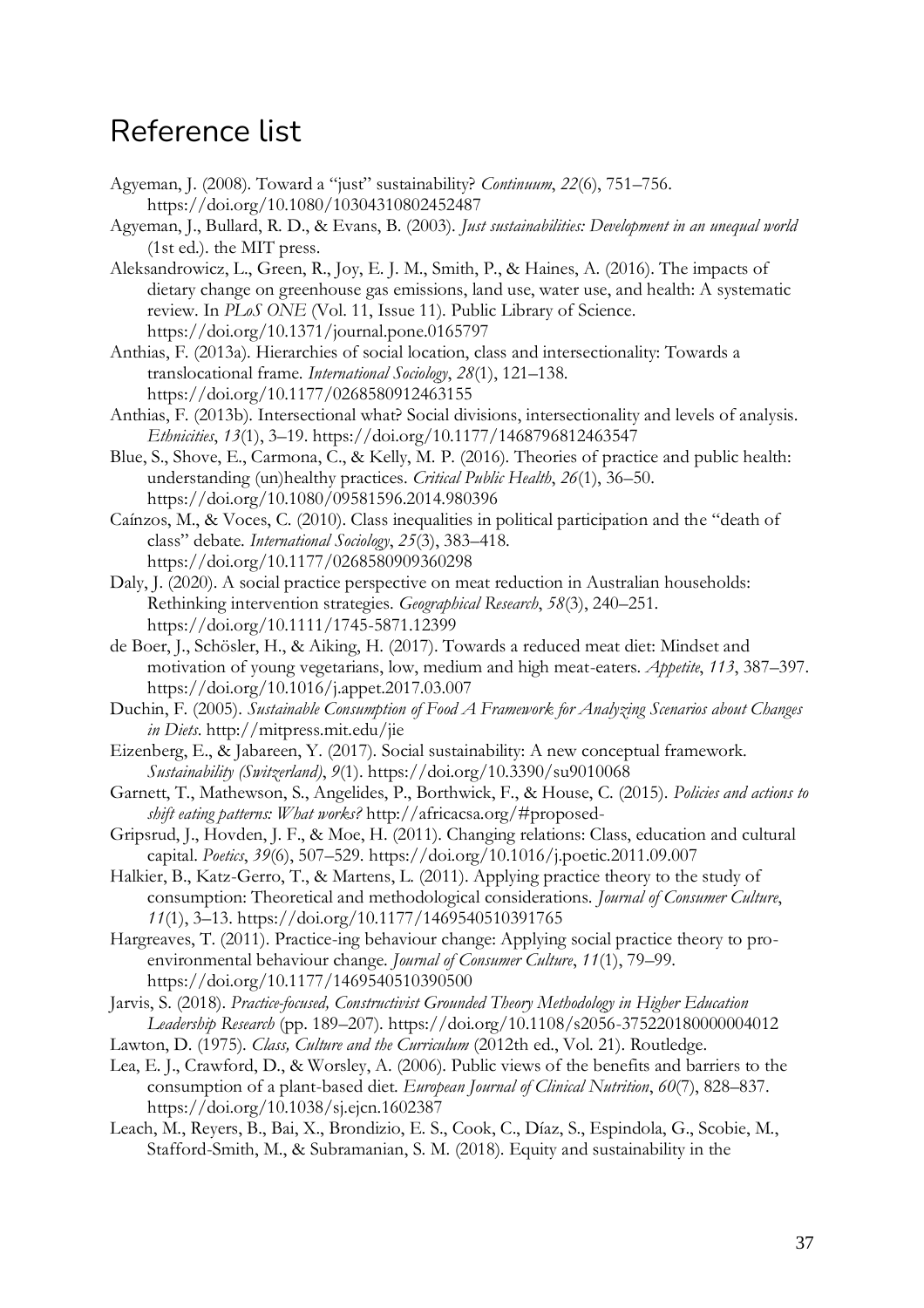anthropocene: A social-ecological systems perspective on their intertwined futures. In *Global Sustainability* (Vol. 1). Cambridge University Press. https://doi.org/10.1017/sus.2018.12

- McCall, L. (2005). The complexity of intersectionality. *Signs*, *30*(3), 1771–1800. https://doi.org/10.1086/426800
- Meier, P. S., Warde, A., & Holmes, J. (2018). All drinking is not equal: How a social practice theory lens could enhance public health research on alcohol and other health behaviours. *Addiction*, *113*(2), 206–213. https://doi.org/10.1111/add.13895
- Miettinen, R., Samra-Fredericks, D., & Yanow, D. (2009). Re-turn to practice: An introductory essay. *Organization Studies*, *30*(12), 1309–1327. https://doi.org/10.1177/0170840609349860
- Orlikowski, W. J. (2002). *Knowing in Practice: Enacting a Collective Capability in Distributed Organizing* (Vol. 13, Issue 3).
- Reckwitz, A. (2002). *Toward a Theory of Social Practices A Development in Culturalist Theorizing*.
- Røpke, I. (2009). Theories of practice New inspiration for ecological economic studies on consumption. In *Ecological Economics* (Vol. 68, Issue 10, pp. 2490–2497). https://doi.org/10.1016/j.ecolecon.2009.05.015
- Sahakian, M., & Wilhite, H. (2014). Making practice theory practicable: Towards more sustainable forms of consumption. *Journal of Consumer Culture*, *14*(1), 25–44. https://doi.org/10.1177/1469540513505607
- Schatzki, T. (2002). The Site of the Social: A Philosophical Account of the Constitution of Social Life and Change. *University Park: Pennsylvania State University Press.*
- Shildrick, T., Blackman, S., & MacDonald, R. (2009). Young people, class and place. *Journal of Youth Studies*, *12*(5), 457–465. https://doi.org/10.1080/13676260903114136
- Shove, E. (2010). Beyond the ABC: Climate change policy and theories of social change. *Environment and Planning A*, *42*(6), 1273–1285. https://doi.org/10.1068/a42282
- Shove, E., & Walker, G. (2010). Governing transitions in the sustainability of everyday life. *Research Policy*, *39*(4), 471–476. https://doi.org/10.1016/j.respol.2010.01.019
- Shove, E., & Walker, G. (2014). What Is Energy For? Social Practice and Energy Demand. *Theory, Culture & Society*, *31*(5), 41–58. https://doi.org/10.1177/0263276414536746
- Shove, E., Pantzar, M., & Watson, M. (2012). *The Dynamics of Social Practice: Everyday Life and how it Changes*. Sage.
- Stevens, P. A. J., Clycq, N., Timmerman, C., & van Houtte, M. (2011). Researching race/ethnicity and educational inequality in the Netherlands: a critical review of the research literature between 1980 and 2008. *British Educational Research Journal*, *37*(1). https://doi.org/10.1080/01411920903342053
- Strengers, Y., & Maller, C. (2016). *Social Practices, Intervention and Sustainability* (1st ed., Vol. 1). Routledge.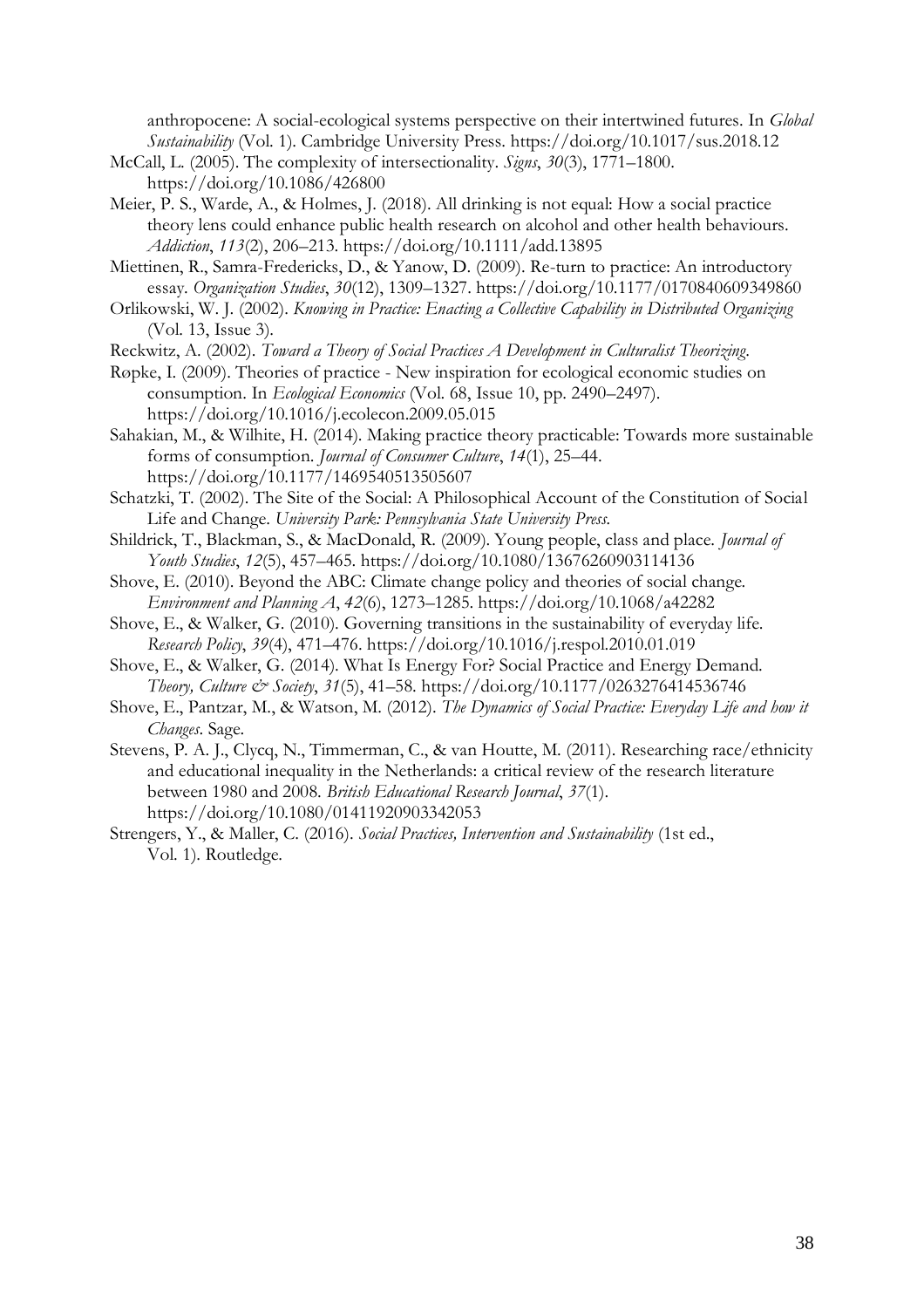## Appendix

## **Interview guide (Dutch)**

## **Manier van eten**

- Wat is plantaardig eten voor jou?
	- Kan jij vertellen waarom je plantaardiger bent gaan eten?
		- o Was er een kantelpunt waarna je jouw manier van eten hebt aangepast?
			- Hoe belangrijk is het milieu/klimaat in jouw keuze voor plantaardig eten?
			- $\mathbf{u}$  . Hoe belangrijk is dierwelzijn in jouw keuze voor plantaardig eten?
- Wanneer kwam het moment dat je jezelf vegetariër/veganist bent gaan noemen?

## **Anders eten**

- Wat vind jij de grootste uitdaging om plantaardig te eten?
	- o Hoe verschillen de uitdagingen voor plantaardig eten met ontbijt, lunch en avondeten?
- Wanneer is voor jou een maaltijd gezond?
	- o Hoe bouw jij je maaltijd op? Waar let je op?
	- o Wat is voor jou ongezond?
	- o Hoe is gezond eten veranderd toen je plantaardiger bent gaan eten?
- In hoeverre mis je de smaak van vlees/vis/zuivel?
- Wat is betaalbaarheid voor jou en wat voor rol speelt dat in jouw manier van eten?
	- o Hoe belangrijk vind jij biologisch eten?
	- o Hoe kijk je naar het gebruik van vleesvervangers?

## **Interactie**

- Wat vindt jouw familie van plantaardig eten?
	- o Wat vindt jouw familie van plantaardig eten?
	- o Wat voor gesprekken hebben jullie in de familie over plantaardig eten?
	- o Wat eet je als je bij je familie bent?
	- o Is er iets veranderd in de houding van je familie tegenover plantaardig eten?
- Hoe is de <u>rolverdeling</u> bij jullie thuis? (Thuiswonend)
	- o Wie kookt er bij jullie thuis?
	- o Wie doet de boodschappen?
	- o Wat is jouw rol rondom het eten thuis?
- Hoe kijken jouw huisgenoten naar plantaardig eten? (Uitwonend)
	- o Hebben jij en jouw huisgenoten een vergelijkbare manier van eten? Hoe wel of niet?
	- o Hoe bepalen jullie wat jullie gaan eten als er samen wordt gegeten?
	- o Hoe wordt er rekening gehouden met jouw dieet voorkeuren?
	- o Wat vind je ervan als huisgenoten wel vlees/zuivel eten?
- Wat vinden je vrienden van plantaardig eten?
	- o Hoe is het om met vrienden samen plantaardig te eten?
		- Hoe bepalen jullie wat je gaat eten?
	- o Met welke vrienden eet je wel en met welke vrienden eet je liever niet samen?
	- o Hoe belangrijk is de houding van vrienden naar vegetarisch/veganistisch voor een vriendschap?